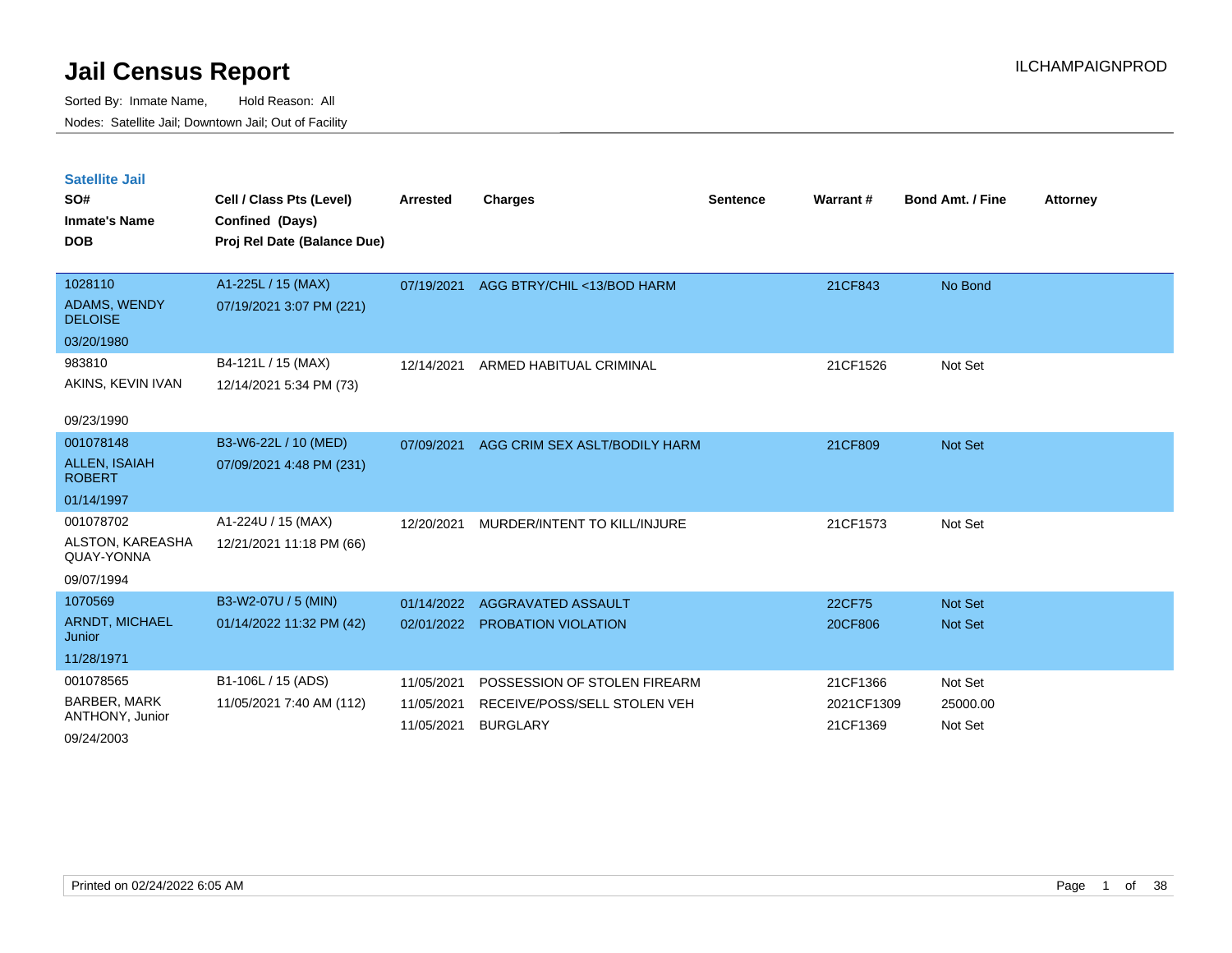| SO#                                       | Cell / Class Pts (Level)                   | <b>Arrested</b> | <b>Charges</b>                              | <b>Sentence</b> | Warrant#    | <b>Bond Amt. / Fine</b> | <b>Attorney</b> |
|-------------------------------------------|--------------------------------------------|-----------------|---------------------------------------------|-----------------|-------------|-------------------------|-----------------|
| <b>Inmate's Name</b>                      | Confined (Days)                            |                 |                                             |                 |             |                         |                 |
| <b>DOB</b>                                | Proj Rel Date (Balance Due)                |                 |                                             |                 |             |                         |                 |
| 518851                                    | B1-107U / 10 (MED)                         |                 |                                             |                 |             |                         |                 |
|                                           |                                            | 01/11/2022      | <b>FELON POSS/USE WEAPON/FIREARM</b>        |                 | 20CF361     | 15000.00                |                 |
| <b>MASSIE</b>                             | BARKER, ALEXANDER  01/11/2022 2:37 PM (45) |                 | 01/11/2022 POSS AMT CON SUB EXCEPT(A)/(D)   |                 | 2020CF863   | 15000.00                |                 |
| 09/24/1986                                |                                            | 01/11/2022      | <b>BAD CHK/OBTAIN CON PROP/&gt;150</b>      |                 | 20CF192     | 15000.00                |                 |
|                                           |                                            | 01/11/2022      | <b>BAD CHK/OBTAIN CON PROP/&gt;150</b>      |                 | 19CF1686    | 15000.00                |                 |
|                                           |                                            | 01/11/2022      | METH DELIVERY/15<100 GRAMS                  | 20y (DOC)       | 20CF1383    | No Bond                 |                 |
|                                           |                                            |                 | 01/11/2022 DRIVING ON REVOKED LICENSE       |                 | 2020TR16539 | 1500.00                 |                 |
|                                           |                                            |                 | 01/11/2022 OBSTRUCTING IDENTIFICATION       |                 | 2020CM222   | 1500.00                 |                 |
| 1073281                                   | A1-227L / 5 (MIN)                          | 11/15/2021      | DOM BTRY/CONTACT/1-2 PRECONV                |                 | 2021CF206   | 5000.00                 |                 |
| BASLER, MONET<br><b>MARISA</b>            | 11/15/2021 11:08 PM (102)                  |                 |                                             |                 |             |                         |                 |
| 08/17/1994                                |                                            |                 |                                             |                 |             |                         |                 |
| 517915                                    | B3-W1-01U / 5 (MIN)                        | 08/03/2021      | <b>BURGLARY</b>                             |                 | 21CF289     | 20000.00                |                 |
| <b>BOXLEY, CHARLES</b>                    | 08/03/2021 2:18 PM (206)                   | 08/03/2021      | <b>BURGLARY</b>                             |                 | 21CF679     | 20000.00                |                 |
| <b>OMAR</b>                               |                                            | 08/03/2021      | FORGERY/ISSUE/DELIVER DOCUMENT              |                 |             | No Bond                 |                 |
| 01/10/1985                                |                                            |                 |                                             |                 |             |                         |                 |
| 923208                                    | B3-W3-12L / 10 (MED)                       | 01/22/2022      | CRIM TRES TO RES/PERS PRESENT               |                 | 22CF92      | Not Set                 |                 |
| <b>BREADY, ANDREW</b><br><b>NICHOLAS</b>  | 01/22/2022 7:43 PM (34)                    |                 |                                             |                 |             |                         |                 |
| 06/08/1988                                |                                            |                 |                                             |                 |             |                         |                 |
| 990633                                    | A3-112L / 5 (MIN)                          | 02/15/2022      | POSS AMT CON SUB EXCEPT(A)/(D)              | 5y (DOC)        | 2017CF598   | No Bond                 |                 |
| <b>BRIFFORD, WILLIE</b><br>Junior         | 02/15/2022 8:56 AM (10)                    |                 | 02/15/2022 CIVIL FTA WARRANT                |                 | 019F154     | 2500.00                 |                 |
| 09/13/1987                                |                                            |                 |                                             |                 |             |                         |                 |
| 61675                                     | B1-202L / 10 (MED)                         | 02/10/2022      | AGG DISCHARGE FIREARM/OCC BLDG              |                 | 20CF374     | 100000.00               |                 |
| <b>BROWN, ANTONIO</b><br><b>BURNETT</b>   | 02/10/2022 3:28 PM (15)                    |                 |                                             |                 |             |                         |                 |
| 03/04/1983                                |                                            |                 |                                             |                 |             |                         |                 |
| 1018137                                   | A2-222U                                    |                 | 02/23/2022 POSSESSING A CONTROLLED SUBSTANC |                 | 20 CF 1009  | No Bond                 |                 |
| <b>BROWN, ASHLEY</b><br><b>SHAUNTRELL</b> | 02/23/2022 3:25 PM (2)                     |                 |                                             |                 |             |                         |                 |
| 09/08/1993                                | 3/24/2022 (0.00)                           |                 |                                             |                 |             |                         |                 |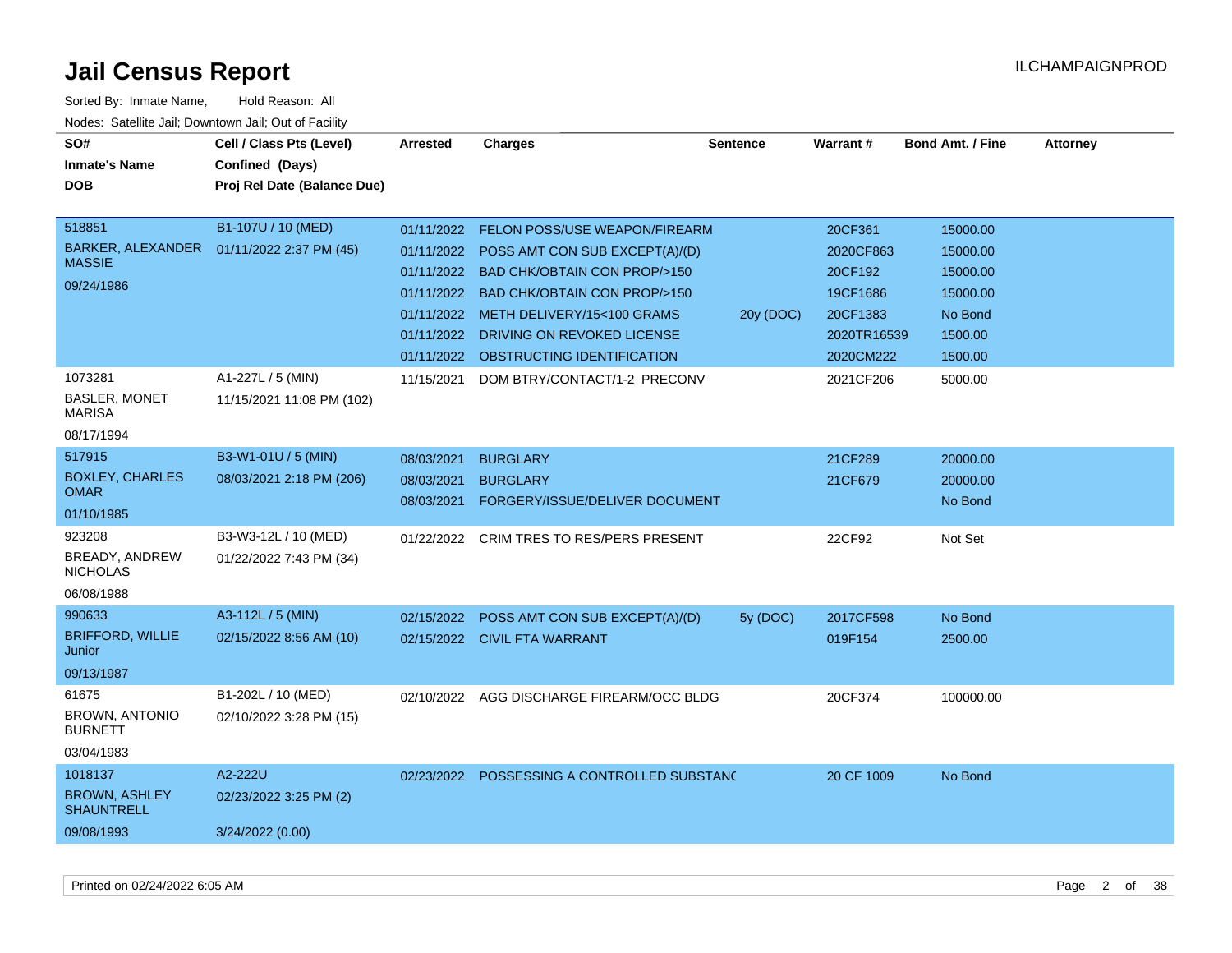| rouco. Calcillo Jali, Downtown Jali, Out of Facility |                             |                   |                                          |                 |             |                         |                 |
|------------------------------------------------------|-----------------------------|-------------------|------------------------------------------|-----------------|-------------|-------------------------|-----------------|
| SO#                                                  | Cell / Class Pts (Level)    | <b>Arrested</b>   | Charges                                  | <b>Sentence</b> | Warrant#    | <b>Bond Amt. / Fine</b> | <b>Attorney</b> |
| <b>Inmate's Name</b>                                 | Confined (Days)             |                   |                                          |                 |             |                         |                 |
| DOB                                                  | Proj Rel Date (Balance Due) |                   |                                          |                 |             |                         |                 |
|                                                      |                             |                   |                                          |                 |             |                         |                 |
| 001078008                                            | A3-112U / 15 (MAX)          |                   | 02/15/2022 AGG BATTERY/DISCHARGE FIREARM |                 | 21CF1090    | 500000.00               |                 |
| <b>BROWN, CODY</b><br>RUSSELL                        | 02/15/2022 9:17 AM (10)     |                   |                                          |                 |             |                         |                 |
| 02/15/2004                                           |                             |                   |                                          |                 |             |                         |                 |
| 51247                                                | B1-202U / 10 (MED)          | 04/15/2021        | FELON POSS/USE WEAPON/FIREARM            |                 | 21CF411     | Not Set                 |                 |
| <b>BROWN, DANTE</b><br>MAURICE                       | 04/15/2021 6:24 PM (316)    |                   |                                          |                 |             |                         |                 |
| 04/19/1979                                           |                             |                   |                                          |                 |             |                         |                 |
| 990921                                               | B4-122L / 15 (MAX)          | 01/20/2022        | MFG/DEL 1<15 GR COCAINE/ANLG             |                 | 19CF369     | 25000.00                |                 |
| <b>BROWN, QUINTIN</b><br>MARSHAUN                    | 01/20/2022 7:19 PM (36)     |                   | 01/20/2022 ARMED HABITUAL CRIMINAL       |                 | 21CF935     | 750000.00               |                 |
| 09/26/1991                                           |                             |                   |                                          |                 |             |                         |                 |
| 29957                                                | B4-222L / 15 (MAX)          | 11/13/2021        | FELON POSS/USE WEAPON/FIREARM            |                 | 21CF1390    | Not Set                 |                 |
| <b>BROWN, RODNEY</b><br>LOUIS                        | 11/13/2021 8:57 PM (104)    | 11/13/2021        | AGG CRIM SX AB/>5 YR OLDER VIC           |                 | 2019CF0718  | 250000.00               |                 |
| 01/07/1968                                           |                             |                   |                                          |                 |             |                         |                 |
| 1048672                                              | <b>BOOKH-3 / 5 (MIN)</b>    | 02/23/2022        | <b>DOMESTIC BATTERY</b>                  |                 | 2022CM AWOW | <b>Not Set</b>          |                 |
| <b>BRUCKER, RYAN</b><br><b>MICHAEL</b>               | 02/23/2022 10:09 PM (2)     |                   | 02/23/2022 DOMESTIC BATTERY              |                 | 2022CM AWOW | <b>Not Set</b>          |                 |
| 10/04/1991                                           |                             |                   |                                          |                 |             |                         |                 |
| 981645                                               | B4-224L / 15 (MAX)          | 01/27/2022 MURDER |                                          |                 | 22CF114     | 1000000.00              |                 |
| BRUMFIELD,<br>JONATHAN EZEKEIL                       | 01/27/2022 8:15 PM (29)     |                   |                                          |                 |             |                         |                 |
| 08/03/1989                                           |                             |                   |                                          |                 |             |                         |                 |
| 001078739                                            | A2-122L / 5 (ADS)           | 01/05/2022        | <b>CRIMINAL TRESPASS BUILDING</b>        |                 | 2020CM392   | 1000.00                 |                 |
| BRYANT, JUDITH ANN                                   | 01/05/2022 6:36 PM (51)     |                   |                                          |                 |             |                         |                 |
| 10/22/1957                                           |                             |                   |                                          |                 |             |                         |                 |
| 001078166                                            | A2-222L / 15 (MAX)          | 02/21/2022        | <b>RESIDENTIAL BURGLARY</b>              |                 | 22CF204     | Not Set                 |                 |
| <b>BURDEN, DESIRAY</b><br>LASHAY                     | 02/21/2022 2:13 AM (4)      |                   |                                          |                 |             |                         |                 |
| 12/30/2002                                           |                             |                   |                                          |                 |             |                         |                 |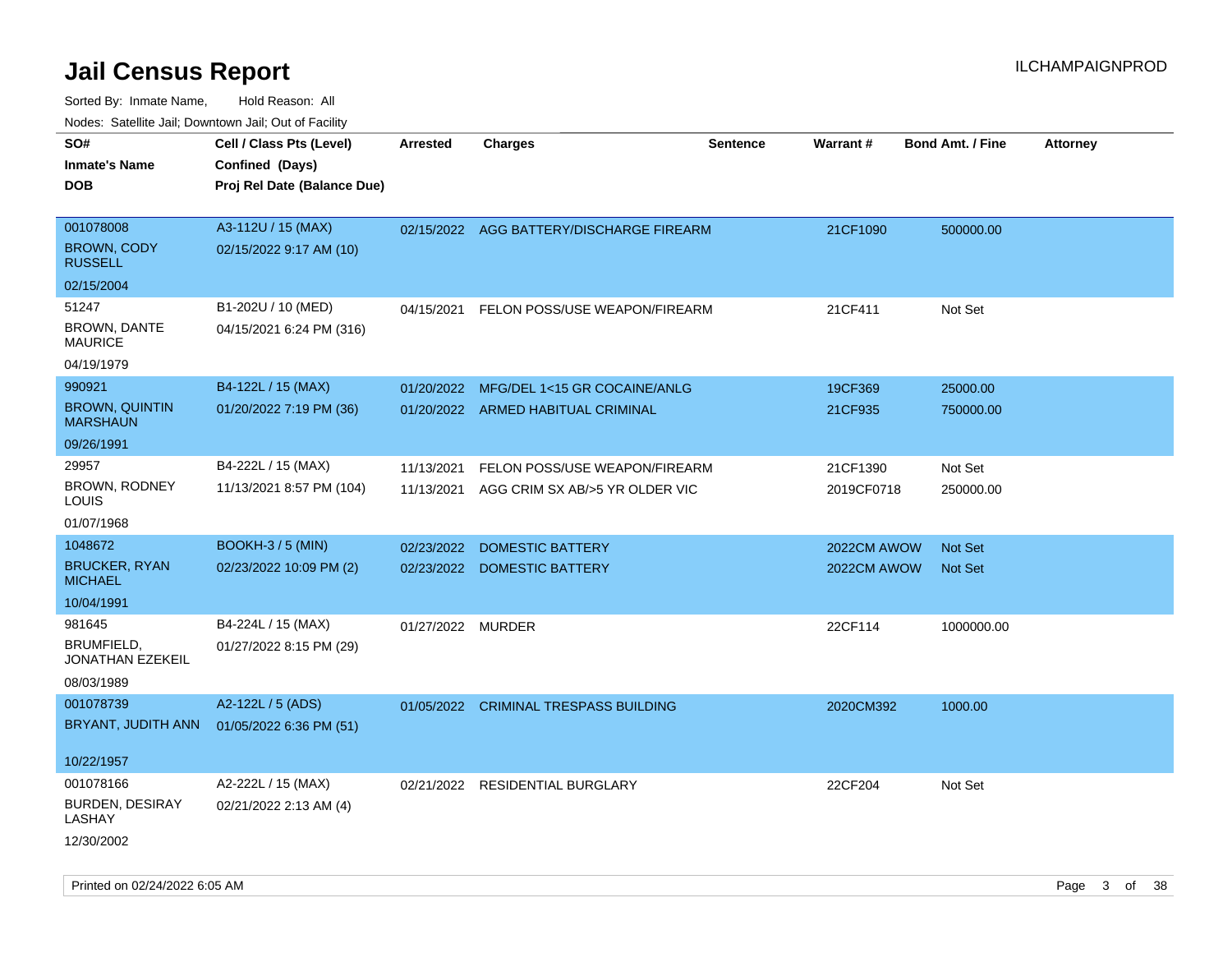| roaco. Calcinio dan, Downtown dan, Out or Fability |                                             |                 |                                          |                 |              |                         |                 |
|----------------------------------------------------|---------------------------------------------|-----------------|------------------------------------------|-----------------|--------------|-------------------------|-----------------|
| SO#                                                | Cell / Class Pts (Level)                    | <b>Arrested</b> | <b>Charges</b>                           | <b>Sentence</b> | Warrant#     | <b>Bond Amt. / Fine</b> | <b>Attorney</b> |
| Inmate's Name                                      | Confined (Days)                             |                 |                                          |                 |              |                         |                 |
| DOB                                                | Proj Rel Date (Balance Due)                 |                 |                                          |                 |              |                         |                 |
|                                                    |                                             |                 |                                          |                 |              |                         |                 |
| 1047579                                            | BOOKF-2                                     |                 | 02/24/2022 AGGRAVATED BATTERY            |                 | 2022CFAWOW   | Not Set                 |                 |
| <b>BUTLER, TAMYRA</b><br><b>COSHAWN</b>            | 02/24/2022 5:40 AM (1)                      |                 | 02/24/2022 BRING WEAPON/TOOL PENAL INST  |                 | 2022CFAWOW   | <b>Not Set</b>          |                 |
| 07/06/1988                                         |                                             |                 |                                          |                 |              |                         |                 |
| 001077954                                          | B3-W7-28L / 10 (MED)                        | 12/21/2021      | <b>RESIDENTIAL BURGLARY</b>              |                 | 21CF1570     | Not Set                 |                 |
|                                                    | CALKINS, STEVEN RAY 12/21/2021 6:35 AM (66) |                 |                                          |                 |              |                         |                 |
| 01/01/1992                                         |                                             |                 |                                          |                 |              |                         |                 |
| 39474                                              | B1-101U / 10 (ADS)                          | 07/06/2021      | MFG/DEL 15<100 GR HEROIN/ANLG            |                 | 21CF792      | <b>Not Set</b>          |                 |
| CAMPBELL, AARON<br><b>JACOB</b>                    | 07/06/2021 11:56 PM (234)                   |                 |                                          |                 |              |                         |                 |
| 07/18/1974                                         |                                             |                 |                                          |                 |              |                         |                 |
| 001078211                                          | A3-117L / 5 (ADS)                           |                 | 02/16/2022 AGGRAVATED DOMESTIC BATTERY   |                 | 22CF196      | Not Set                 |                 |
| CARR, HENRY JAMEN, 02/16/2022 3:16 PM (9)<br>Third |                                             |                 |                                          |                 |              |                         |                 |
| 07/03/1999                                         |                                             |                 |                                          |                 |              |                         |                 |
| 1060436                                            | B1-106U / 10 (MED)                          | 01/06/2022      | AGGRAVATED UNLAWFUL RESTRAINT            |                 | 22CF29       | <b>Not Set</b>          |                 |
| CARTER, DERESHEO<br><b>DEWAYNE</b>                 | 01/06/2022 8:43 PM (50)                     |                 | 01/06/2022 FELON ESCAPE/PEACE OFFICER    |                 | 22CF28       | Not Set                 |                 |
| 09/10/1991                                         |                                             |                 |                                          |                 |              |                         |                 |
| 001077353                                          | A3-211L / 15 (MAX)                          | 02/12/2022      | ALCOHOL SALES - MINOR 19-20              |                 | 2020OV127    | 1000.00                 |                 |
| CARTER, JAMES<br><b>IVORY</b>                      | 02/13/2022 1:19 AM (12)                     |                 | 02/12/2022 FELON POSS/USE WEAPON/FIREARM |                 | 22CF173      | No Bond                 |                 |
| 08/12/2000                                         |                                             |                 |                                          |                 |              |                         |                 |
| 958898                                             | <b>BOOKH-4 / 15 (ADS)</b>                   |                 | 02/08/2022 AGGRAVATED DOMESTIC BATTERY   |                 | 2021 CF 1409 | <b>Not Set</b>          |                 |
| <b>CHAMBERS, GARY</b><br><b>DANTE</b>              | 02/08/2022 2:27 PM (17)                     |                 |                                          |                 |              |                         |                 |
| 05/24/1973                                         | 3/2/2022 (0.00)                             |                 |                                          |                 |              |                         |                 |
| 1029088                                            | B1-201U / 10 (MED)                          | 12/21/2021      | FELON POSS/USE FIREARM PRIOR             |                 | 21CF1338     | 250000.00               |                 |
| CHAPPLE, MALIK<br><b>BIANCO</b>                    | 12/22/2021 10:02 AM (65)                    |                 |                                          |                 |              |                         |                 |
| 10/25/1994                                         |                                             |                 |                                          |                 |              |                         |                 |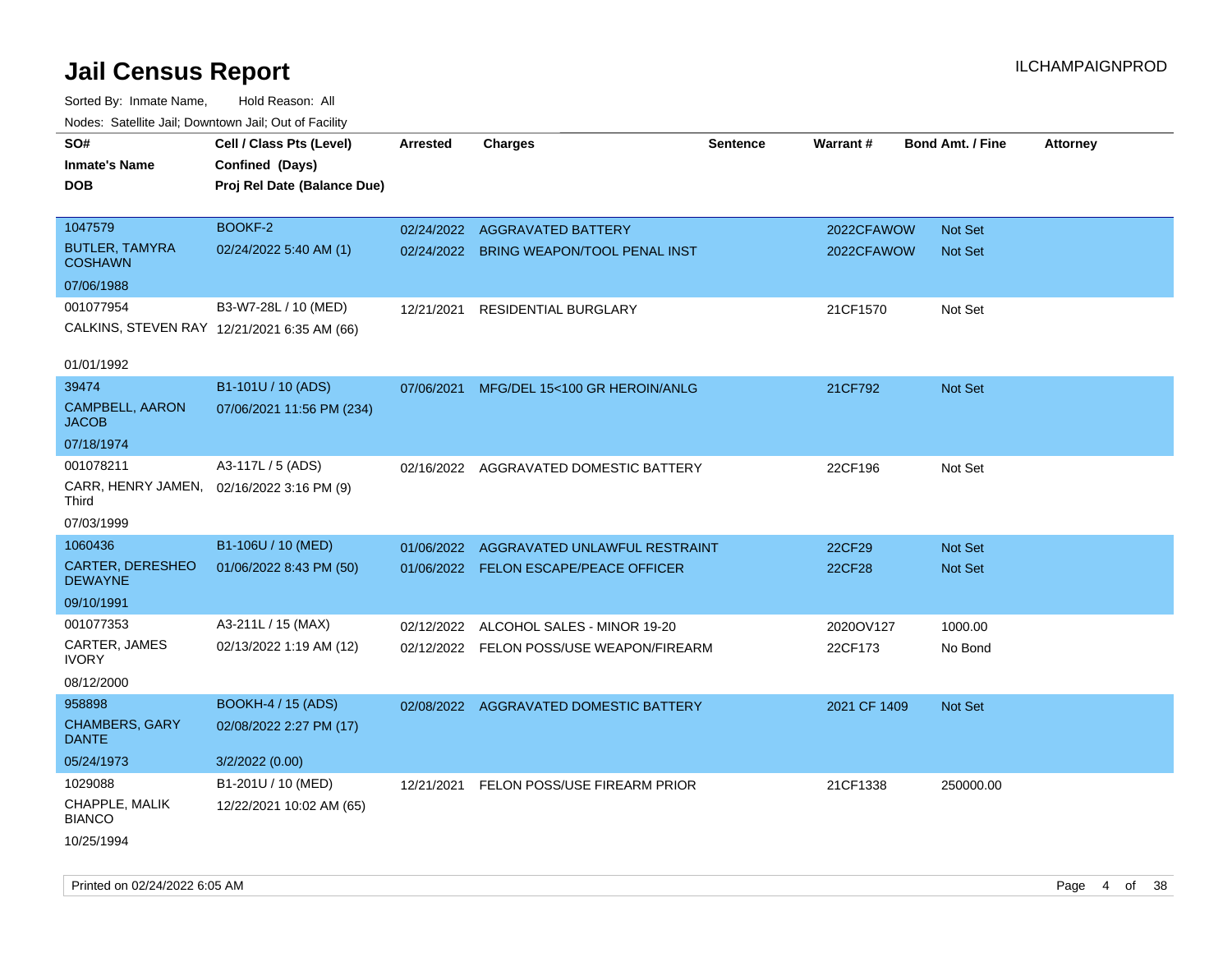| roaco. Catolino dall, Downtown dall, Out of Fability |                                                                            |                 |                                          |                 |                 |                         |                 |
|------------------------------------------------------|----------------------------------------------------------------------------|-----------------|------------------------------------------|-----------------|-----------------|-------------------------|-----------------|
| SO#<br><b>Inmate's Name</b><br><b>DOB</b>            | Cell / Class Pts (Level)<br>Confined (Days)<br>Proj Rel Date (Balance Due) | <b>Arrested</b> | Charges                                  | <b>Sentence</b> | <b>Warrant#</b> | <b>Bond Amt. / Fine</b> | <b>Attorney</b> |
| 001078838<br><b>CLAYTON, KAREEM</b><br>JAMAL         | A3-116L / 15 (MAX)<br>02/12/2022 8:55 AM (13)                              | 02/12/2022      | PRED CRIM SEX ASLT/BODILY HARM           |                 | 21CF30          | 150000.00               |                 |
| 02/03/1974                                           |                                                                            |                 |                                          |                 |                 |                         |                 |
| 001078812                                            | B1-206U / 15 (MAX)                                                         | 02/01/2022      | ARMED ROBBERY/ARMED W/FIREARM            |                 | 22CF145         | Not Set                 |                 |
| COBB, SINTRAE<br><b>SANCHEZ</b>                      | 02/01/2022 8:33 PM (24)                                                    |                 |                                          |                 |                 |                         |                 |
| 07/05/2002                                           |                                                                            |                 |                                          |                 |                 |                         |                 |
| 001077485                                            | A1-227U / 15 (MAX)                                                         | 12/21/2021      | MURDER/INTENT TO KILL/INJURE             |                 | 2021CF1282      | 1000000.00              |                 |
| COLBERT, ARIEANA<br><b>FELICIA</b>                   | 12/21/2021 2:08 PM (66)                                                    |                 |                                          |                 |                 |                         |                 |
| 12/13/2000                                           |                                                                            |                 |                                          |                 |                 |                         |                 |
| 34805                                                | B4-227U / 15 (MAX)                                                         | 10/01/2021      | DOMESTIC BATTERY                         |                 | 21CF1183        | Not Set                 |                 |
|                                                      | CONERLY, KIN JOSEPH 10/01/2021 1:53 AM (147)                               | 10/01/2021      | ARMED HABITUAL CRIMINAL                  |                 | 21CF1184        | Not Set                 |                 |
| 11/16/1971                                           |                                                                            | 10/06/2021      | POSS STOLEN VEHICLE > \$25,000           |                 | 19CF1786        | Not Set                 |                 |
| 1074319                                              | B1-104L / 15 (MAX)                                                         | 10/12/2021      | AGGRAVATED CRUELTY TO ANIMALS            |                 | 21CF1238        | Not Set                 |                 |
| CRAIG, DAVUCCI<br><b>DAVION</b>                      | 10/12/2021 11:36 AM (136)                                                  | 10/14/2021      | MURDER                                   |                 | 21CF1239        | <b>Not Set</b>          |                 |
| 08/02/2001                                           |                                                                            |                 |                                          |                 |                 |                         |                 |
| 001078832<br>CRAWFORD,                               | B1-201L / 10 (MED)<br>02/10/2022 2:32 PM (15)                              |                 | 02/10/2022 FELON POSS/USE WEAPON/FIREARM | 3y(DOC)         | 21CF350         | No Bond                 |                 |
| LAMARKUS LAVELL<br>07/04/1989                        |                                                                            |                 |                                          |                 |                 |                         |                 |
| 001077549                                            | B2-T3-10L / 10 (SPH)                                                       | 12/22/2020      | PRED CRIM SEX ASLT/VICTIM <13            |                 | 2020CF1469      | Not Set                 |                 |
| CRISTOBAL-MATEO,<br><b>CRISTOBAL</b>                 | 12/22/2020 1:17 PM (430)                                                   |                 |                                          |                 |                 |                         |                 |
| 12/02/1988                                           |                                                                            |                 |                                          |                 |                 |                         |                 |
| 25022                                                | A3-217L / 10 (ADS)                                                         |                 | 02/17/2022 AGG DUI/2/PASS<16             |                 | 2021CF560       | No Bond                 |                 |
| CRUMP, ROBERT<br>ANTHONY                             | 02/17/2022 11:48 AM (8)                                                    |                 |                                          |                 |                 |                         |                 |
| 02/06/1966                                           | 3/3/2022 (0.00)                                                            |                 |                                          |                 |                 |                         |                 |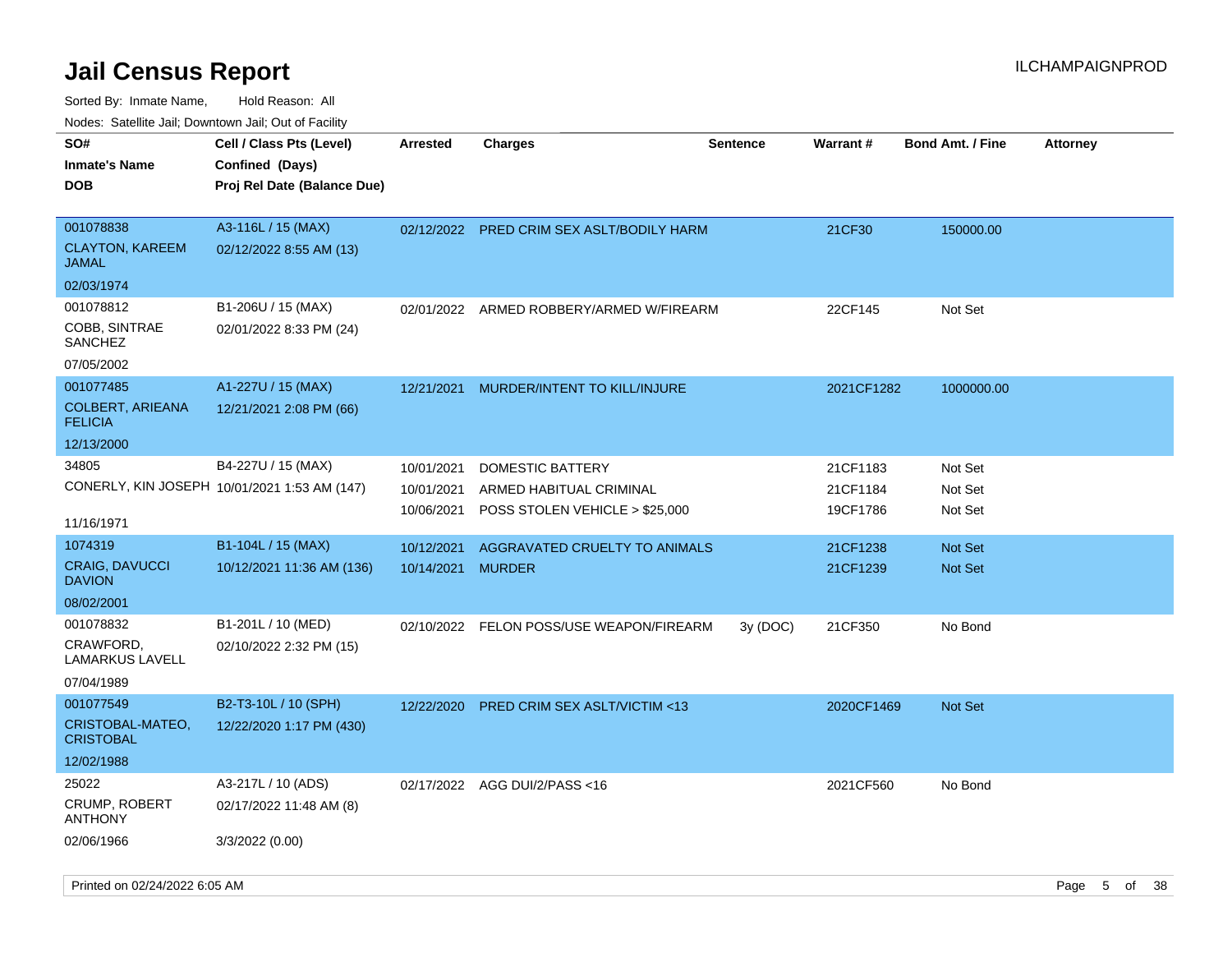Sorted By: Inmate Name, Hold Reason: All Nodes: Satellite Jail; Downtown Jail; Out of Facility

| SO#<br><b>Inmate's Name</b><br><b>DOB</b>        | Cell / Class Pts (Level)<br>Confined (Days)<br>Proj Rel Date (Balance Due) | <b>Arrested</b> | <b>Charges</b>                         | <b>Sentence</b> | <b>Warrant#</b> | <b>Bond Amt. / Fine</b> | <b>Attorney</b> |
|--------------------------------------------------|----------------------------------------------------------------------------|-----------------|----------------------------------------|-----------------|-----------------|-------------------------|-----------------|
| 988538<br>DAVIDSON, HARLEY<br><b>KYLE SCOTT</b>  | B3-W7-27U / 10 (MED)<br>12/21/2021 5:45 AM (66)                            |                 | 12/21/2021 AGGRAVATED DOMESTIC BATTERY |                 | 21CF1564        | Not Set                 |                 |
| 08/05/1990                                       | 4/18/2022 (0.00)                                                           |                 |                                        |                 |                 |                         |                 |
| 001078538<br>DAWKINS, LEN<br>03/23/1987          | B1-205L / 10 (MED)<br>10/26/2021 8:18 PM (122)                             | 10/26/2021      | <b>CRIM SEX ASSAULT/FORCE</b>          |                 | 21CF1301        | Not Set                 |                 |
| 56972                                            | B3-W8-32L / 10 (MED)                                                       | 08/30/2021      | POSS STOLEN VEHICLE > \$25,000         |                 | 21CF1044        | Not Set                 |                 |
| DAY, DANIEL JOSEPH                               | 08/30/2021 3:07 PM (179)                                                   | 09/04/2021      | <b>BURGLARY</b>                        |                 | 21CF1054        | <b>Not Set</b>          |                 |
| 10/16/1982                                       |                                                                            |                 |                                        |                 |                 |                         |                 |
| 64070                                            | BOOKH-8 / 10 (MED)                                                         | 02/18/2022      | <b>BURGLARY</b>                        |                 | 21CF1176        | 20000.00                |                 |
| DECKER, ANTHONY V                                | 02/18/2022 6:52 PM (7)                                                     | 02/18/2022      | POSSESSION OF METH< 5 GRAMS            |                 | 21CF1205        | 15000.00                |                 |
| 11/27/1982                                       |                                                                            | 02/18/2022      | DRIVING ON SUSPENDED LICENSE           |                 | 21TR8418        | 3000.00                 |                 |
| 64463                                            | B4-224U / 15 (MAX)                                                         | 02/11/2022      | AGG DUI/3/BAC 0.16+                    | 14m (DOC)       | 21CF676         | No Bond                 |                 |
| DOOLEY, CALVIN<br><b>DARWOOD</b>                 | 02/11/2022 11:24 AM (14)                                                   |                 | 02/11/2022 AGG DUI/3/BAC 0.16+         | 18m (DOC)       | 20CF1326        | No Bond                 |                 |
| 05/13/1982                                       |                                                                            |                 |                                        |                 |                 |                         |                 |
| 25659                                            | B4-125L / 15 (MAX)                                                         | 06/15/2021      | <b>RESIDENTIAL BURGLARY</b>            |                 | 2020CF1218      | 50000.00                |                 |
| DORRIS, LORENZO                                  | 06/15/2021 6:17 AM (255)                                                   | 06/15/2021      | <b>BURGLARY</b>                        |                 | 21CF689         | Not Set                 |                 |
| 07/19/1966                                       |                                                                            |                 |                                        |                 |                 |                         |                 |
| 1024895                                          | B1-203U / 10 (MED)                                                         | 12/15/2021      | MFG/DEL 100<400 GR COCA/ANLG           |                 | 21CF1535        | Not Set                 |                 |
| EDWARDS, GEORGE<br><b>CORTEZ</b>                 | 12/15/2021 12:26 PM (72)                                                   | 12/15/2021      | <b>AGGRAVATED BATTERY</b>              |                 | 21CF1536        | Not Set                 |                 |
| 06/19/1994                                       |                                                                            |                 |                                        |                 |                 |                         |                 |
| 1074720<br>ELVIR-REYES, JORGE<br><b>LEONARDO</b> | B2-T4-13U / 15 (SPH)<br>01/19/2022 1:43 PM (37)                            | 01/19/2022      | PRED CRIM SEX ASLT/VICTIM <13          |                 | 21CF1414        | 500000.00               |                 |

06/03/1988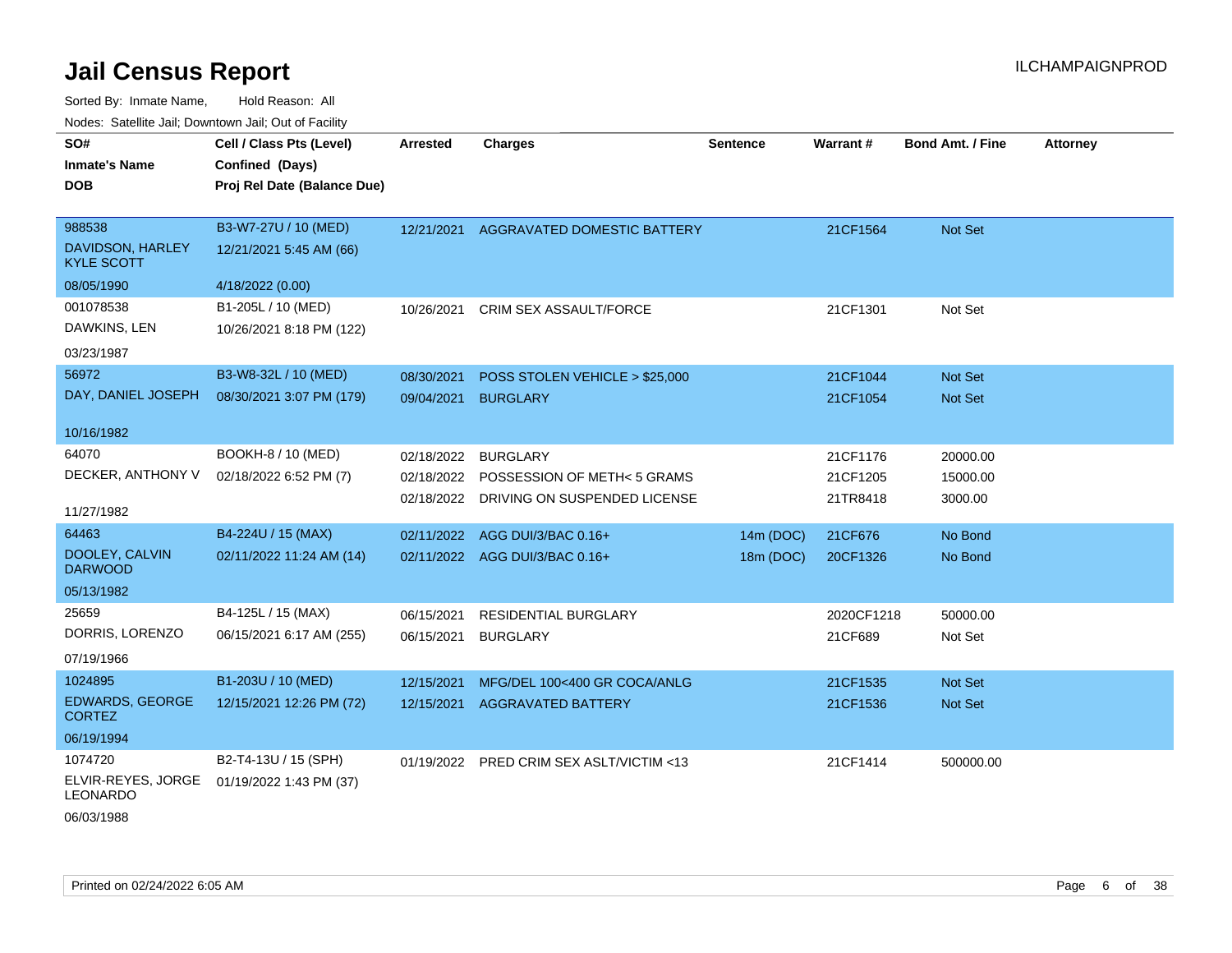Sorted By: Inmate Name, Hold Reason: All Nodes: Satellite Jail; Downtown Jail; Out of Facility

| roaco. Catolino cali, Downtown cali, Out of Facility |                                             |                   |                                         |                 |             |                         |                 |
|------------------------------------------------------|---------------------------------------------|-------------------|-----------------------------------------|-----------------|-------------|-------------------------|-----------------|
| SO#                                                  | Cell / Class Pts (Level)                    | <b>Arrested</b>   | <b>Charges</b>                          | <b>Sentence</b> | Warrant#    | <b>Bond Amt. / Fine</b> | <b>Attorney</b> |
| Inmate's Name                                        | Confined (Days)                             |                   |                                         |                 |             |                         |                 |
| DOB                                                  | Proj Rel Date (Balance Due)                 |                   |                                         |                 |             |                         |                 |
|                                                      |                                             |                   |                                         |                 |             |                         |                 |
| 43977                                                | B2-T1-02L / 5 (SPH)                         | 12/20/2021        | AGG FLEEING POLICE/21 MPH OVER          |                 | 21CF1566    | Not Set                 |                 |
| <b>EMKES, DOUGLAS</b><br><b>ALAN</b>                 | 12/20/2021 9:59 AM (67)                     | 12/20/2021        | <b>PAROLE REVOCATION</b>                |                 |             | No Bond                 |                 |
| 06/08/1959                                           |                                             |                   |                                         |                 |             |                         |                 |
| 987328                                               | A2-121L / 10 (MED)                          | 12/11/2021        | AGG ASLT PEACE OFF/FIRE/ER WRK          |                 | 21CF1515    | Not Set                 |                 |
| ERVIN, DEIDRA ANN<br>RUTH                            | 12/11/2021 8:48 PM (76)                     |                   |                                         |                 |             |                         |                 |
| 04/15/1991                                           |                                             |                   |                                         |                 |             |                         |                 |
| 1026175                                              | B4-127U / 10 (MED)                          | 02/06/2022        | FELON FAIL/RETURN FRM FURLOUGH          |                 | 21CF1554    | No Bond                 |                 |
| FALCONER, AVERY                                      | 02/06/2022 4:49 AM (19)                     | 02/06/2022        | <b>CITY OV ARREST</b>                   |                 | 2021-OV-65  | 1000.00                 |                 |
| FOX.                                                 |                                             |                   | 02/07/2022 MFG/DEL 1<15 GR COCAINE/ANLG | 6y (DOC)        | 2019CF1617  | No Bond                 |                 |
| 04/07/1989                                           |                                             |                   |                                         |                 |             |                         |                 |
| 527081                                               | B3-W5-20L / 10 (MED)                        | 09/06/2021        | ARSON/REAL/PERSONAL PROP>\$150          |                 | 2021 CF 797 | 25000.00                |                 |
| FERGUSON,<br><b>CHRISTOPHER</b>                      | 09/06/2021 1:18 PM (172)                    |                   |                                         |                 |             |                         |                 |
| 12/21/1981                                           |                                             |                   |                                         |                 |             |                         |                 |
| 1039744                                              | B4-122U / 15 (MAX)                          | 12/06/2021 MURDER |                                         |                 | 20CF959     | 1000000.00              |                 |
| <b>FONVILLE, TREVOY</b><br><b>JERMAINE</b>           | 12/06/2021 10:52 AM (81)                    |                   |                                         |                 |             |                         |                 |
| 01/13/1996                                           |                                             |                   |                                         |                 |             |                         |                 |
| 001078863                                            | A3-216U / 15 (MAX)                          |                   | 02/19/2022 POSSESSION OF STOLEN FIREARM |                 | 22CF203     | Not Set                 |                 |
| FOSTER, JOHN<br>CARELL                               | 02/19/2022 6:01 AM (6)                      |                   |                                         |                 |             |                         |                 |
| 03/13/1981                                           |                                             |                   |                                         |                 |             |                         |                 |
| 518395                                               | B2-T3-12L / 15 (SPH)                        | 07/07/2020        | <b>CRIMINAL SEXUAL ASSAULT</b>          |                 | 2020-CF735  | 250000.00               |                 |
|                                                      | FRANDLE, MARK RYAN 07/07/2020 3:42 PM (598) |                   |                                         |                 |             |                         |                 |
| 09/10/1985                                           |                                             |                   |                                         |                 |             |                         |                 |
| 001077934                                            | A1-125L / 10 (MED)                          | 08/22/2021        | AGG DUI/ACCIDENT/DEATH                  |                 | 21CF1024    | Not Set                 |                 |
| FREED, LOGAN<br><b>SUZANNE</b>                       | 08/22/2021 11:45 PM (187)                   | 08/22/2021        | DOMESTIC BATTERY                        |                 | 21 CM 172   | 10000.00                |                 |
| 08/18/1996                                           |                                             |                   |                                         |                 |             |                         |                 |

Printed on 02/24/2022 6:05 AM Page 7 of 38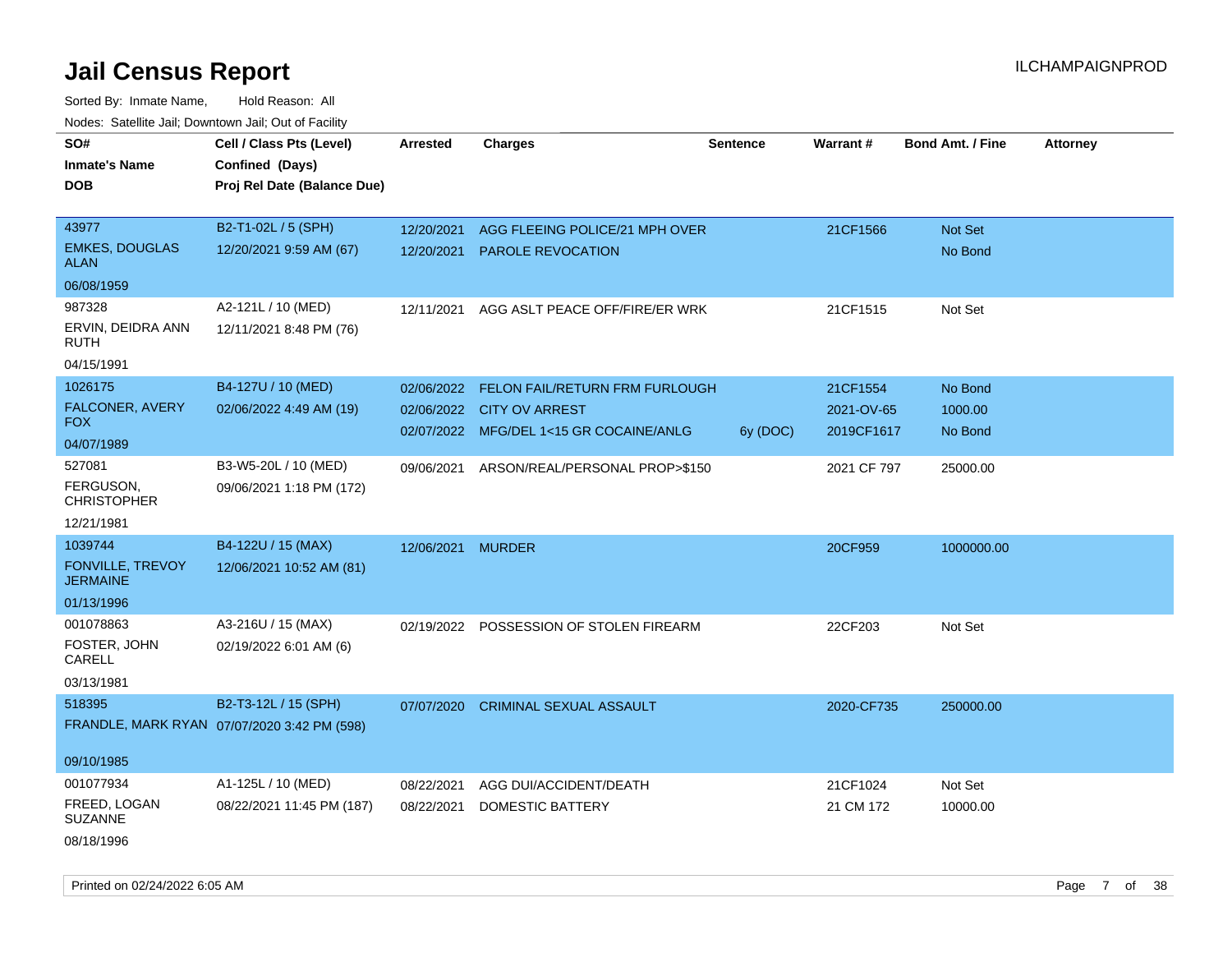Sorted By: Inmate Name, Hold Reason: All

| Nodes: Satellite Jail; Downtown Jail; Out of Facility |                             |                 |                                         |                 |                 |                         |                 |
|-------------------------------------------------------|-----------------------------|-----------------|-----------------------------------------|-----------------|-----------------|-------------------------|-----------------|
| SO#                                                   | Cell / Class Pts (Level)    | <b>Arrested</b> | <b>Charges</b>                          | <b>Sentence</b> | <b>Warrant#</b> | <b>Bond Amt. / Fine</b> | <b>Attorney</b> |
| <b>Inmate's Name</b>                                  | Confined (Days)             |                 |                                         |                 |                 |                         |                 |
| <b>DOB</b>                                            | Proj Rel Date (Balance Due) |                 |                                         |                 |                 |                         |                 |
|                                                       |                             |                 |                                         |                 |                 |                         |                 |
| 001078290                                             | A1-125U / 10 (ADS)          |                 | 08/19/2021 MACHINE GUN/AUTO WEAPON/VEH  |                 | 21CF1012        | Not Set                 |                 |
| <b>FREEMAN, ANGEL</b><br><b>JANILA KAY</b>            | 08/19/2021 1:26 AM (190)    |                 |                                         |                 |                 |                         |                 |
| 12/25/1995                                            |                             |                 |                                         |                 |                 |                         |                 |
| 1068917                                               | <b>BOOKH-1 / 5 (MIN)</b>    | 08/11/2021      | VIO ORDER/PRIOR VIO OF ORDER            |                 | 21CF965         | Not Set                 |                 |
| GARCIA, JUAN<br>CARLOS                                | 08/11/2021 9:24 PM (198)    |                 |                                         |                 |                 |                         |                 |
| 10/21/1997                                            |                             |                 |                                         |                 |                 |                         |                 |
| 001078154                                             | B4-121U / 10 (MED)          | 01/09/2022      | DRVG UNDER INFLU OF ALCOHOL             |                 | 2021 DT 182     | 5000.00                 |                 |
| <b>GENTRY, DAMON</b><br><b>LIONEL</b>                 | 01/09/2022 4:41 PM (47)     | 01/09/2022      | AGG DOMESTIC BATTERY/STRANGLE           |                 | 2021 CF 1396    | 50000.00                |                 |
| 12/25/1971                                            |                             |                 |                                         |                 |                 |                         |                 |
| 001078633                                             | B2-T4-15U / 25 (SPH)        | 12/01/2021      | <b>PRED CRIM SEX ASLT/VICTIM &lt;13</b> |                 | 21CF1416        | 250000.00               |                 |
| GONZALEZ-GUILLEN,<br><b>EDWARD</b>                    | 12/01/2021 12:08 PM (86)    |                 |                                         |                 |                 |                         |                 |
| 08/25/2002                                            |                             |                 |                                         |                 |                 |                         |                 |
| 001078607                                             | B4-221L / 15 (MAX)          | 11/22/2021      | <b>FELON POSS/USE FIREARM/PAROLE</b>    |                 | 21CF1437        | Not Set                 |                 |
| <b>GRAY, WILLIAM</b><br><b>DA'VON</b>                 | 11/22/2021 2:57 PM (95)     | 11/22/2021      | ATTEMPT (FIRST DEGREE MURDER)           |                 | 21CF1435        | <b>Not Set</b>          |                 |
| 04/18/1984                                            |                             |                 |                                         |                 |                 |                         |                 |
| 1069726                                               | <b>BOOKH-3 / 5 (MIN)</b>    | 02/21/2022      | CRIM DAMAGE TO PROPERTY <\$500          |                 | 2021CM214       | 1000.00                 |                 |
| GREER, CONNOR JAY                                     | 02/21/2022 1:41 PM (4)      | 02/21/2022      | POSS AMT CON SUB EXCEPT(A)/(D)          |                 | 2021CF472       | 25000.00                |                 |
|                                                       |                             | 02/21/2022      | BURGLARY W/O CAUSING DAMAGE             |                 | 2019CF1421      | 25000.00                |                 |
| 02/22/1994                                            |                             |                 |                                         |                 |                 |                         |                 |
| 56342                                                 | B1-206L / 10 (MED)          | 10/21/2021      | THEFT CONTROL INTENT <\$500             |                 | 17CF1451        | 10000.00                |                 |
| <b>GRIFFIN, NATHAN</b><br><b>EUGENE</b>               | 10/21/2021 4:20 PM (127)    | 10/21/2021      | DRIVING ON REVOKED LICENSE              |                 | 20TR1979        | 3000.00                 |                 |
| 02/24/1969                                            |                             | 10/21/2021      | <b>ARMED HABITUAL CRIMINAL</b>          |                 | 21CF1279        | Not Set                 |                 |
| 001078871                                             | A3-115L                     | 02/22/2022      | RETAIL THEFT/DISP MERCH/<\$300          |                 | 2018JD182       | No Bond                 |                 |
| HARRIS, MARTELL                                       | 02/22/2022 3:44 PM (3)      | 02/22/2022      | RESIDENTIAL BURGLARY                    |                 | 2020JD14        | No Bond                 |                 |
| <b>TE'SHAWN</b>                                       |                             | 02/22/2022      | INDIRECT CRIMINAL CONTEMPT              |                 | 2020CC9         | 20000.00                |                 |
| 07/02/2003                                            |                             |                 |                                         |                 |                 |                         |                 |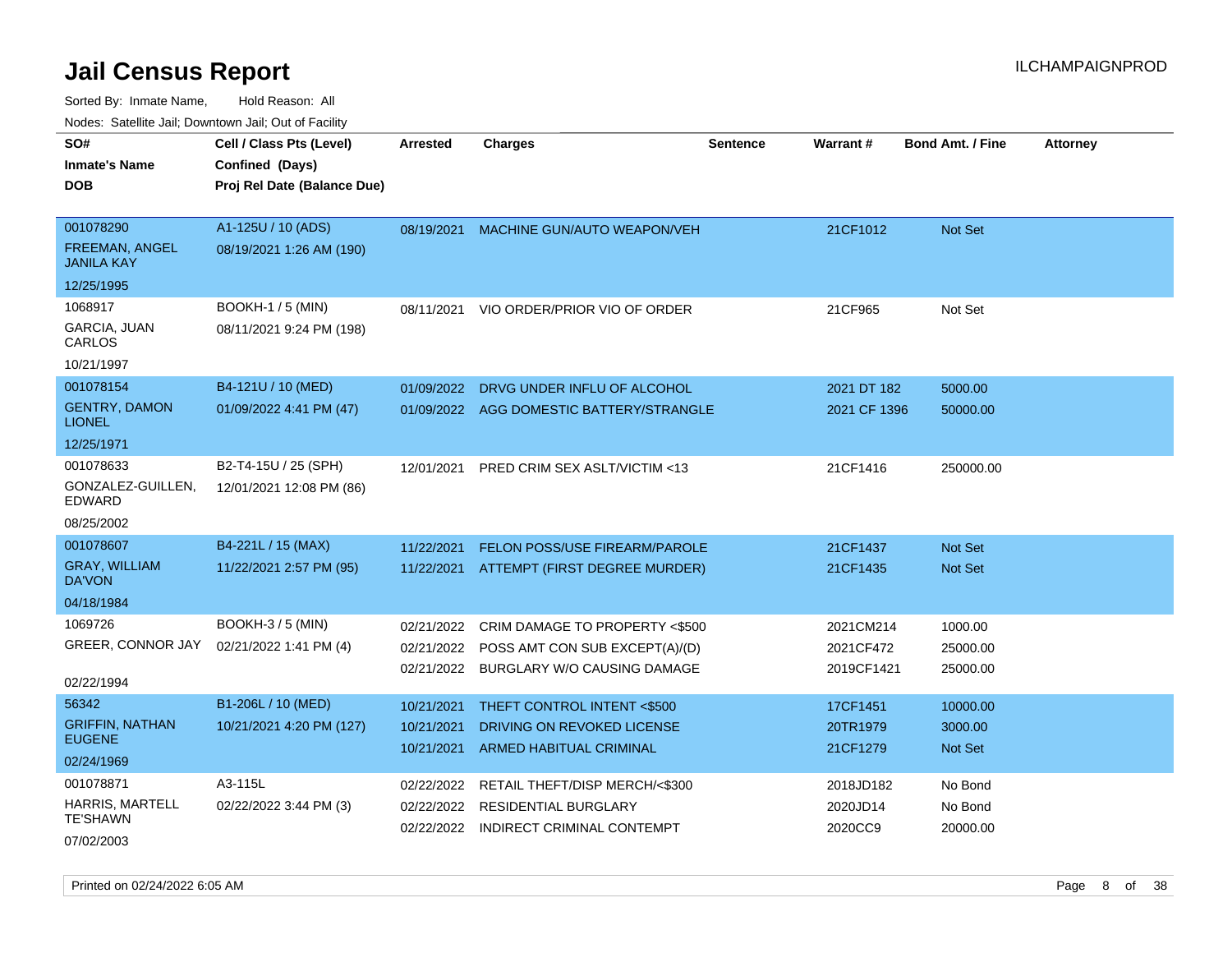| SO#<br><b>Inmate's Name</b><br><b>DOB</b>                 | Cell / Class Pts (Level)<br>Confined (Days)<br>Proj Rel Date (Balance Due) | <b>Arrested</b> | <b>Charges</b>                           | <b>Sentence</b> | Warrant#  | <b>Bond Amt. / Fine</b> | <b>Attorney</b> |
|-----------------------------------------------------------|----------------------------------------------------------------------------|-----------------|------------------------------------------|-----------------|-----------|-------------------------|-----------------|
| 1065495<br><b>HELMICK, DENISHA</b><br><b>NICOLE</b>       | <b>BOOKH-5 / 10 (MED)</b><br>02/23/2022 12:07 PM (2)                       |                 | 02/23/2022 AGG BATTERY/GREAT BODILY HARM |                 | 2019CF734 | No Bond                 |                 |
| 09/24/1997                                                | 3/1/2022 (0.00)                                                            |                 |                                          |                 |           |                         |                 |
| 001078488                                                 | B2-T3-09U / 15 (SPH)                                                       | 10/14/2021      | PRED CRIM SEX ASLT/VICTIM <13            |                 | 21CF1232  | 500000.00               |                 |
| HERNANDEZ-LOPEZ,<br><b>ERNESTO</b>                        | 10/14/2021 3:15 PM (134)                                                   | 10/14/2021      | <b>FUGITIVE FROM JUSTICE</b>             |                 | 21CF1246  | Not Set                 |                 |
| 11/28/1975                                                |                                                                            |                 |                                          |                 |           |                         |                 |
| 975293                                                    | B2-T4-14L / 10 (SPH)                                                       | 07/21/2021      | VIO ORDER/PRIOR VIO OF ORDER             |                 | 21CF914   | No Bond                 |                 |
| <b>HILL, JACOB MILES</b>                                  | 07/21/2021 8:43 PM (219)                                                   | 07/21/2021      | <b>STALKING</b>                          |                 | 2021CF863 | Not Set                 |                 |
|                                                           |                                                                            | 07/25/2021      | PAROLE REVOCATION                        |                 | CH2104646 | Not Set                 |                 |
| 02/06/1988                                                |                                                                            | 08/18/2021      | <b>HARASS WITNESS/FAMILY MBR/REP</b>     |                 | 21CF992   | Not Set                 |                 |
|                                                           |                                                                            | 09/09/2021      | AGG STALKING/BODILY HARM                 |                 | 21CF1073  | Not Set                 |                 |
| 48471<br>HILL, RAMESH<br><b>JERMAINE</b><br>12/11/1978    | B1-207L / 15 (MAX)<br>08/08/2021 4:45 AM (201)                             | 08/08/2021      | AGG BATTERY/DISCHARGE FIREARM            |                 | 21CF946   | Not Set                 |                 |
| 1072876                                                   | A1-226U / 5 (MIN)                                                          |                 | 02/10/2022 METH DELIVERY/5<15 GRAMS      | 4y (DOC)        | 21CF143   | No Bond                 |                 |
| HOUTCHINS, SAVANNA 02/10/2022 5:10 PM (15)<br><b>BELL</b> |                                                                            |                 |                                          |                 |           |                         |                 |
| 07/10/1996                                                | 2/17/2022 (0.00)                                                           |                 |                                          |                 |           |                         |                 |
| 999198<br>HOWARD, BRION LIN                               | B4-226L / 15 (MAX)<br>11/30/2021 10:41 AM (87)                             | 11/30/2021      | FELON POSS/USE FIREARM PRIOR             |                 | 21CF1377  | 500000.00               |                 |
| 06/10/1992                                                |                                                                            |                 |                                          |                 |           |                         |                 |
| 51028                                                     | <b>BOOKH-3 / 10 (MED)</b>                                                  |                 | 02/23/2022 AGG FLEEING/2+ CON DEVICES    |                 | 19CF1839  | 50000.00                |                 |
| HUFFMAN, MICHAEL<br><b>LEONARD</b>                        | 02/23/2022 3:14 AM (2)                                                     |                 |                                          |                 |           |                         |                 |
| 07/24/1980                                                |                                                                            |                 |                                          |                 |           |                         |                 |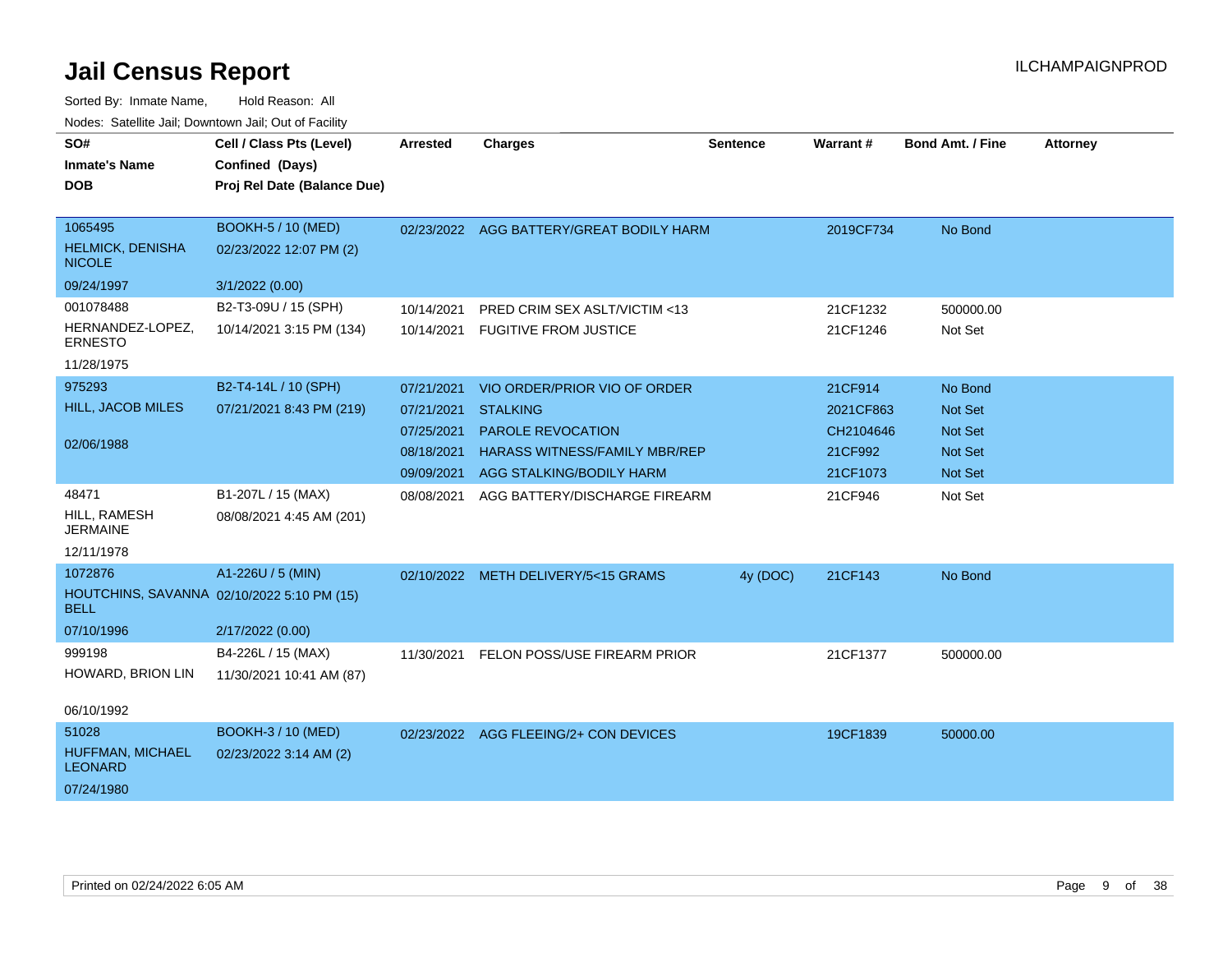| SO#<br><b>Inmate's Name</b><br><b>DOB</b>  | Cell / Class Pts (Level)<br>Confined (Days)<br>Proj Rel Date (Balance Due) | <b>Arrested</b>     | <b>Charges</b>                       | <b>Sentence</b> | Warrant#    | <b>Bond Amt. / Fine</b> | <b>Attorney</b> |
|--------------------------------------------|----------------------------------------------------------------------------|---------------------|--------------------------------------|-----------------|-------------|-------------------------|-----------------|
| 38993<br>JACKSON, LAMONT<br><b>JEREMIE</b> | B4-126L / 15 (MAX)<br>02/13/2021 7:45 AM (377)                             | 02/13/2021          | ATTEMPT (FIRST DEGREE MURDER)        |                 | 21CF181     | Not Set                 |                 |
| 07/31/1973                                 |                                                                            |                     |                                      |                 |             |                         |                 |
| 001077487                                  | B3-W8-30L / 10 (MED)                                                       | 12/03/2020          | FELON POSS/USE WEAPON/FIREARM        |                 | 20CF1377    | Not Set                 |                 |
| <b>JACKSON, TERRELL</b><br>DANDRE          | 12/03/2020 10:18 AM (449)                                                  | 11/09/2021          | AGG DISCHARGE FIREARM/OCC VEH        |                 | 21CR0331401 | No Bond                 |                 |
| 08/11/1990                                 |                                                                            |                     |                                      |                 |             |                         |                 |
| 001077864                                  | B1-103L / 15 (MAX)                                                         | 04/18/2021          | <b>FELON POSS/USE WEAPON/FIREARM</b> |                 | 21CF428     | Not Set                 |                 |
| D                                          | JAMERSON, ANTHONY 04/18/2021 7:21 PM (313)                                 |                     |                                      |                 |             |                         |                 |
| 01/26/1990                                 |                                                                            |                     |                                      |                 |             |                         |                 |
| 63110                                      | A3-113L / 10 (ADS)                                                         | 02/16/2022          | CRIM DAMAGE TO PROPERTY <\$500       | 2y (DOC)        | 21CF1548    | No Bond                 |                 |
| JAMES, DOMINIQUE<br><b>JULIUS</b>          | 02/16/2022 5:24 PM (9)                                                     |                     |                                      |                 |             |                         |                 |
| 03/04/1983                                 |                                                                            |                     |                                      |                 |             |                         |                 |
| 001078703                                  | A1-224L / 15 (ADS)                                                         | 12/20/2021          | MURDER/INTENT TO KILL/INJURE         |                 | 21CF1574    | Not Set                 |                 |
| <b>JOHNS, SHANIQUH</b><br><b>THERESA</b>   | 12/22/2021 6:41 AM (65)                                                    |                     |                                      |                 |             |                         |                 |
| 04/03/1992                                 |                                                                            |                     |                                      |                 |             |                         |                 |
| 001078766                                  | A3-215L / 5 (ADS)                                                          | 02/08/2022          | AGGRAVATED BATTERY                   |                 | 22CF160     | Not Set                 |                 |
| JOHNSON, IYONZI                            | 02/08/2022 11:56 AM (17)                                                   | 02/08/2022 BURGLARY |                                      |                 | 22CF63      | 3000.00                 |                 |
| 07/16/1994                                 |                                                                            |                     |                                      |                 |             |                         |                 |
| 001078645                                  | B4-222U / 10 (MED)                                                         | 12/02/2021          | AGG DISCHARGE FIREARM                |                 | 21CF1478    | No Bond                 |                 |
| <b>JONES, KELVIN</b><br><b>KHYRIC</b>      | 12/02/2021 6:56 PM (85)                                                    |                     |                                      |                 |             |                         |                 |
| 02/27/2001                                 |                                                                            |                     |                                      |                 |             |                         |                 |
| 956822                                     | B1-205U / 15 (MAX)                                                         | 11/25/2021          | AGGRAVATED DOMESTIC BATTERY          |                 | 21CF1442    | Not Set                 |                 |
| JONES, MARIO<br>NATHANIEL                  | 11/25/2021 10:37 AM (92)                                                   | 11/25/2021          | PAROLE REVOCATION                    |                 | CH2106361   | No Bond                 |                 |
| 10/27/1987                                 |                                                                            | 11/25/2021          | UNLAWFUL RESTRAINT                   |                 | 21CF1443    | Not Set                 |                 |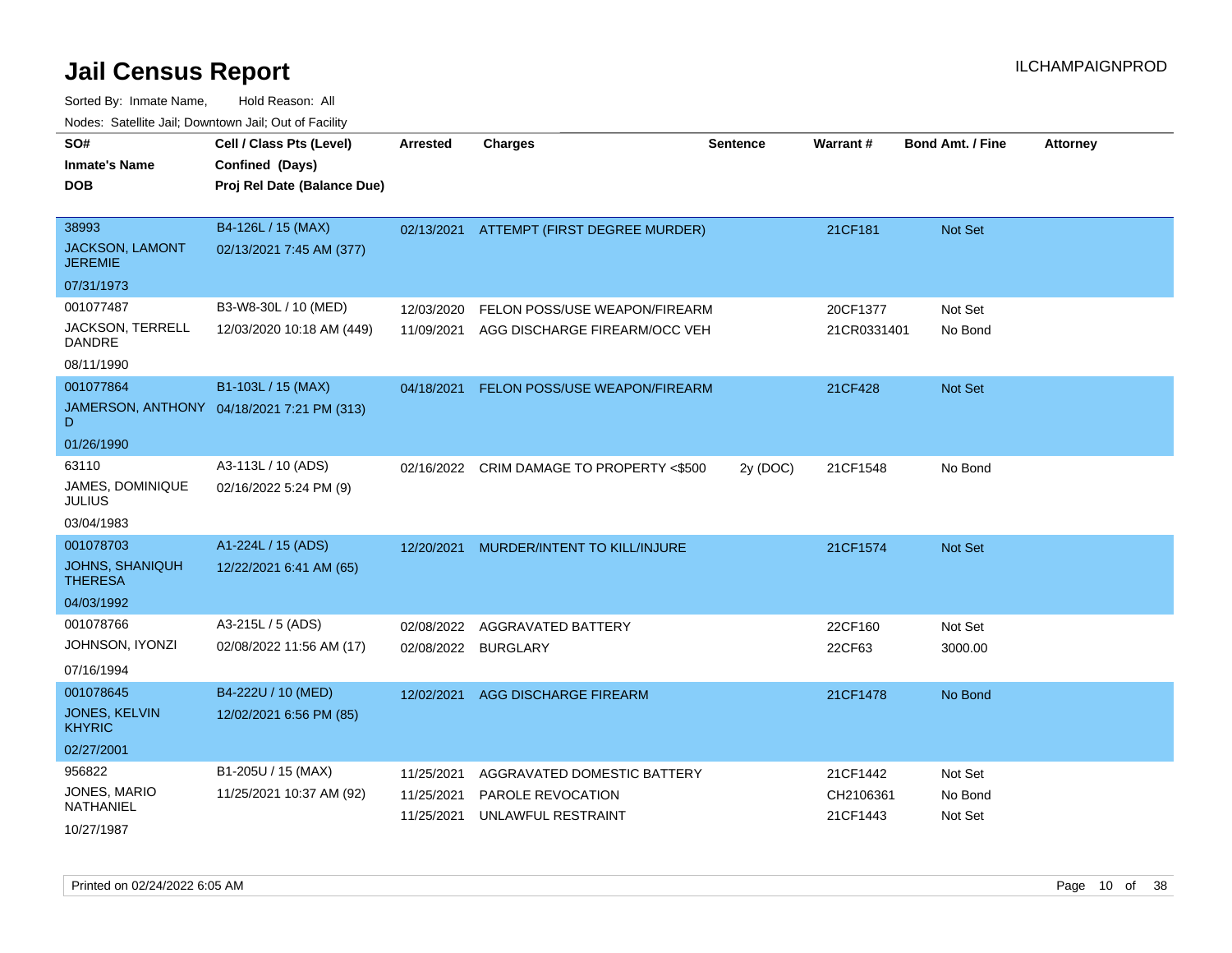Sorted By: Inmate Name, Hold Reason: All Nodes: Satellite Jail; Downtown Jail; Out of Facility

| Cell / Class Pts (Level)<br>Confined (Days)<br>Proj Rel Date (Balance Due) | <b>Arrested</b>                                | <b>Charges</b>                 | <b>Sentence</b>                                                                       |                                                                                                                                            | <b>Bond Amt. / Fine</b>                       | <b>Attorney</b> |
|----------------------------------------------------------------------------|------------------------------------------------|--------------------------------|---------------------------------------------------------------------------------------|--------------------------------------------------------------------------------------------------------------------------------------------|-----------------------------------------------|-----------------|
| A4-201L / 15 (ADS)                                                         | 02/11/2022                                     |                                |                                                                                       | 20 CF 1241                                                                                                                                 | 75000.00                                      |                 |
| 02/11/2022 3:19 PM (14)                                                    |                                                |                                |                                                                                       | 22 CF 169                                                                                                                                  | 75000.00                                      |                 |
|                                                                            |                                                |                                |                                                                                       |                                                                                                                                            |                                               |                 |
| B4-226U / 10 (MED)                                                         | 12/01/2021                                     |                                |                                                                                       | 21CF1472                                                                                                                                   | Not Set                                       |                 |
| 12/01/2021 1:28 PM (86)                                                    | 12/02/2021                                     | PROBATION VIOLATION            |                                                                                       | 20CF1151                                                                                                                                   | Not Set                                       |                 |
|                                                                            |                                                |                                |                                                                                       |                                                                                                                                            |                                               |                 |
| B1-204L / 15 (MAX)                                                         | 07/15/2021                                     |                                |                                                                                       |                                                                                                                                            | 250000.00                                     |                 |
| 07/15/2021 4:38 AM (225)                                                   |                                                |                                |                                                                                       |                                                                                                                                            |                                               |                 |
|                                                                            |                                                |                                |                                                                                       |                                                                                                                                            |                                               |                 |
| BOOKH-8 / 15 (MAX)                                                         |                                                |                                |                                                                                       | 22CF205                                                                                                                                    | Not Set                                       |                 |
| 02/20/2022 10:50 AM (5)                                                    |                                                |                                |                                                                                       |                                                                                                                                            |                                               |                 |
|                                                                            |                                                |                                |                                                                                       |                                                                                                                                            |                                               |                 |
| A4-103U / 10 (MED)                                                         | 02/04/2022                                     | DOMESTIC BATTERY/OTHER PRIOR   |                                                                                       | 22CF148                                                                                                                                    | Not Set                                       |                 |
| 02/04/2022 7:37 PM (21)                                                    |                                                |                                |                                                                                       |                                                                                                                                            |                                               |                 |
|                                                                            |                                                |                                |                                                                                       |                                                                                                                                            |                                               |                 |
| BOOKF-3 / 10 (MED)                                                         | 02/22/2022                                     | <b>BURGLARY</b>                |                                                                                       | 22CF224                                                                                                                                    | Not Set                                       |                 |
| 02/22/2022 10:47 AM (3)                                                    | 02/22/2022                                     |                                |                                                                                       | 22CF223                                                                                                                                    | Not Set                                       |                 |
|                                                                            |                                                |                                |                                                                                       |                                                                                                                                            |                                               |                 |
| B3-W4-16L / 5 (MIN)                                                        | 12/19/2021                                     | <b>RETAIL THEFT</b>            |                                                                                       | 20CF422                                                                                                                                    | 20000.00                                      |                 |
| LARGE, JOSHUA DALE 12/19/2021 4:54 AM (68)                                 | 12/19/2021                                     | RECEIVE/POSS/SELL STOLEN VEH   |                                                                                       | 21CF1555                                                                                                                                   | Not Set                                       |                 |
|                                                                            | 12/19/2021                                     | <b>RETAIL THEFT</b>            |                                                                                       | 2021CM216                                                                                                                                  | 5000.00                                       |                 |
|                                                                            |                                                |                                |                                                                                       |                                                                                                                                            |                                               |                 |
|                                                                            | 08/03/2021                                     | AGG DISCH FIREARM/1ST AID PERS |                                                                                       | 21CF929                                                                                                                                    | Not Set                                       |                 |
|                                                                            |                                                |                                |                                                                                       |                                                                                                                                            |                                               |                 |
|                                                                            | B4-124U / 15 (MAX)<br>08/03/2021 3:53 PM (206) |                                | FAIL TO RPT CHNG ADDRESS/EMPL<br>02/20/2022 AGGRAVATED BATTERY<br>02/23/2022 BURGLARY | 02/11/2022 AGGRAVATED ARSON/BODILY HARM<br>FELON POSS/USE WEAPON/FIREARM<br>ARMED ROBBERY/ARMED W/FIREARM<br>AGG BATTERY/GREAT BODILY HARM | Warrant#<br>19y/6m (DOC) 2021CF791<br>22CF152 | Not Set         |

07/06/1999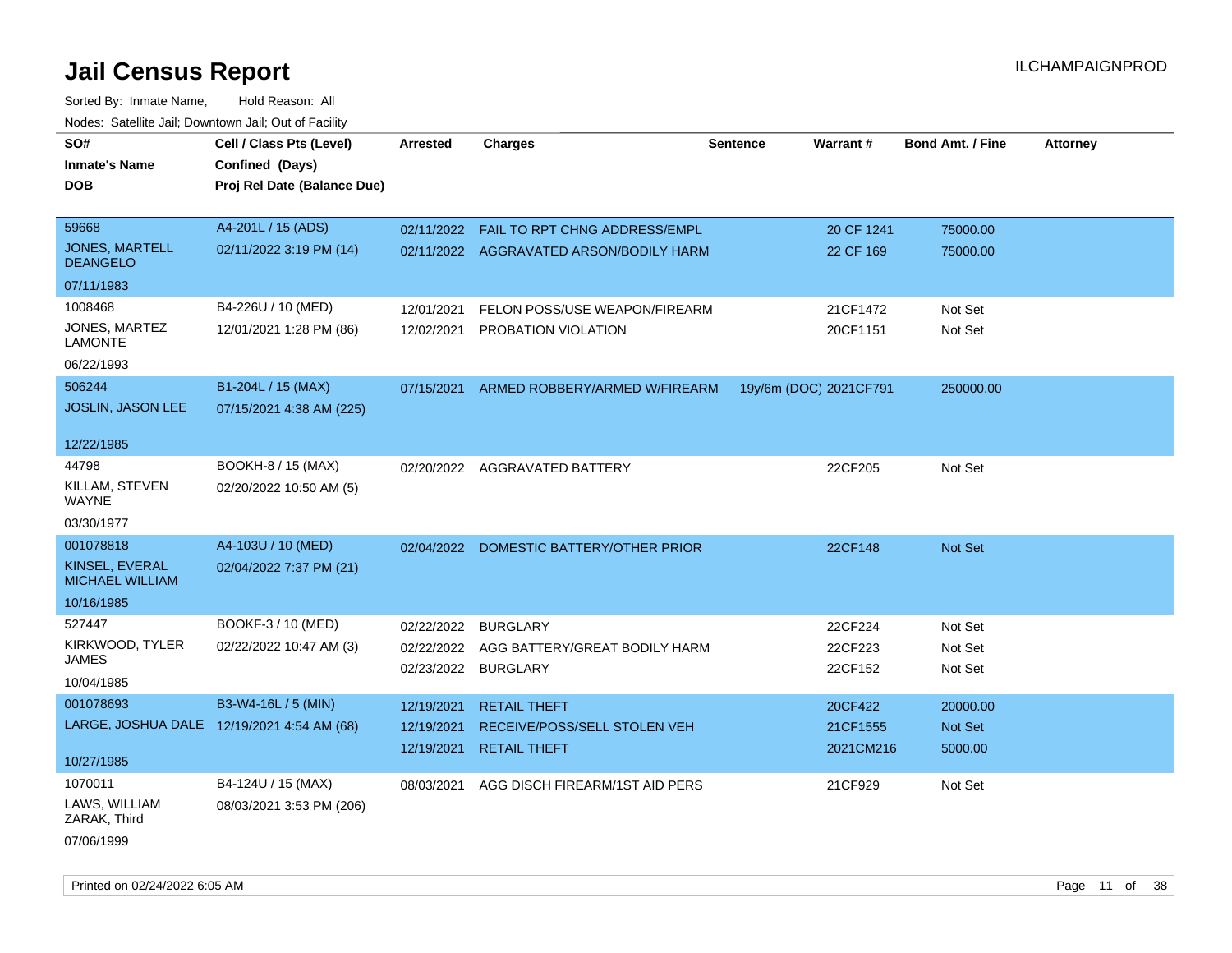| SO#                          | Cell / Class Pts (Level)    | <b>Arrested</b> | <b>Charges</b>                            | <b>Sentence</b> | Warrant#     | <b>Bond Amt. / Fine</b> | <b>Attorney</b> |
|------------------------------|-----------------------------|-----------------|-------------------------------------------|-----------------|--------------|-------------------------|-----------------|
| <b>Inmate's Name</b>         | Confined (Days)             |                 |                                           |                 |              |                         |                 |
| <b>DOB</b>                   | Proj Rel Date (Balance Due) |                 |                                           |                 |              |                         |                 |
|                              |                             |                 |                                           |                 |              |                         |                 |
| 001078797                    | BOOKH-6 / 5 (ADS)           |                 | 01/26/2022 VIO STALKING NO CONTACT ORDER  |                 | 22CM31       | Not Set                 |                 |
| LEVIN, DANIEL DAVID          | 01/26/2022 3:00 PM (30)     |                 |                                           |                 |              |                         |                 |
|                              |                             |                 |                                           |                 |              |                         |                 |
| 08/08/1984                   |                             |                 |                                           |                 |              |                         |                 |
| 548089                       | B1-204U / 15 (MAX)          | 12/04/2020      | ATTEMPT (FIRST DEGREE MURDER)             |                 | 20CF1378     | Not Set                 |                 |
| LEWIS, LAWRENCE              | 12/04/2020 4:42 AM (448)    | 12/04/2020      | METH DELIVERY/100<400 GRAMS               |                 | 20CF1481     | Not Set                 |                 |
| PAUL, Third                  |                             | 12/04/2020      | AGG DOMESTIC BATTERY/STRANGLE             |                 | 18CF1507     | 10000.00                |                 |
| 02/08/1993                   |                             |                 |                                           |                 |              |                         |                 |
| 63639                        | A4-106U / 5 (ADS)           |                 | 01/31/2022 FELON POSS/USE WEAPON/FIREARM  | 5y (DOC)        | 22CF110      | No Bond                 |                 |
| LINDSEY, ANTHONY             | 01/28/2022 10:06 PM (28)    |                 |                                           |                 |              |                         |                 |
| <b>MARTEZ</b>                |                             |                 |                                           |                 |              |                         |                 |
| 03/18/1985                   |                             |                 |                                           |                 |              |                         |                 |
| 001078817                    | B1-207U / 10 (MED)          |                 | 02/03/2022 AGG UUW/PERSON/PREV CONVICTION |                 | 22CF143      | Not Set                 |                 |
| LIPSCOMB, LADAROL            | 02/03/2022 11:33 PM (22)    |                 |                                           |                 |              |                         |                 |
| <b>ANTHONY</b>               |                             |                 |                                           |                 |              |                         |                 |
| 10/01/2000                   |                             |                 |                                           |                 |              |                         |                 |
| 1065002                      | B3-W7-26L / 10 (MED)        | 11/16/2021      | DOMESTIC BTRY/CONTACT/VIO O/P             |                 | 2019CF001781 | 25000.00                |                 |
| LOVELESS, DUSTIN             | 11/16/2021 11:41 AM (101)   |                 |                                           |                 |              |                         |                 |
| <b>DEE</b>                   |                             |                 |                                           |                 |              |                         |                 |
| 06/17/1982                   |                             |                 |                                           |                 |              |                         |                 |
| 001078320                    | A4-104L / 10 (ADS)          | 02/14/2022      | CRIMINAL TRESPASS BUILDING                |                 | 22CM42       | Not Set                 |                 |
| <b>MARSH, PAUL</b>           | 02/14/2022 6:56 PM (11)     |                 |                                           |                 |              |                         |                 |
| OLUFUNMILAYO                 |                             |                 |                                           |                 |              |                         |                 |
| 07/13/1994                   |                             |                 |                                           |                 |              |                         |                 |
| 1076591                      | A3-115U                     | 02/22/2022      | DELIVERY OF OR POSSESSION OF W/INT        |                 | 20CF961      | 500000.00               |                 |
| <b>MATTHEWS,</b>             | 02/22/2022 7:42 PM (3)      |                 | 02/23/2022 MAIL FRAUD                     |                 | 2:21CR173    | No Bond                 |                 |
| <b>CHRISTIAN ANTHONY</b>     |                             |                 | 02/23/2022 FUGITIVE FROM JUSTICE          |                 | 16CF1248     | No Bond                 |                 |
| 03/15/1989                   |                             |                 |                                           |                 |              |                         |                 |
| 1038892                      | A3-216L / 10 (ADS)          |                 | 02/16/2022 PRED CRIM SEX ASLT/BODILY HARM |                 | 22CF199      | No Bond                 |                 |
| MCCAULEY, TIMOTHY<br>WILLIAM | 02/16/2022 8:49 PM (9)      |                 |                                           |                 |              |                         |                 |
| 03/05/1989                   |                             |                 |                                           |                 |              |                         |                 |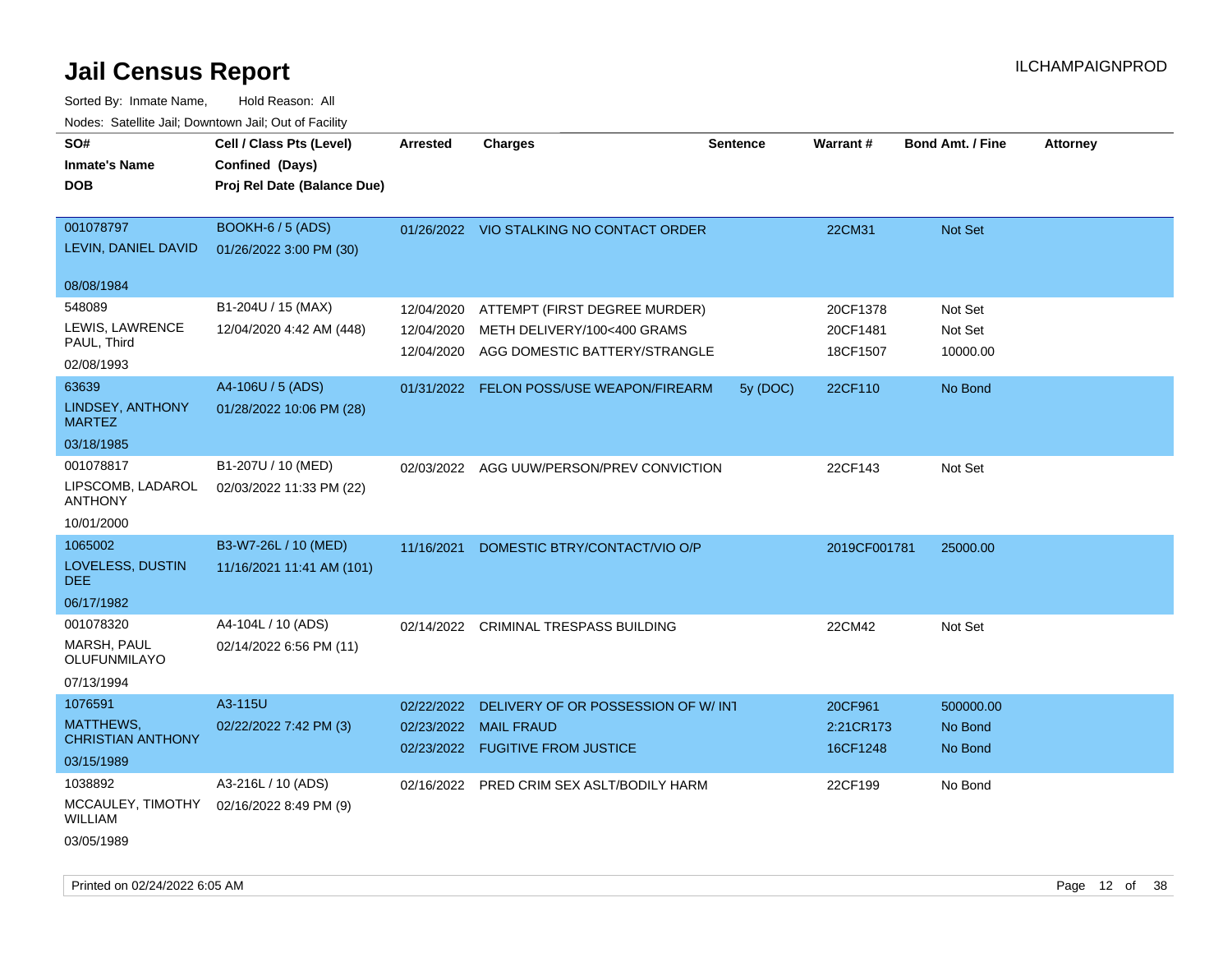| ivouss. Satellite Jali, Downtown Jali, Out of Facility |                                             |                 |                                          |                 |             |                         |                 |
|--------------------------------------------------------|---------------------------------------------|-----------------|------------------------------------------|-----------------|-------------|-------------------------|-----------------|
| SO#                                                    | Cell / Class Pts (Level)                    | <b>Arrested</b> | <b>Charges</b>                           | <b>Sentence</b> | Warrant#    | <b>Bond Amt. / Fine</b> | <b>Attorney</b> |
| Inmate's Name                                          | Confined (Days)                             |                 |                                          |                 |             |                         |                 |
| DOB                                                    | Proj Rel Date (Balance Due)                 |                 |                                          |                 |             |                         |                 |
|                                                        |                                             |                 |                                          |                 |             |                         |                 |
| 48792                                                  | B4-127L / 10 (MED)                          |                 | 11/19/2021 AGG BATTERY/DISCHARGE FIREARM |                 | 21CF1425    | <b>Not Set</b>          |                 |
| <b>MCCLAIN, HURCHEL</b><br>JOSEPH                      | 11/20/2021 4:11 AM (97)                     |                 |                                          |                 |             |                         |                 |
| 05/01/1979                                             |                                             |                 |                                          |                 |             |                         |                 |
| 1004137                                                | A3-111U / 15 (ADS)                          |                 | 02/14/2022 AGG CRIM SEX ABUSE/VIC 13-17  |                 | 22CF165     | 250000.00               |                 |
|                                                        | MCDONALD, DAVON D 02/14/2022 4:21 PM (11)   |                 |                                          |                 |             |                         |                 |
|                                                        |                                             |                 |                                          |                 |             |                         |                 |
| 11/08/1992                                             |                                             |                 |                                          |                 |             |                         |                 |
| 001077938                                              | <b>BOOKH-2 / 15 (ADS)</b>                   | 05/10/2021      | AGG KIDNAPING DISCH FIR/HARM             |                 | 21CF532     | <b>Not Set</b>          |                 |
| MCGAHA,<br>CHRISTOPHER D                               | 05/10/2021 7:02 PM (291)                    | 05/11/2021      | <b>MURDER</b>                            |                 | 2021-CF-215 | No Bond                 |                 |
|                                                        |                                             | 05/27/2021      | ESCAPE FROM DEPT OF CORRECTION           |                 | 21CF600     | <b>Not Set</b>          |                 |
| 07/27/1991                                             |                                             |                 |                                          |                 |             |                         |                 |
| 66710                                                  | A4-101L / 15 (ADS)                          |                 | 01/19/2022 ARMED VIOLENCE/CATEGORY I     |                 | 22CF88      | Not Set                 |                 |
| MEEKS, CASSARIOUS<br>MONTE                             | 01/20/2022 11:40 AM (36)                    |                 |                                          |                 |             |                         |                 |
| 06/22/1984                                             |                                             |                 |                                          |                 |             |                         |                 |
| 1043071                                                | A2-120L / 10 (MED)                          |                 | 11/08/2021 CRIM DMG/GOVT PROP/<\$500     |                 | 21CF1378    | <b>Not Set</b>          |                 |
| <b>MERRELL-</b>                                        | 11/08/2021 2:22 AM (109)                    |                 |                                          |                 |             |                         |                 |
| SUTHERLAND, ALICIA                                     |                                             |                 |                                          |                 |             |                         |                 |
| 11/26/1972                                             |                                             |                 |                                          |                 |             |                         |                 |
| 41584                                                  | B4-227L / 15 (MAX)                          | 12/01/2021      | ARMED HABITUAL CRIMINAL                  |                 | 21CF1467    | Not Set                 |                 |
|                                                        | MILLER, JOSE LOVELL 12/02/2021 1:04 AM (85) |                 |                                          |                 |             |                         |                 |
|                                                        |                                             |                 |                                          |                 |             |                         |                 |
| 10/07/1975                                             |                                             |                 |                                          |                 |             |                         |                 |
| 001077902                                              | A2-123L / 5 (ADS)                           |                 | 11/23/2021 BATTERY/CAUSE BODILY HARM     |                 | 21CM187     | <b>Not Set</b>          |                 |
| MOFFETT, CAROLYN<br>REENE                              | 11/21/2021 10:31 AM (96)                    |                 |                                          |                 |             |                         |                 |
| 10/23/1988                                             |                                             |                 |                                          |                 |             |                         |                 |
| 39106                                                  | B3-W3-10L / 10 (MED)                        | 10/12/2021      | DOMESTIC BATTERY/OTHER PRIOR             |                 | 21CF1217    | Not Set                 |                 |
| Junior                                                 | MOORE, ANDREW LEE, 10/12/2021 1:02 AM (136) |                 |                                          |                 |             |                         |                 |
| 04/12/1973                                             | 4/10/2022 (0.00)                            |                 |                                          |                 |             |                         |                 |
|                                                        |                                             |                 |                                          |                 |             |                         |                 |
|                                                        |                                             |                 |                                          |                 |             |                         |                 |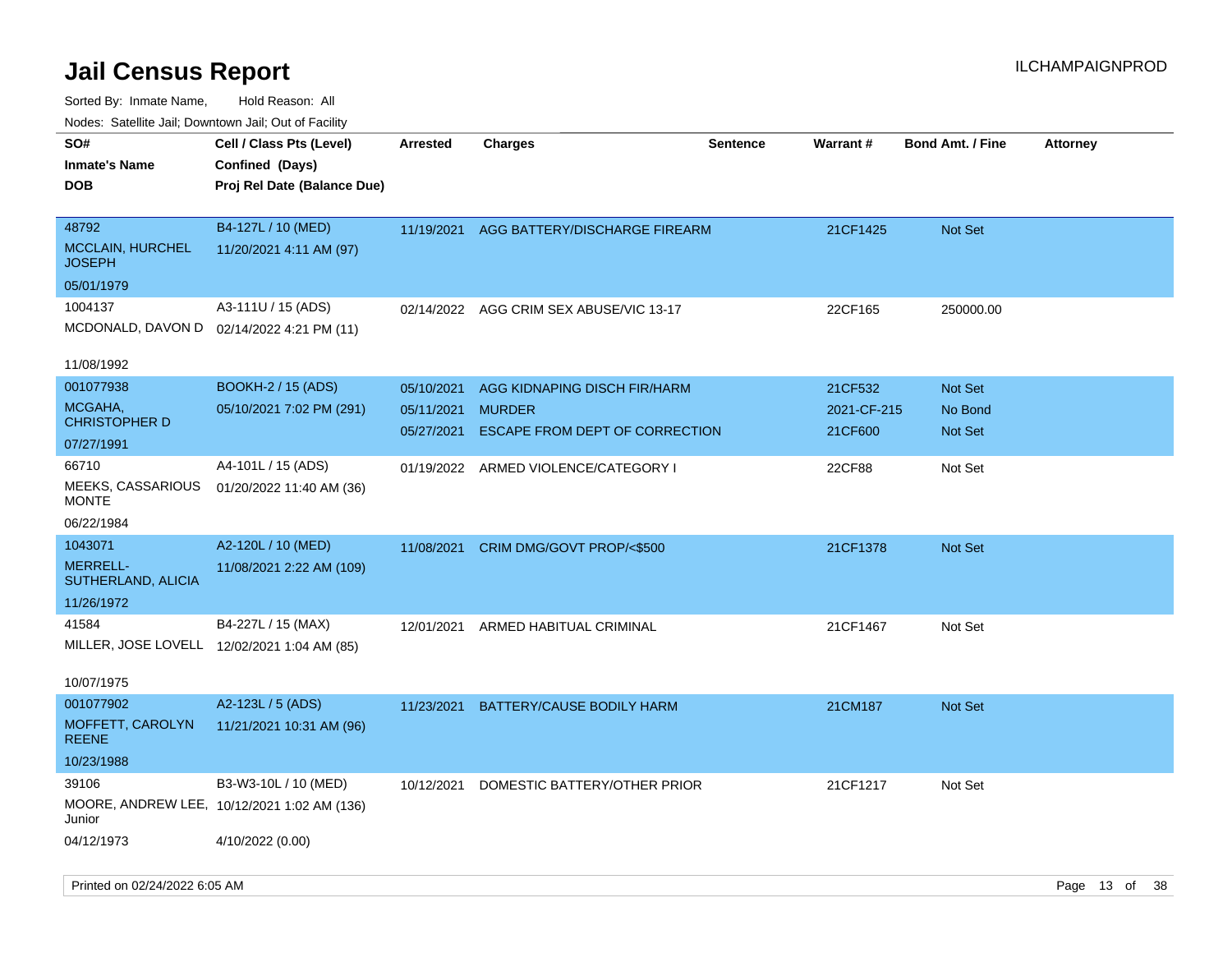Sorted By: Inmate Name, Hold Reason: All Nodes: Satellite Jail; Downtown Jail; Out of Facility

| <u>Houcs.</u> Outchne Juli, Downtown Juli, Out of Facility |                                              |                 |                                          |                 |            |                         |                 |
|------------------------------------------------------------|----------------------------------------------|-----------------|------------------------------------------|-----------------|------------|-------------------------|-----------------|
| SO#                                                        | Cell / Class Pts (Level)                     | <b>Arrested</b> | <b>Charges</b>                           | <b>Sentence</b> | Warrant#   | <b>Bond Amt. / Fine</b> | <b>Attorney</b> |
| <b>Inmate's Name</b>                                       | Confined (Days)                              |                 |                                          |                 |            |                         |                 |
| <b>DOB</b>                                                 | Proj Rel Date (Balance Due)                  |                 |                                          |                 |            |                         |                 |
|                                                            |                                              |                 |                                          |                 |            |                         |                 |
| 1007239                                                    | B4-225U / 10 (MED)                           | 12/29/2021      | DOMESTIC BATTERY                         | 3y (DOC)        | 21CF1607   | <b>Not Set</b>          |                 |
| <b>MOORE, ANDREW</b><br><b>VIRGIL</b>                      | 12/29/2021 8:40 PM (58)                      |                 |                                          |                 |            |                         |                 |
| 08/20/1972                                                 |                                              |                 |                                          |                 |            |                         |                 |
| 539294                                                     | B1-105L / 10 (MED)                           | 01/11/2022      | AGG DUI/NO VALID DL                      |                 | 22CF49     | Not Set                 |                 |
| MOSLEY, JAMES<br>CALVIN                                    | 01/11/2022 9:43 PM (45)                      |                 | 01/11/2022 PAROLE REVOCATION             |                 | CH2200227  | No Bond                 |                 |
| 12/11/1985                                                 |                                              |                 |                                          |                 |            |                         |                 |
| 001078517                                                  | B1-102L / 15 (MAX)                           |                 | 10/19/2021 ATTEMPT (FIRST DEGREE MURDER) |                 | 21CF1267   | Not Set                 |                 |
| <b>NELSON, RORY</b><br><b>DEMOND</b>                       | 10/19/2021 3:55 AM (129)                     |                 |                                          |                 |            |                         |                 |
| 08/14/1984                                                 |                                              |                 |                                          |                 |            |                         |                 |
| 1073913                                                    | A1-124L / 10 (ADS)                           |                 | 02/12/2022 AGGRAVATED BATTERY            |                 | 22CF175    | Not Set                 |                 |
| OSBORNE, NICHOLE<br>MARIE                                  | 02/12/2022 12:50 PM (13)                     |                 |                                          |                 |            |                         |                 |
| 06/22/1979                                                 |                                              |                 |                                          |                 |            |                         |                 |
| 001078854                                                  | A3-114L / 15 (ADS)                           |                 | 02/15/2022 ARMED VIOLENCE/CATEGORY I     |                 | 22CF190    | <b>Not Set</b>          |                 |
| PATNAUDE, MARTY<br>WW.                                     | 02/15/2022 5:12 PM (10)                      |                 |                                          |                 |            |                         |                 |
| 08/26/2003                                                 |                                              |                 |                                          |                 |            |                         |                 |
| 1030954                                                    | B4-223U / 15 (MAX)                           | 01/14/2022      | ARMED VIOLENCE/CATEGORY I                |                 | 22CF76     | Not Set                 |                 |
| PETTIGREW,<br><b>MALCOME JAMIESON</b>                      | 01/15/2022 4:35 AM (41)                      |                 | 01/14/2022 MFG/DEL CANNABIS/10-30 GRAMS  |                 | 2020CF9    | 15000.00                |                 |
| 02/20/1995                                                 |                                              |                 |                                          |                 |            |                         |                 |
| 1059394                                                    | A3-217U / 5 (ADS)                            |                 | 02/16/2022 AGG DUI/NO VALID DL           |                 | 2020CF1396 | No Bond                 |                 |
| PHILLIPS, ISAAC<br><b>TERRELL</b>                          | 02/16/2022 9:00 AM (9)                       |                 |                                          |                 |            |                         |                 |
| 12/27/1996                                                 | 5/15/2022 (0.00)                             |                 |                                          |                 |            |                         |                 |
| 001078841                                                  | A3-211U / 10 (ADS)                           | 02/13/2022      | DEFACE FIREARM ID MARKINGS               |                 | 22CF174    | Not Set                 |                 |
|                                                            | PIERRE, JALEN JAMES 02/13/2022 12:47 AM (12) |                 |                                          |                 |            |                         |                 |

06/07/2002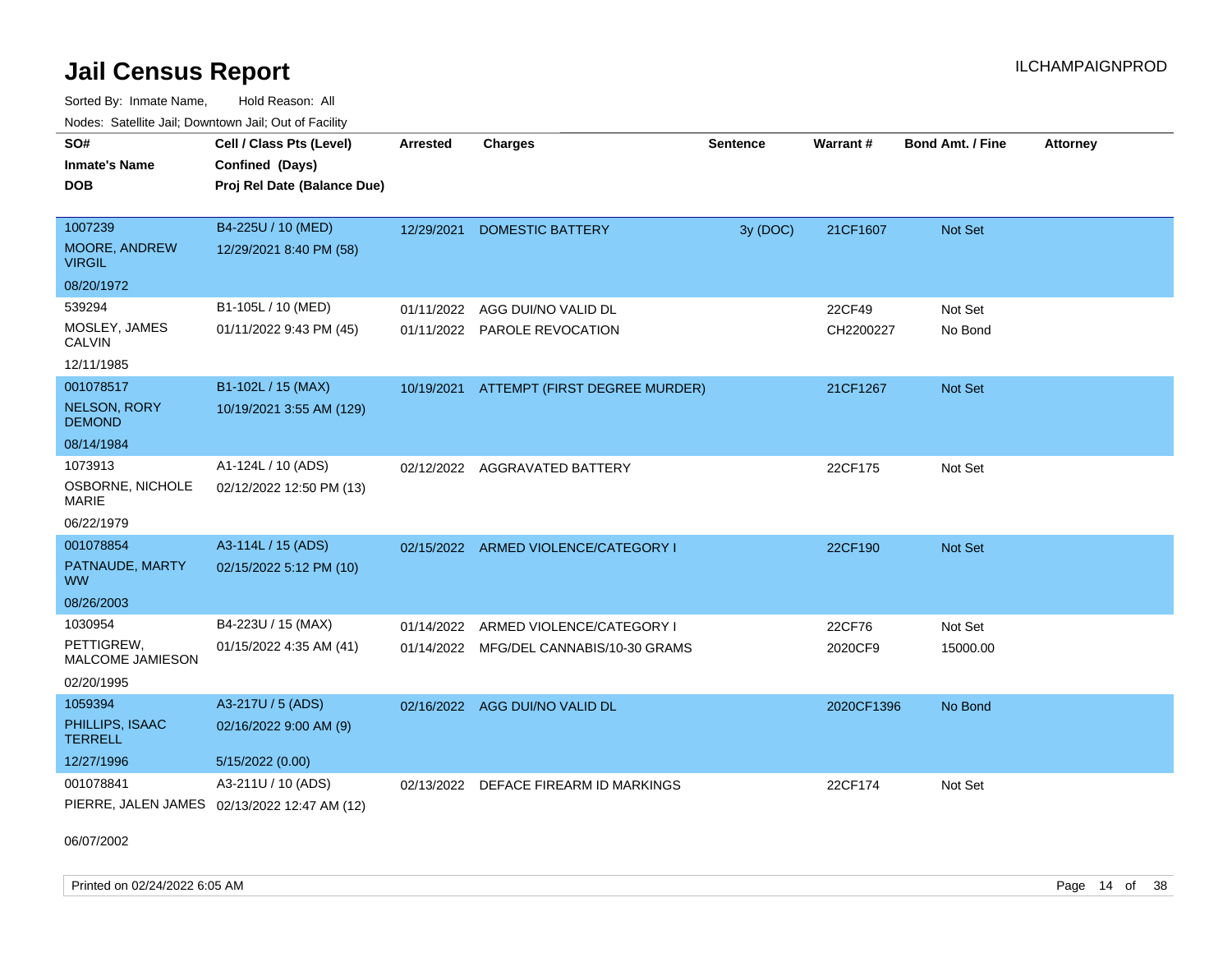Sorted By: Inmate Name, Hold Reason: All Nodes: Satellite Jail; Downtown Jail; Out of Facility

| SO#                                     | Cell / Class Pts (Level)    | Arrested   |                                          | <b>Sentence</b> | Warrant#  | <b>Bond Amt. / Fine</b> | <b>Attorney</b> |
|-----------------------------------------|-----------------------------|------------|------------------------------------------|-----------------|-----------|-------------------------|-----------------|
|                                         |                             |            | <b>Charges</b>                           |                 |           |                         |                 |
| <b>Inmate's Name</b>                    | Confined (Days)             |            |                                          |                 |           |                         |                 |
| <b>DOB</b>                              | Proj Rel Date (Balance Due) |            |                                          |                 |           |                         |                 |
|                                         |                             |            |                                          |                 |           |                         |                 |
| 001078669                               | B3-W6-24L / 10 (MED)        | 12/10/2021 | AGG DISCHARGE FIREARM/BLDG/SCH           |                 | 21CF1507  | Not Set                 |                 |
| RANGEL, ADRIAN                          | 12/10/2021 12:53 AM (77)    |            |                                          |                 |           |                         |                 |
| 11/25/2000                              |                             |            |                                          |                 |           |                         |                 |
| 1066937                                 | BOOKH-8 / 10 (MED)          |            | 02/19/2022 AGG DOMESTIC BATTERY/STRANGLE |                 | 21CF1100  | 50000.00                |                 |
| RAUP, CODY DANIEL<br><b>DRAYTON</b>     | 02/19/2022 11:09 PM (6)     |            |                                          |                 |           |                         |                 |
| 05/19/1989                              |                             |            |                                          |                 |           |                         |                 |
| 1069524                                 | B3-W5-18L / 10 (MED)        | 08/08/2021 | MFG/DEL CANNABIS/30-500 GRAMS            |                 | 21CF953   | Not Set                 |                 |
| RAY-DAVIS, KAMARI<br><b>DAYVON</b>      | 08/09/2021 2:44 AM (200)    |            |                                          |                 |           |                         |                 |
| 03/30/2000                              |                             |            |                                          |                 |           |                         |                 |
| 45473                                   | B2-T1-03U / 15 (SPH)        | 11/23/2021 | CHIL SEX OFFEN/RESIDE DAY CARE           |                 | 21CF1275  | 10000.00                |                 |
| REXROAD, CALVIN<br>ALLEN                | 11/23/2021 6:27 PM (94)     | 11/23/2021 | VIOLATE SEX OFFENDER REGIS               |                 | 21CF546   | 50000.00                |                 |
| 10/04/1970                              |                             |            |                                          |                 |           |                         |                 |
| 979485                                  | B2-T4-16L / 15 (SPH)        | 03/12/2021 | <b>PRED CRIM SEX ASLT/VICTIM &lt;13</b>  |                 | 21CF282   | Not Set                 |                 |
| RODRIGUEZ, JOSHUA<br><b>ANTHONY</b>     | 03/12/2021 1:57 PM (350)    |            |                                          |                 |           |                         |                 |
| 04/06/1990                              |                             |            |                                          |                 |           |                         |                 |
| 61330                                   | B4-123L / 15 (MAX)          | 12/01/2021 | ARMED HABITUAL CRIMINAL                  |                 | 21CF1473  | Not Set                 |                 |
| RUFFIN, JONATHON<br><b>CECIL</b>        | 12/01/2021 5:34 AM (86)     | 12/01/2021 | PAROLE REVOCATION                        |                 | CH2107545 | No Bond                 |                 |
| 05/10/1984                              |                             |            |                                          |                 |           |                         |                 |
| 1071161                                 | B4-124L / 15 (MAX)          | 08/18/2021 | DELIVERY OF OR POSSESSION OF W/INT       |                 | 21CF1008  | No Bond                 |                 |
| <b>SANDERS, MARKELL</b><br><b>LAMAR</b> | 08/18/2021 6:18 PM (191)    |            |                                          |                 |           |                         |                 |
| 02/02/2000                              |                             |            |                                          |                 |           |                         |                 |
| 1000820                                 | A4-101U / 15 (ADS)          | 01/24/2022 | FELON POSS/USE WEAPON/FIREARM            |                 | 22CF105   | Not Set                 |                 |
| SCHNEIDER, SONGAN<br><b>MICHAEL</b>     | 01/24/2022 8:20 AM (32)     |            | 01/24/2022 AGGRAVATED DOMESTIC BATTERY   |                 | 21CF1433  | 25000.00                |                 |
| $        -$                             |                             |            |                                          |                 |           |                         |                 |

08/18/1992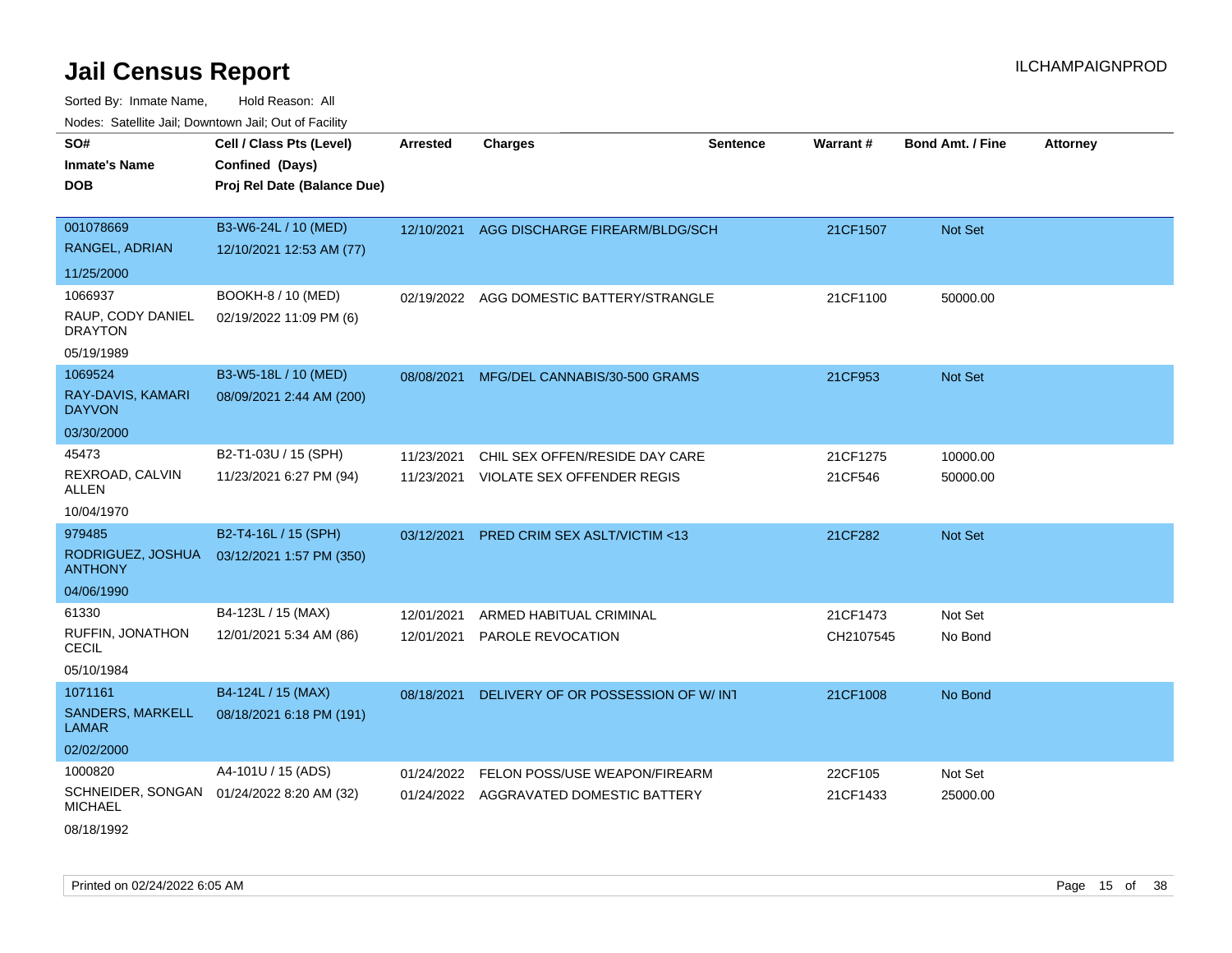| inducts. Satellite Jall, Downtown Jall, Out of Facility    |                             |                 |                                          |                 |            |                         |                 |
|------------------------------------------------------------|-----------------------------|-----------------|------------------------------------------|-----------------|------------|-------------------------|-----------------|
| SO#                                                        | Cell / Class Pts (Level)    | <b>Arrested</b> | <b>Charges</b>                           | <b>Sentence</b> | Warrant#   | <b>Bond Amt. / Fine</b> | <b>Attorney</b> |
| <b>Inmate's Name</b>                                       | Confined (Days)             |                 |                                          |                 |            |                         |                 |
| <b>DOB</b>                                                 | Proj Rel Date (Balance Due) |                 |                                          |                 |            |                         |                 |
|                                                            |                             |                 |                                          |                 |            |                         |                 |
| 001078748                                                  | B3-W4-14L / 10 (MED)        |                 | 01/10/2022 AGGRAVATED BATTERY            |                 | 21CF151    | No Bond                 |                 |
| SCHROEDER, JOSHUA 01/10/2022 9:34 AM (46)<br><b>CURTIS</b> |                             |                 |                                          |                 |            |                         |                 |
| 09/04/1980                                                 | 3/8/2022 (0.00)             |                 |                                          |                 |            |                         |                 |
| 001078698                                                  | B3-W1-04L / 5 (ADS)         | 12/20/2021      | DIRECT CRIMINAL CONTEMPT                 |                 | 2019F44    | No Bond                 |                 |
| SIDES, BRIAN KEITH                                         | 12/20/2021 4:23 PM (67)     |                 |                                          |                 |            |                         |                 |
|                                                            |                             |                 |                                          |                 |            |                         |                 |
| 12/08/1969                                                 |                             |                 |                                          |                 |            |                         |                 |
| 001078441                                                  | <b>BOOKF-1 / 15 (ADS)</b>   | 10/01/2021      | ARMED HABITUAL CRIMINAL                  |                 | 21CF1182   | <b>Not Set</b>          |                 |
| <b>SINGLETON, CORRIE</b>                                   | 10/01/2021 12:36 PM (147)   | 12/20/2021      | SPEEDING 26-34 MPH OVER LIMIT            |                 | 2021TR2701 | 1000.00                 |                 |
| <b>DERRELL</b>                                             |                             |                 |                                          |                 |            |                         |                 |
| 05/07/1983                                                 |                             |                 |                                          |                 |            |                         |                 |
| 001078765                                                  | B4-223L / 10 (MED)          |                 | 01/13/2022 FELON POSS/USE WEAPON/FIREARM |                 | 22CF66     | Not Set                 |                 |
| SMITH, COREY ADRIAN 01/13/2022 7:32 PM (43)                |                             |                 |                                          |                 |            |                         |                 |
| 09/01/1987                                                 |                             |                 |                                          |                 |            |                         |                 |
| 1038158                                                    | A4-103L / 10 (MED)          |                 |                                          |                 |            |                         |                 |
| SMITH, RASHAD                                              |                             | 02/04/2022      | <b>CRIMINAL SEX ASSAULT/CONSENT</b>      |                 | 22CF146    | Not Set                 |                 |
| <b>JARECE</b>                                              | 02/04/2022 11:42 PM (21)    |                 |                                          |                 |            |                         |                 |
| 09/16/1995                                                 |                             |                 |                                          |                 |            |                         |                 |
| 001077770                                                  | A1-226L / 5 (MIN)           |                 | 01/06/2022 RESIDENTIAL BURGLARY          |                 | 21CF319    | Not Set                 |                 |
| STOFFLE, KELLY ANNE 01/06/2022 3:14 PM (50)                |                             |                 |                                          |                 |            |                         |                 |
|                                                            |                             |                 |                                          |                 |            |                         |                 |
| 04/12/1989                                                 |                             |                 |                                          |                 |            |                         |                 |
| 38305                                                      | B2-T2-06L / 10 (SPH)        | 03/18/2020      | <b>CRIMINAL SEXUAL ABUSE</b>             |                 | 20CF-343   | 500000.00               |                 |
| STOVER, JOSH<br><b>ANDREW</b>                              | 03/18/2020 10:24 AM (709)   |                 |                                          |                 |            |                         |                 |
| 08/18/1973                                                 |                             |                 |                                          |                 |            |                         |                 |
| 001078182                                                  | B3-W2-06L / 5 (MIN)         | 12/20/2021      | DRIVING ON REVOKED LICENSE               |                 | 2021CF800  | No Bond                 |                 |
| STRONG, KEVIN<br>GARDNER                                   | 12/20/2021 4:34 PM (67)     |                 |                                          |                 |            |                         |                 |
| 02/12/1963                                                 | 3/19/2022 (0.00)            |                 |                                          |                 |            |                         |                 |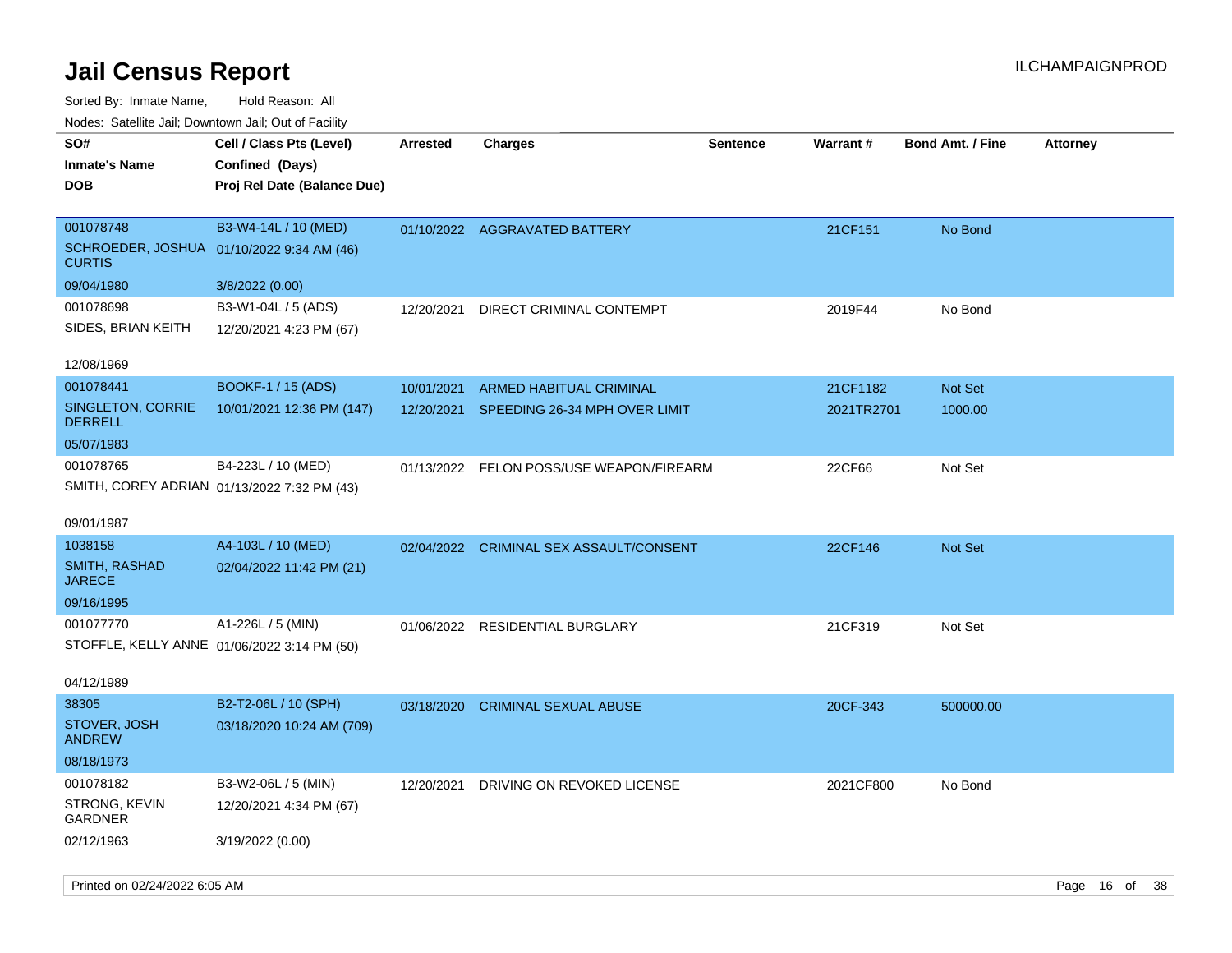| Nodes: Satellite Jali, Downtown Jali, Out of Facility |                             |                 |                                      |                 |                 |                         |                 |
|-------------------------------------------------------|-----------------------------|-----------------|--------------------------------------|-----------------|-----------------|-------------------------|-----------------|
| SO#                                                   | Cell / Class Pts (Level)    | <b>Arrested</b> | <b>Charges</b>                       | <b>Sentence</b> | <b>Warrant#</b> | <b>Bond Amt. / Fine</b> | <b>Attorney</b> |
| <b>Inmate's Name</b>                                  | Confined (Days)             |                 |                                      |                 |                 |                         |                 |
| <b>DOB</b>                                            | Proj Rel Date (Balance Due) |                 |                                      |                 |                 |                         |                 |
|                                                       |                             |                 |                                      |                 |                 |                         |                 |
| 1062701                                               | B1-107L / 15 (MAX)          |                 | 01/20/2022 UNLAWFUL USE OF A WEAPON  | 10y (DOC)       | 2021CF114       | No Bond                 |                 |
| TAYLOR, CODY EARL                                     | 01/20/2022 11:31 AM (36)    |                 |                                      |                 |                 |                         |                 |
| 10/22/1997                                            |                             |                 |                                      |                 |                 |                         |                 |
| 1036650                                               | A3-111L / 10 (ADS)          | 02/16/2022      | ARMED VIOLENCE/CATEGORY I            |                 | 21CF845         | 250000.00               |                 |
| <b>TAYLOR, KORRION</b>                                | 02/16/2022 4:33 PM (9)      |                 |                                      |                 |                 |                         |                 |
| <b>VELEZ</b>                                          |                             |                 |                                      |                 |                 |                         |                 |
| 03/18/1997                                            |                             |                 |                                      |                 |                 |                         |                 |
| 001078471                                             | B4-221U / 10 (MED)          | 10/11/2021      | AGG UUW/VEHICLE/<21                  |                 | 21CF1210        | 100.00                  |                 |
| <b>THATCH, OMARION</b><br><b>DIAMONTE</b>             | 10/11/2021 1:26 AM (137)    |                 |                                      |                 |                 |                         |                 |
| 09/05/2003                                            |                             |                 |                                      |                 |                 |                         |                 |
| 32058                                                 | B4-123U / 15 (MAX)          | 06/14/2021      | AGG DISCH FIREARM                    |                 | 21CF690         | Not Set                 |                 |
| THOMPSON, STEVEN<br><b>ONEAL</b>                      | 06/14/2021 6:44 AM (256)    |                 |                                      |                 |                 |                         |                 |
| 03/14/1969                                            |                             |                 |                                      |                 |                 |                         |                 |
| 001078792                                             | A4-105L / 15 (ADS)          | 01/24/2022      | <b>FUGITIVE FROM JUSTICE</b>         |                 | 22CF99          | Not Set                 |                 |
| TRAMBLE, TOM                                          | 01/24/2022 10:24 AM (32)    | 01/24/2022      | <b>FUGITIVE FROM JUSTICE</b>         |                 | 22CF100         | Not Set                 |                 |
| <b>MARCUS</b>                                         |                             |                 | 01/24/2022 ARMED VIOLENCE/CATEGORY I |                 | 22CF101         | Not Set                 |                 |
| 02/28/1985                                            |                             |                 |                                      |                 |                 |                         |                 |
| 32910                                                 | B3-W1-02L / 10 (MED)        | 10/04/2021      | DOM BTRY/HARM/1-2 PRECONV            |                 | 21CF1189        | Not Set                 |                 |
| TULL, CHRISTOPHER<br><b>MICHAEL</b>                   | 10/04/2021 10:53 PM (144)   |                 |                                      |                 |                 |                         |                 |
| 04/02/1971                                            |                             |                 |                                      |                 |                 |                         |                 |
| 1070737                                               | A1-126L / 15 (MAX)          | 10/14/2021      | AGG KIDNAPG/<13/INTEL DISABL         | (DHS)           | 2020CF418       | 250000.00               |                 |
| <b>WASHINGTON,</b><br><b>JASTINA VIRGINIA</b>         | 10/14/2021 12:02 PM (134)   |                 |                                      |                 |                 |                         |                 |
| 04/11/2000                                            |                             |                 |                                      |                 |                 |                         |                 |
| 977140                                                | B1-203L / 10 (MED)          | 10/24/2021      | ARMED HABITUAL CRIMINAL              |                 | 21CF1289        | Not Set                 |                 |
| WEBSTER, DERRIAL<br><b>DEVON</b>                      | 10/24/2021 2:46 AM (124)    |                 |                                      |                 |                 |                         |                 |
| 01/14/1990                                            |                             |                 |                                      |                 |                 |                         |                 |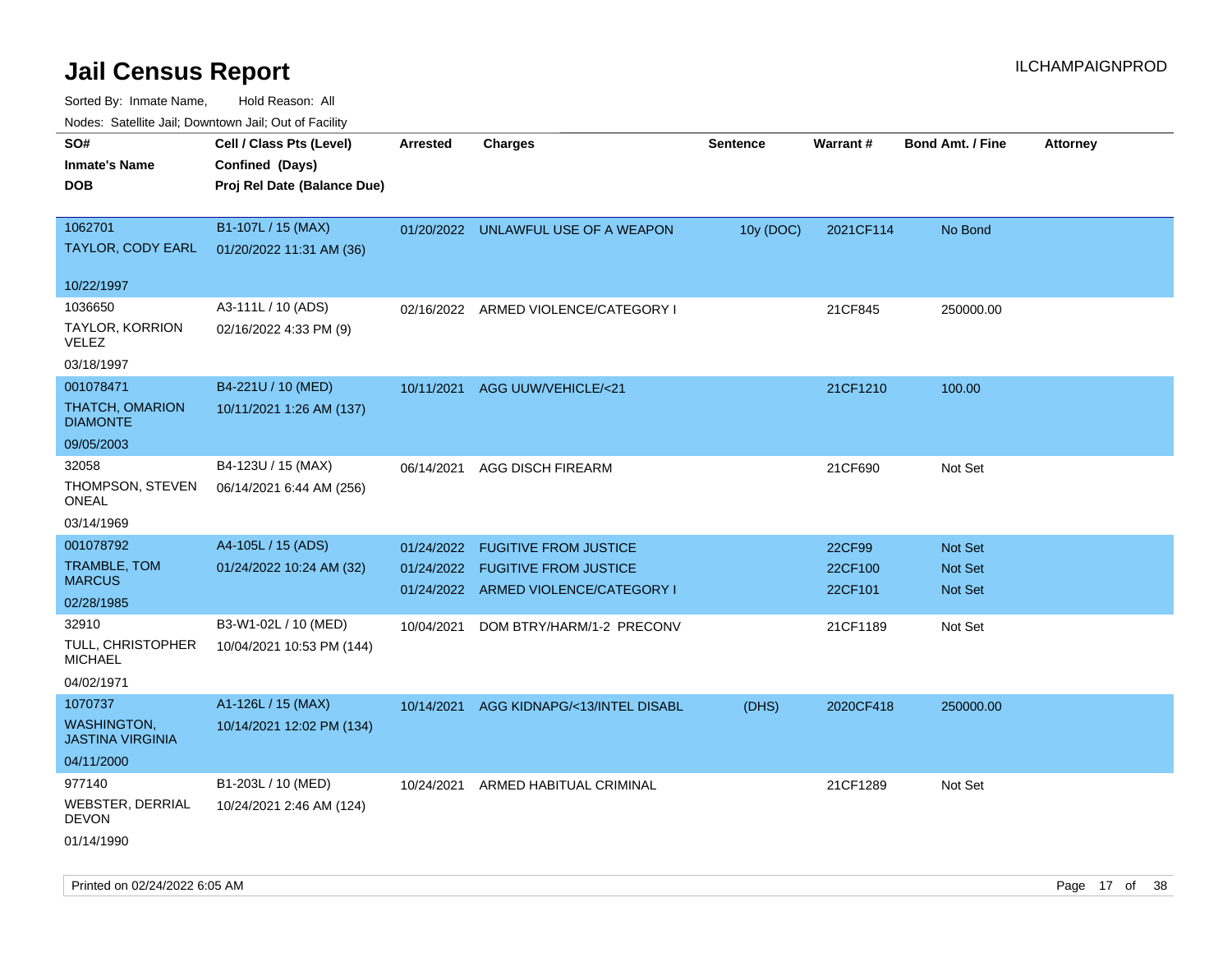| SO#<br><b>Inmate's Name</b>               | Cell / Class Pts (Level)<br>Confined (Days) | <b>Arrested</b>   | <b>Charges</b>                          | <b>Sentence</b> | Warrant#    | <b>Bond Amt. / Fine</b> | <b>Attorney</b> |
|-------------------------------------------|---------------------------------------------|-------------------|-----------------------------------------|-----------------|-------------|-------------------------|-----------------|
| <b>DOB</b>                                |                                             |                   |                                         |                 |             |                         |                 |
|                                           | Proj Rel Date (Balance Due)                 |                   |                                         |                 |             |                         |                 |
| 1075313                                   | A4-102L / 15 (ADS)                          | 01/29/2022        | POSSESSION OF STOLEN FIREARM            |                 | 22CF132     | Not Set                 |                 |
| <b>WILLIAMS, EARDIS</b>                   | 01/29/2022 1:23 AM (27)                     | 01/29/2022        | MFG/DEL CANNABIS/30-500 GRAMS           |                 | 20CF51      | 5000.00                 |                 |
| <b>ANTONIO, Junior</b>                    |                                             |                   | 01/29/2022 POSSESSION OF STOLEN FIREARM |                 | 20CF1048    | 500000.00               |                 |
| 01/21/1999                                |                                             |                   |                                         |                 |             |                         |                 |
| 638552                                    | B2-T2-08L / 5 (SPH)                         | 10/07/2021        | CHILD PORNOGRAPHY/PHOTOGRAPH            |                 | 2021CF1207  | No Bond                 |                 |
| <b>WILLIAMS, MICHAEL</b><br><b>JAMES</b>  | 10/07/2021 12:20 PM (141)                   |                   |                                         |                 |             |                         |                 |
| 03/29/1964                                |                                             |                   |                                         |                 |             |                         |                 |
| 1066370                                   | B1-101L / 15 (MAX)                          | 07/28/2021        | ARMED VIOLENCE/CATEGORY III             |                 | 2021 CF 882 | Not Set                 |                 |
| <b>WILLIAMS, REONTE</b><br><b>REMIR</b>   | 07/28/2021 5:40 AM (212)                    |                   |                                         |                 |             |                         |                 |
| 05/14/1999                                |                                             |                   |                                         |                 |             |                         |                 |
| 1051953                                   | A1-225U / 10 (ADS)                          | 02/02/2022        | DOMESTIC BATTERY/OTHER PRIOR            |                 | 22CF144     | Not Set                 |                 |
| <b>WINSTON, ALYSSIA</b><br><b>LETEECE</b> | 02/02/2022 4:29 AM (23)                     |                   |                                         |                 |             |                         |                 |
| 03/17/1996                                |                                             |                   |                                         |                 |             |                         |                 |
| 001078875                                 | <b>BOOKF-2 / 5 (MIN)</b>                    | 02/23/2022        | DOMESTIC BATTERY                        |                 | 2022CMAWOW  | <b>Not Set</b>          |                 |
| <b>ZAMORA, ELENA</b><br><b>KATHLEEN</b>   | 02/23/2022 11:50 AM (2)                     | 02/23/2022        | AGG ASLT/USE DDLY WEAPON                |                 | 2022CMAWOW  | <b>Not Set</b>          |                 |
| 07/25/1994                                |                                             |                   |                                         |                 |             |                         |                 |
| <b>Total Satellite Jail: 137</b>          |                                             | <b>Males: 116</b> | Females: 21<br>Unknown: 0               |                 |             |                         |                 |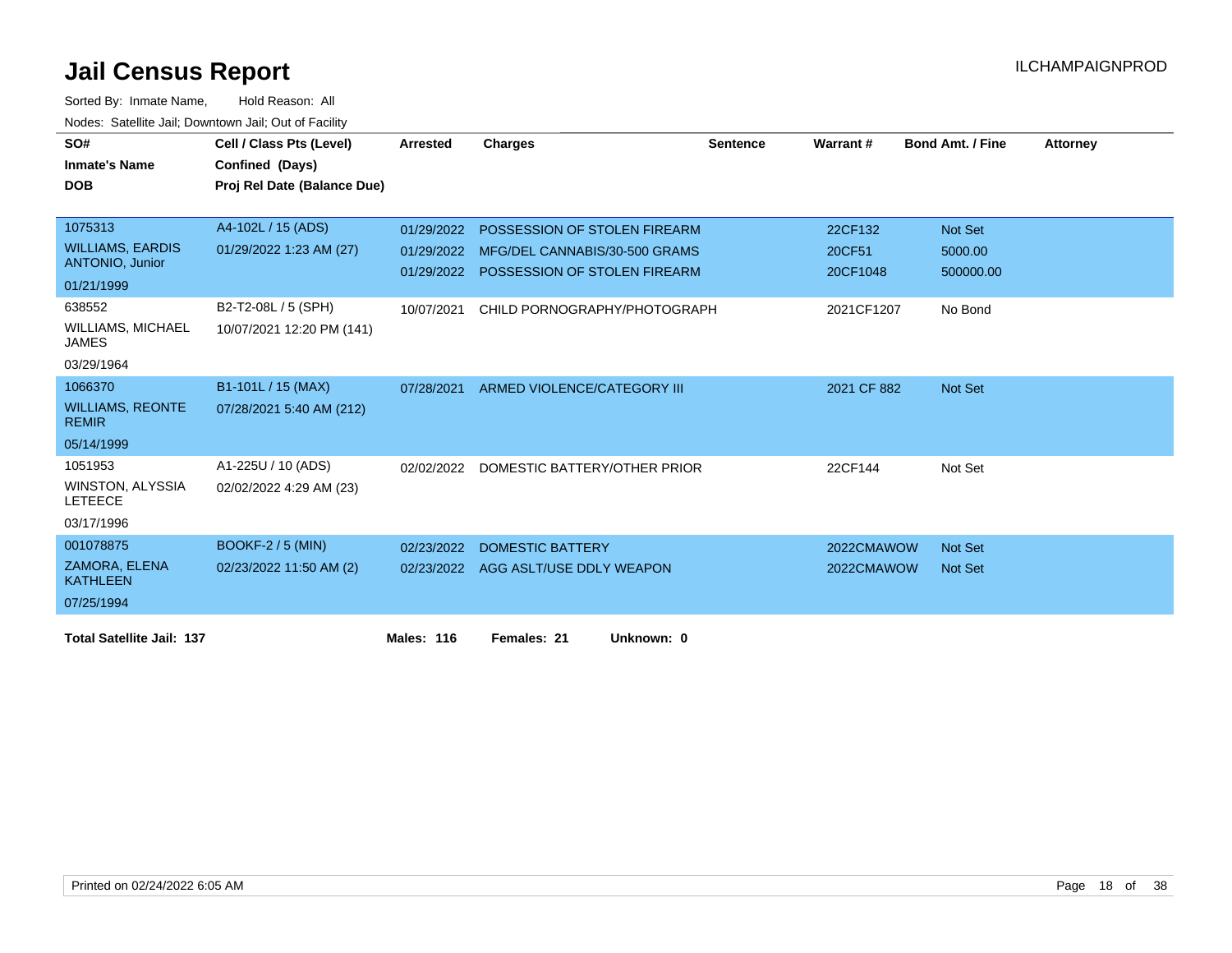| <b>Downtown Jail</b> |  |
|----------------------|--|
|                      |  |
|                      |  |

| SO#<br><b>Inmate's Name</b><br><b>DOB</b>                                                                      | Cell / Class Pts (Level)<br>Confined (Days)<br>Proj Rel Date (Balance Due)            | <b>Arrested</b>                                      | <b>Charges</b>                                                                                                                | <b>Sentence</b> | <b>Warrant#</b>                             | <b>Bond Amt. / Fine</b>                                       | <b>Attorney</b> |
|----------------------------------------------------------------------------------------------------------------|---------------------------------------------------------------------------------------|------------------------------------------------------|-------------------------------------------------------------------------------------------------------------------------------|-----------------|---------------------------------------------|---------------------------------------------------------------|-----------------|
| 1073165<br><b>ACKERMAN, CODY</b><br><b>JAMES</b><br>02/01/1989<br>969121<br>BECKLEY, ANTHONY<br><b>PATRICK</b> | G4L / 5 (MIN)<br>04/30/2021 4:48 PM (301)<br>I3 / 15 (SPH)<br>11/25/2021 7:16 PM (92) | 04/30/2021<br>04/30/2021<br>05/03/2021<br>11/25/2021 | FORGERY/ISSUE/DELIVER DOCUMENT<br><b>BURGLARY</b><br>FORGERY/ISSUE/DELIVER DOCUMENT<br><b>CRIM TRESPASS TO RESIDENCE</b>      |                 | 19CF143<br>21CF516<br>2018CF689<br>21CF1444 | 75000.00<br><b>Not Set</b><br>2500.00 / 75.00<br>Not Set      |                 |
| 06/30/1989<br>47897<br><b>BRANAMAN</b><br><b>CLIFFORD EARL</b><br>03/09/1975                                   | J5L / 15 (ADS)<br>01/19/2022 9:21 PM (37)                                             | 01/19/2022<br>01/19/2022<br>02/08/2022<br>02/08/2022 | <b>VIOLATE ORDER PROTECTION</b><br>DRVG REVOKED/2+/PERS INJ/DEATH<br>DRIVE REVOKED/RECK HOMIC/3<br>DRIVING ON REVOKED LICENSE |                 | 22CF85<br>22CF84<br>21CF1280<br>21TR8305    | <b>Not Set</b><br><b>Not Set</b><br><b>Not Set</b><br>Not Set |                 |
| 1027929<br><b>BROUGHTON, MARK</b><br>ANTHONY, Junior<br>02/15/1990                                             | F6L / 15 (MAX)<br>12/18/2021 2:55 AM (69)                                             | 12/18/2021                                           | HOME INVASION/CAUSE INJURY                                                                                                    |                 | 21CF1560                                    | No Bond                                                       |                 |
| 1067476<br><b>BROWN, JAMES</b><br><b>BRONELL</b><br>01/08/1996                                                 | F7U / 10 (MED)<br>11/13/2021 2:35 AM (104)                                            | 11/13/2021<br>11/13/2021                             | AGG DOMESTIC BATTERY/STRANGLE<br><b>RESIDENTIAL BURGLARY</b>                                                                  |                 | 20CF575<br>21CF385                          | 5000.00<br>25000.00                                           |                 |
| 995432<br>BROWN, JAVON<br><b>SHANTEZ</b><br>10/14/1991                                                         | H5L / 10 (ADS)<br>12/20/2021 2:06 AM (67)                                             | 12/20/2021                                           | FAIL TO RPT WKLY/NO FIXED ADDR                                                                                                |                 | 21CF1559                                    | Not Set                                                       |                 |
| 1075941<br><b>BROWN, LIONEL</b><br><b>TERRELL</b><br>10/19/1981                                                | G2L / 5 (MIN)<br>10/08/2021 5:16 PM (140)                                             | 10/08/2021                                           | AGG UNLAWFUL USE OF WEAPON/VEH                                                                                                | 2y (DOC)        | 20CF360                                     | No Bond                                                       |                 |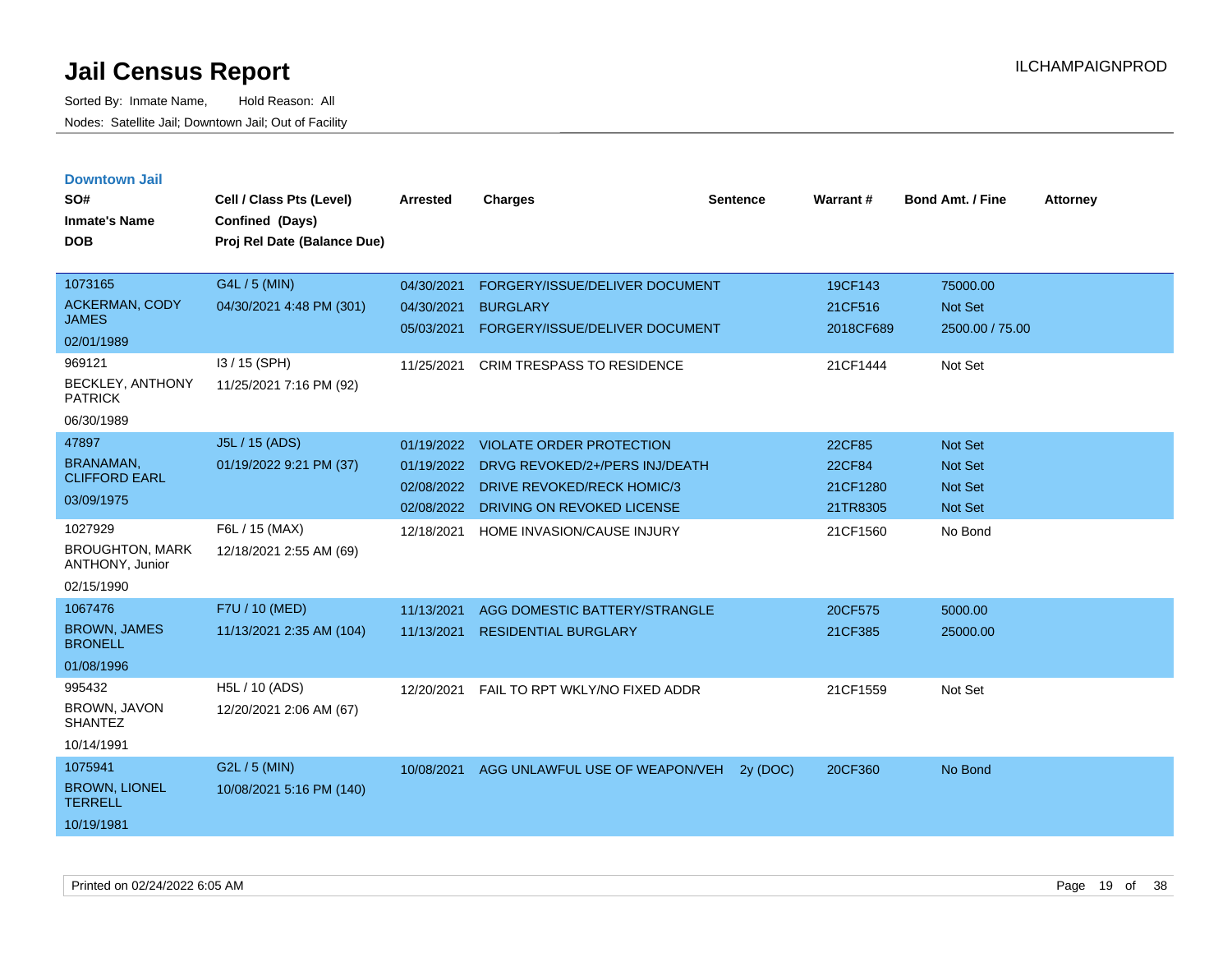Sorted By: Inmate Name, Hold Reason: All

Nodes: Satellite Jail; Downtown Jail; Out of Facility

| SO#                                              | Cell / Class Pts (Level)                   | <b>Arrested</b> | <b>Charges</b>                          | <b>Sentence</b> | Warrant#   | <b>Bond Amt. / Fine</b> | <b>Attorney</b> |
|--------------------------------------------------|--------------------------------------------|-----------------|-----------------------------------------|-----------------|------------|-------------------------|-----------------|
| <b>Inmate's Name</b>                             | Confined (Days)                            |                 |                                         |                 |            |                         |                 |
| <b>DOB</b>                                       | Proj Rel Date (Balance Due)                |                 |                                         |                 |            |                         |                 |
|                                                  |                                            |                 |                                         |                 |            |                         |                 |
| 001078092                                        | H2U / 10 (ADS)                             | 12/27/2021      | AGG BATTERY/PUBLIC PLACE                |                 | 2021CF1042 | 5000.00                 |                 |
| <b>WILLIAM</b>                                   | CHOUNARD, STANLEY 12/27/2021 10:47 PM (60) |                 |                                         |                 |            |                         |                 |
| 06/25/1986                                       |                                            |                 |                                         |                 |            |                         |                 |
| 56241                                            | E1L / 5 (MIN)                              |                 | 01/13/2022 VIOLATE ORDER/PRIOR DOM BTRY |                 | 22CF59     | Not Set                 |                 |
| CLARK, DAMON<br><b>GILLMORE</b>                  | 01/13/2022 4:36 AM (43)                    |                 |                                         |                 |            |                         |                 |
| 12/21/1976                                       |                                            |                 |                                         |                 |            |                         |                 |
| 1075361                                          | <b>J6L / 5 (ADS)</b>                       | 04/16/2021      | <b>BURGLARY</b>                         |                 | 21CF414    | <b>Not Set</b>          |                 |
| <b>COWART, TORREY</b><br><b>BENJAMEN, Junior</b> | 04/16/2021 9:17 PM (315)                   |                 |                                         |                 |            |                         |                 |
| 11/22/1987                                       |                                            |                 |                                         |                 |            |                         |                 |
| 1067370                                          | E6L / 15 (ADS)                             | 11/05/2021      | FIREARM/FOID INVALID/NOT ELIG           |                 | 21CF1370   | Not Set                 |                 |
| DAVIS, AUSTIN<br><b>CHRISTOPHER</b>              | 11/06/2021 12:23 AM (111)                  |                 |                                         |                 |            |                         |                 |
| 08/11/1997                                       |                                            |                 |                                         |                 |            |                         |                 |
| 1023587                                          | C1L / 15 (MAX)                             | 09/24/2021      | MFG/DEL CANNABIS/2.5-10 GRAMS           |                 | 21CF1155   | Not Set                 |                 |
| <b>DAVIS, MARTIN</b><br><b>DENNIS</b>            | 09/24/2021 9:38 PM (154)                   | 09/24/2021      | <b>ARMED HABITUAL CRIMINAL</b>          |                 | 2021-CF681 | 500000.00               |                 |
| 12/02/1994                                       |                                            |                 |                                         |                 |            |                         |                 |
| 001077214                                        | 15 / 15 (ADS)                              | 12/20/2021      | <b>MURDER</b>                           |                 | 21CF1572   | Not Set                 |                 |
| DAVIS-MURDOCK,<br>ERION VASSHAD                  | 12/21/2021 10:13 AM (66)                   | 12/22/2021      | PAROLE REVOCATION                       |                 | CH2107977  | Not Set                 |                 |
| 06/22/1998                                       |                                            |                 |                                         |                 |            |                         |                 |
| 001078223                                        | G6L / 5 (MIN)                              | 11/09/2021      | AGG DUI/NO VALID DL                     |                 | 21CF1382   | <b>Not Set</b>          |                 |
| DIEGO-MATEO,<br><b>JOAQUIN</b>                   | 11/09/2021 10:52 PM (108)                  |                 |                                         |                 |            |                         |                 |
| 01/23/2002                                       |                                            |                 |                                         |                 |            |                         |                 |
| 571307                                           | J3L / 15 (ADS)                             | 09/14/2020      | CRIM SEXUAL ABUSE/CONSENT               |                 | 2020CF1026 | Not Set                 |                 |
| DOMINGO-<br>CASTANEDA,                           | 09/14/2020 11:19 PM (529)                  | 09/14/2020      | PRED CRIM SEX ASLT/VICTIM <13           |                 | 2020CF1025 | Not Set                 |                 |
|                                                  |                                            |                 |                                         |                 |            |                         |                 |

09/29/1989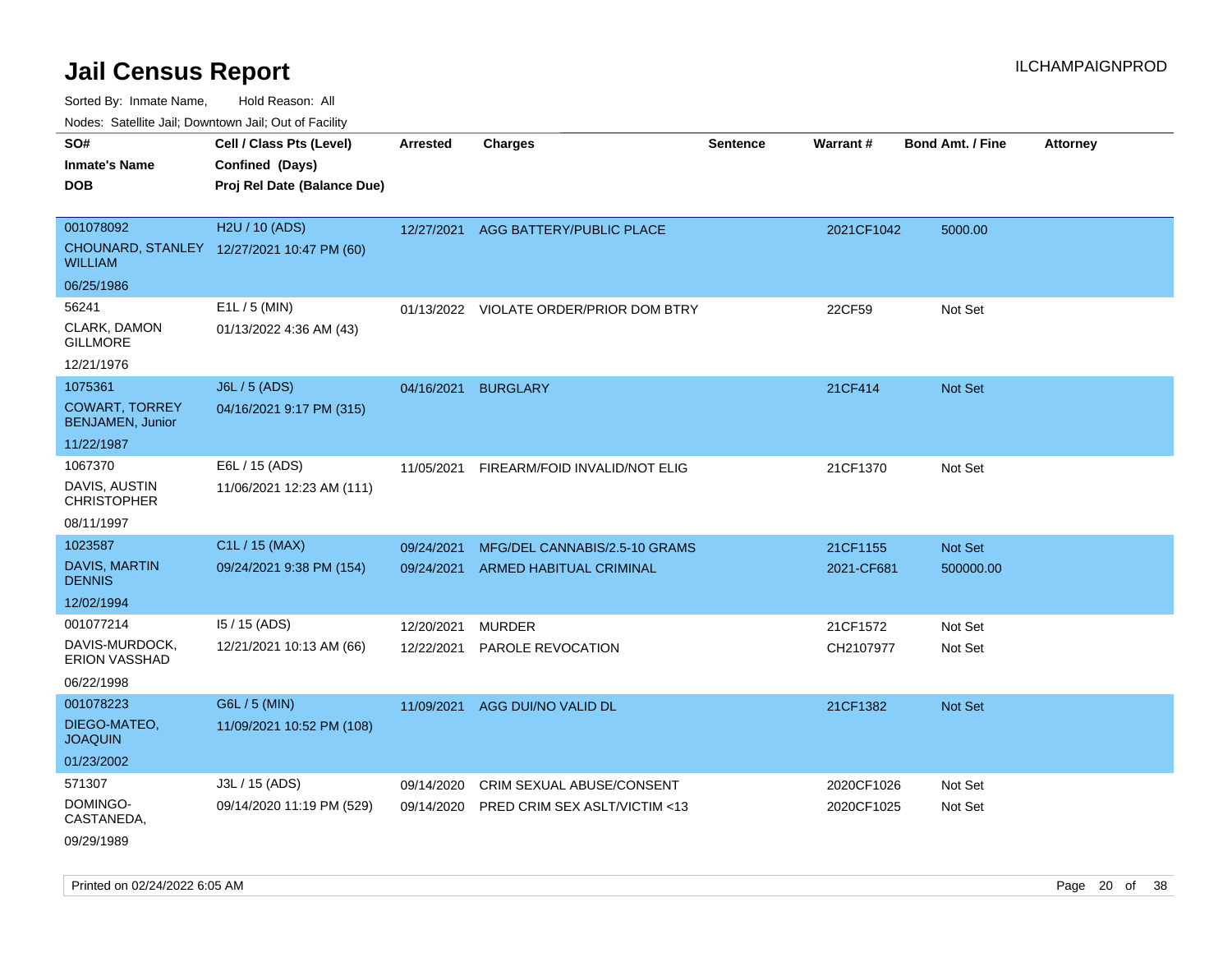Sorted By: Inmate Name, Hold Reason: All Nodes: Satellite Jail; Downtown Jail; Out of Facility

| <u>Rodos.</u> Odiolino dali, Downtown dali, Odi of Fabilit |                                              |            |                                          |                 |            |                         |                 |
|------------------------------------------------------------|----------------------------------------------|------------|------------------------------------------|-----------------|------------|-------------------------|-----------------|
| SO#                                                        | Cell / Class Pts (Level)                     | Arrested   | <b>Charges</b>                           | <b>Sentence</b> | Warrant#   | <b>Bond Amt. / Fine</b> | <b>Attorney</b> |
| <b>Inmate's Name</b>                                       | Confined (Days)                              |            |                                          |                 |            |                         |                 |
| <b>DOB</b>                                                 | Proj Rel Date (Balance Due)                  |            |                                          |                 |            |                         |                 |
|                                                            |                                              |            |                                          |                 |            |                         |                 |
| 527379                                                     | D6 / 15 (ADS)                                | 10/25/2021 | ARMED HABITUAL CRIMINAL                  |                 | 21CF1297   | Not Set                 |                 |
| DRAKE, MARCELL<br><b>DEON</b>                              | 10/25/2021 5:05 PM (123)                     | 10/27/2021 | AGG DOMESTIC BATTERY/STRANGLE            |                 | 21CF1245   | Not Set                 |                 |
| 04/20/1987                                                 |                                              |            |                                          |                 |            |                         |                 |
| 959292                                                     | K1 / 15 (ADS)                                | 04/01/2021 | ATTEMPT (FIRST DEGREE MURDER)            |                 | 2020CF565  | 2000000.00              |                 |
| DUNCAN, COREYON<br><b>ANTHONY</b>                          | 04/01/2021 8:46 PM (330)                     | 12/17/2021 | <b>MURDER</b>                            |                 | 21CF1542   | Not Set                 |                 |
| 01/17/1989                                                 |                                              |            |                                          |                 |            |                         |                 |
| 1053207                                                    | K3 / 15 (SPH)                                | 06/06/2019 | MURDER/INTENT TO KILL/INJURE             |                 | 2019-CF849 | 2000000.00              |                 |
| FAUST, JAQUAVEON<br><b>LAVELL</b>                          | 06/06/2019 2:24 PM (995)                     |            |                                          |                 |            |                         |                 |
| 07/25/1996                                                 |                                              |            |                                          |                 |            |                         |                 |
| 962759                                                     | J1L / 5 (ADS)                                | 07/16/2021 | METH DELIVERY<5 GRAMS                    |                 | 21CF833    | Not Set                 |                 |
|                                                            | FINLEY, KEVIN DANTE 07/16/2021 9:44 PM (224) | 07/29/2021 | AGG CRIM SEX ASSAULT/FELONY              |                 | 21CF891    | No Bond                 |                 |
|                                                            |                                              |            |                                          |                 |            |                         |                 |
| 12/28/1988                                                 |                                              |            |                                          |                 |            |                         |                 |
| 524764                                                     | G3L / 5 (MIN)                                | 09/18/2021 | METH DELIVERY/15<100 GRAMS               |                 | 21CF627    | 50000.00                |                 |
| <b>FISCUS, ROBERT</b><br><b>LOWELL</b>                     | 09/18/2021 10:50 AM (160)                    |            |                                          |                 |            |                         |                 |
| 02/17/1986                                                 |                                              |            |                                          |                 |            |                         |                 |
| 1063104                                                    | G1U / 5 (MIN)                                |            | 01/10/2022 VIOLATE ORDER PROTECTION      |                 | 21CF1258   | 25000.00                |                 |
| FUSON, KEITH<br>EDWARD                                     | 01/10/2022 9:14 PM (46)                      |            | 01/10/2022 VIOLATE ORDER PROTECTION      |                 | 21CF1259   | 25000.00                |                 |
| 05/07/1987                                                 |                                              |            |                                          |                 |            |                         |                 |
| 1003785                                                    | G7L / 5 (MIN)                                |            | 01/31/2022 THEFT CON INTENT <\$500 PRIOR | 4y (DOC)        | 19CF1558   | No Bond                 |                 |
| <b>GENTRY, SIDNEY</b><br><b>RAYNARD</b>                    | 01/31/2022 8:44 AM (25)                      |            |                                          |                 |            |                         |                 |
| 05/27/1971                                                 |                                              |            |                                          |                 |            |                         |                 |
| 32913                                                      | 11 / 15 (ADS)                                | 12/03/2021 | PRED CRIM SEX ASLT/VICTIM <13            |                 | 21CF1481   | Not Set                 |                 |
| GROB, WARREN A,<br>Junior                                  | 12/03/2021 4:24 PM (84)                      |            |                                          |                 |            |                         |                 |
| 12/07/1950                                                 |                                              |            |                                          |                 |            |                         |                 |

Printed on 02/24/2022 6:05 AM Page 21 of 38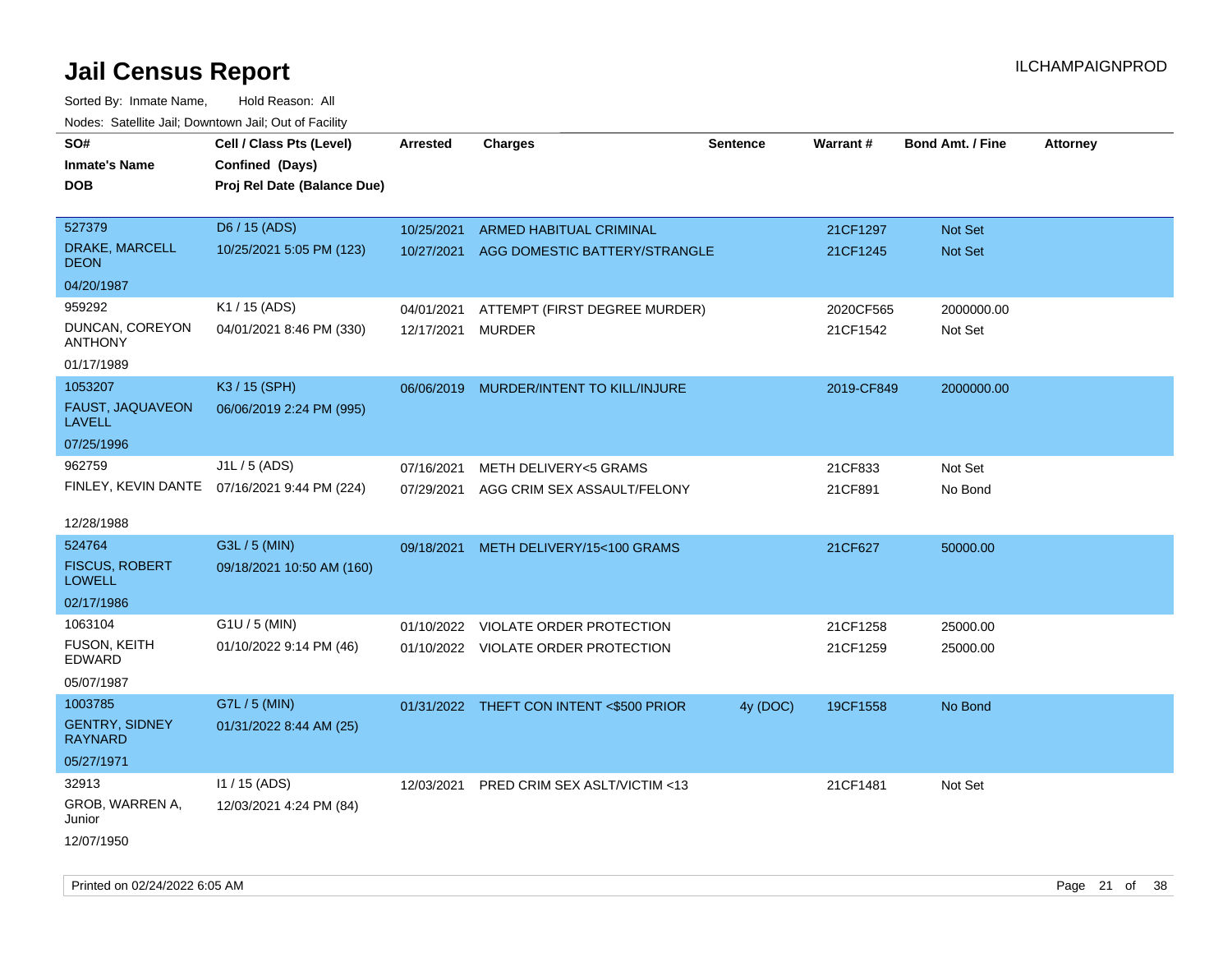Sorted By: Inmate Name, Hold Reason: All Nodes: Satellite Jail; Downtown Jail; Out of Facility

| SO#                                           | Cell / Class Pts (Level)    | <b>Arrested</b>  | <b>Charges</b>                                           | <b>Sentence</b> | <b>Warrant#</b> | <b>Bond Amt. / Fine</b> | <b>Attorney</b> |
|-----------------------------------------------|-----------------------------|------------------|----------------------------------------------------------|-----------------|-----------------|-------------------------|-----------------|
| <b>Inmate's Name</b>                          | Confined (Days)             |                  |                                                          |                 |                 |                         |                 |
| <b>DOB</b>                                    | Proj Rel Date (Balance Due) |                  |                                                          |                 |                 |                         |                 |
|                                               |                             |                  |                                                          |                 |                 |                         |                 |
| 1073611                                       | G3U / 5 (MIN)               | 02/09/2021       | DELIVERY OF OR POSSESSION OF W/INT                       |                 | 21CF160         | Not Set                 |                 |
| <b>HAYES, CAMERON</b><br><b>TAYLOR MALEEK</b> | 02/09/2021 3:10 PM (381)    |                  | 02/09/2021 MFG 15>100 GR ECSTASY/ANALOG                  |                 | 21CF121         | 500000.00               |                 |
| 08/10/1998                                    |                             |                  |                                                          |                 |                 |                         |                 |
| 544770                                        | D3 / 10 (MED)               | 08/14/2021       | AGG DOMESTIC BATTERY/STRANGLE                            |                 | 2021CF514       | 25000.00                |                 |
| HAYES, DEVON<br><b>JERMAINE</b>               | 08/14/2021 2:56 AM (195)    | 08/14/2021       | AGGRAVATED DOMESTIC BATTERY                              |                 | 21CF977         | No Bond                 |                 |
| 11/07/1987                                    |                             |                  |                                                          |                 |                 |                         |                 |
| 953555                                        | C4U / 15 (MAX)              | 03/10/2021       | <b>CRIM TRESPASS TO RESIDENCE</b>                        |                 | 21CF272         | Not Set                 |                 |
| HUNT, TAVARIS EARL                            | 03/10/2021 4:58 AM (352)    | 04/14/2021       | AGG FLEEING POLICE/21 MPH OVER                           | 3y (DOC)        | 2020CF94        | 10000.00                |                 |
| 12/29/1987                                    |                             |                  |                                                          |                 |                 |                         |                 |
| 518711                                        | G5L / 5 (MIN)               | 01/30/2022 THEFT |                                                          |                 | 22CF133         | Not Set                 |                 |
| INGERSON, LUCUS<br><b>JAMES</b>               | 01/30/2022 4:57 PM (26)     |                  |                                                          |                 |                 |                         |                 |
| 09/16/1979                                    |                             |                  |                                                          |                 |                 |                         |                 |
| 53058                                         | G4U / 5 (MIN)               |                  | 01/31/2022 DELIVERY OF OR POSSESSION OF W/IN15y/6m (DOC) |                 |                 | Not Set                 |                 |
| JOHNSON, DEMARIO<br><b>LACONTE</b>            | 01/31/2022 11:12 AM (25)    |                  |                                                          |                 |                 |                         |                 |
| 06/14/1981                                    |                             |                  |                                                          |                 |                 |                         |                 |
| 1068501                                       | G7U / 5 (MIN)               |                  | 02/07/2022 VIO ORDER/NOTICE/PRIOR VIO O/P                |                 | 22CF156         | No Bond                 |                 |
| KING, JULIUS<br><b>EMANUEL</b>                | 02/07/2022 7:06 PM (18)     |                  |                                                          |                 |                 |                         |                 |
| 04/08/1985                                    |                             |                  |                                                          |                 |                 |                         |                 |
| 24308                                         | D <sub>2</sub> / 15 (MAX)   | 06/03/2021       | <b>ROBBERY</b>                                           |                 | 21CF625         | No Bond                 |                 |
| <b>KWIATKOWSKI,</b><br><b>ROBERT JOHN</b>     | 06/03/2021 10:40 PM (267)   |                  |                                                          |                 |                 |                         |                 |
| 08/08/1963                                    |                             |                  |                                                          |                 |                 |                         |                 |
| 1041648                                       | C8L / 15 (MAX)              | 01/11/2022       | ARMED HABITUAL CRIMINAL                                  |                 | 22CF41          | Not Set                 |                 |
| LANE, DEMETRIUS<br>LAQUAN                     | 01/11/2022 5:27 AM (45)     |                  | 01/11/2022 PAROLE REVOCATION                             |                 | CH2200221       | Not Set                 |                 |
| 07/04/1996                                    |                             |                  |                                                          |                 |                 |                         |                 |

Printed on 02/24/2022 6:05 AM Page 22 of 38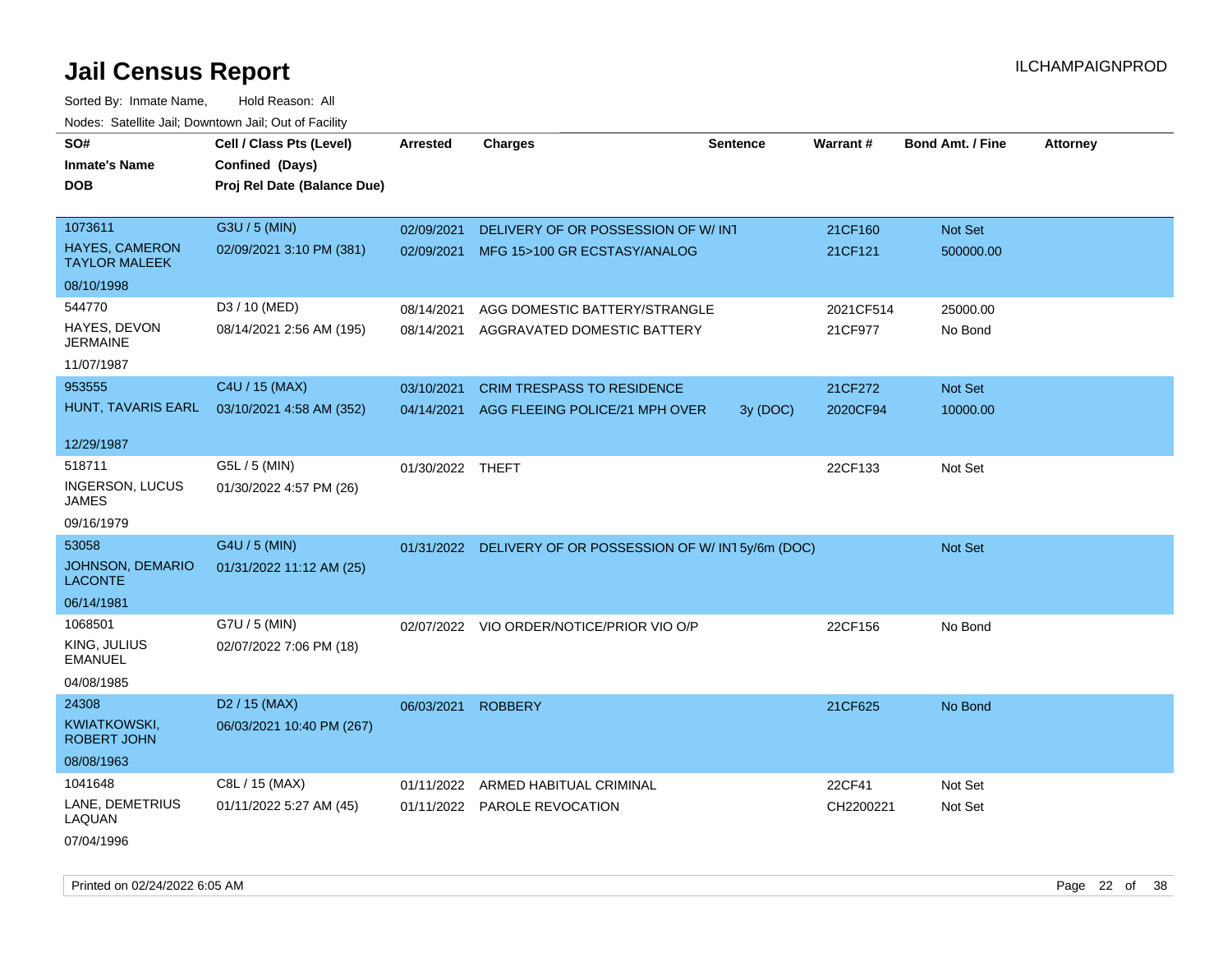| SO#<br><b>Inmate's Name</b><br><b>DOB</b>                  | Cell / Class Pts (Level)<br>Confined (Days)<br>Proj Rel Date (Balance Due) | Arrested                                             | Charges                                                                                                    | <b>Sentence</b> | <b>Warrant#</b>                                              | <b>Bond Amt. / Fine</b>                       | <b>Attorney</b> |
|------------------------------------------------------------|----------------------------------------------------------------------------|------------------------------------------------------|------------------------------------------------------------------------------------------------------------|-----------------|--------------------------------------------------------------|-----------------------------------------------|-----------------|
| 29681<br>LENOIR, JOHN<br><b>CHRISTOPHER</b>                | J2L / 15 (ADS)<br>07/14/2020 12:51 PM (591)                                |                                                      | 07/14/2020 PREDATORY CRIMINAL SEX ASSLT/CHILE                                                              |                 | 20CF-781                                                     | 250000.00                                     |                 |
| 04/20/1966                                                 |                                                                            |                                                      |                                                                                                            |                 |                                                              |                                               |                 |
| 001077524<br>LEWIS, TREVOR<br><b>DANIEL</b><br>06/03/2002  | D1 / 10 (SPH)<br>12/14/2020 5:16 PM (438)                                  | 12/14/2020<br>12/14/2020<br>12/14/2020<br>12/14/2020 | AGG BATTERY/JUDGE/EMT<br><b>RESIDENTIAL ARSON</b><br>AGG BATTERY/PUBLIC PLACE<br>AGG BATTERY/PEACE OFFICER |                 | 2020-CF-1212<br>2020-CF-1388<br>2020-CF-1231<br>2020-CF-1211 | 10000.00<br>150000.00<br>50000.00<br>10000.00 |                 |
| 45113<br>MARTIN, JEREMIAH<br><b>FRANCIS</b><br>01/18/1977  | E2L / 15 (MAX)<br>11/20/2021 1:18 AM (97)                                  |                                                      | 11/20/2021 ARMED HABITUAL CRIMINAL                                                                         |                 | 21CF1424                                                     | No Bond                                       |                 |
| 1000869<br>MARTIN, MANNIX<br><b>TILMOND</b><br>07/19/1991  | C9L / 10 (ADS)<br>09/12/2021 12:40 AM (166)                                |                                                      | 09/11/2021 FELON POSS/USE WEAPON/FIREARM                                                                   |                 | 21CF1102                                                     | Not Set                                       |                 |
| 1063030                                                    | H4L / 15 (ADS)                                                             | 12/20/2021                                           | <b>MURDER</b>                                                                                              |                 | 21CF1571                                                     | Not Set                                       |                 |
|                                                            | MASON, RYAN ONEIAL 12/21/2021 9:30 AM (66)                                 | 12/22/2021                                           | PAROLE REVOCATION                                                                                          |                 | CH2107979                                                    | Not Set                                       |                 |
| 02/22/1991                                                 |                                                                            |                                                      |                                                                                                            |                 |                                                              |                                               |                 |
| 1066623<br>MATA-OROZCO,<br><b>OLEGARIO</b><br>03/06/1995   | G6U / 5 (MIN)<br>11/17/2021 5:08 PM (100)                                  | 11/17/2021                                           | MFG/DEL 15<100 GR COCA/ANALOG                                                                              |                 | 17CF1093                                                     | 75000.00                                      |                 |
| 001078249<br>MCCLENDON, CALVIN<br>м<br>04/29/1990          | B3 / 10 (MED)<br>08/07/2021 8:56 AM (202)                                  | 08/07/2021                                           | FELON POSS/USE WEAPON/FIREARM                                                                              | 4y (DOC)        | 21CF947                                                      | Not Set                                       |                 |
| 40235<br>MERRIWEATHER,<br><b>MARCUS TODD</b><br>11/28/1967 | G9L / 5 (MIN)<br>10/04/2021 4:41 PM (144)                                  | 10/04/2021                                           | AGG DUI/4                                                                                                  |                 | 2021CF1145                                                   | 35000.00                                      |                 |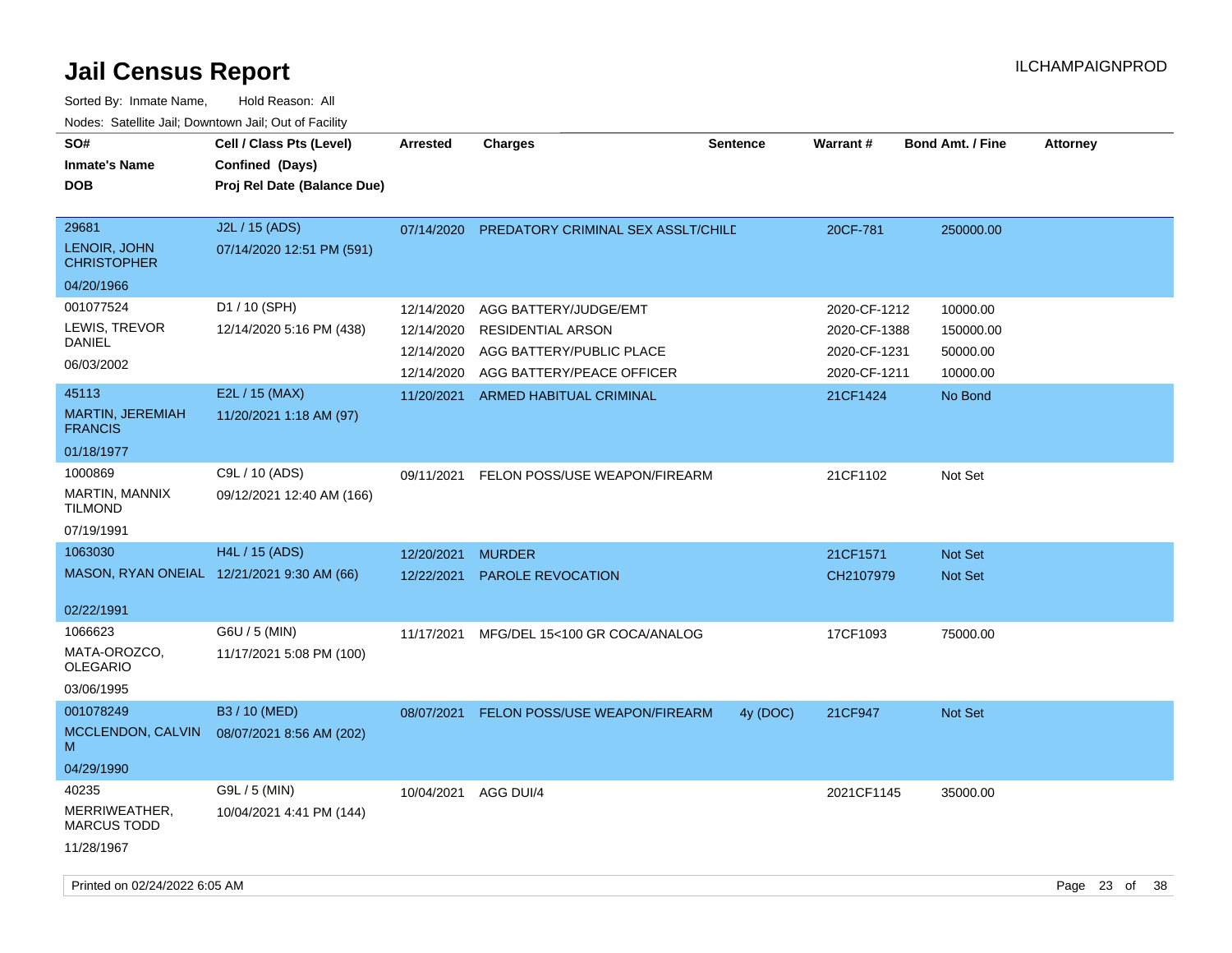| SO#                               | Cell / Class Pts (Level)    | Arrested          | <b>Charges</b>                           | Sentence | Warrant#     | <b>Bond Amt. / Fine</b> | <b>Attorney</b> |
|-----------------------------------|-----------------------------|-------------------|------------------------------------------|----------|--------------|-------------------------|-----------------|
| <b>Inmate's Name</b>              | Confined (Days)             |                   |                                          |          |              |                         |                 |
| <b>DOB</b>                        | Proj Rel Date (Balance Due) |                   |                                          |          |              |                         |                 |
|                                   |                             |                   |                                          |          |              |                         |                 |
| 1040273                           | E5U / 15 (ADS)              | 09/30/2021        | <b>PRED CRIM SEX ASLT/VICTIM &lt;13</b>  |          | 21CF329      | 500000.00               |                 |
| METCALFE, LANELL<br><b>JARON</b>  | 09/30/2021 11:32 PM (148)   |                   |                                          |          |              |                         |                 |
| 09/22/1988                        |                             |                   |                                          |          |              |                         |                 |
| 1075635                           | B <sub>2</sub> / 10 (ADS)   | 05/11/2021        | AGG DISCHARGE FIREARM/OCC VEH            |          | 21CF538      | Not Set                 |                 |
| MILES, DEVLON VON,                | 05/11/2021 10:39 PM (290)   | 05/11/2021        | MFG/DEL CANNABIS/30-500 GRAMS            |          | 20CF1402     | 100000.00               |                 |
| Junior                            |                             | 02/23/2022 MURDER |                                          |          | 22CF219      | Not Set                 |                 |
| 11/04/2000                        |                             |                   |                                          |          |              |                         |                 |
| 1069209                           | H1L / 10 (ADS)              | 04/07/2021        | AGG BATTERY/GREAT BODILY HARM            |          | 21CF376      | Not Set                 |                 |
| MOORE, DEVONTE<br><b>JAMAL</b>    | 04/07/2021 6:25 PM (324)    |                   |                                          |          |              |                         |                 |
| 09/24/1995                        |                             |                   |                                          |          |              |                         |                 |
| 61251                             | E4L / 15 (ADS)              | 12/27/2021        | PRED CRIM SEX ASLT/VICTIM <13            |          | 21CF651      | No Bond                 |                 |
| PETMECKY, JOHN<br><b>ROBERT</b>   | 12/27/2021 1:52 PM (60)     |                   |                                          |          |              |                         |                 |
| 03/09/1983                        |                             |                   |                                          |          |              |                         |                 |
| 001078357                         | 14 / 15 (SPH)               | 09/17/2021        | ARMED ROBBERY/ARMED W/FIREARM            |          | 21CF1128     | Not Set                 |                 |
| PETTIGREW, CAREY                  | 09/17/2021 9:56 AM (161)    | 09/17/2021        | ARMED ROBBERY/ARMED W/FIREARM            |          | 21CF1129     | Not Set                 |                 |
| <b>CORNITRIAS DEOBLO</b>          |                             | 09/17/2021        | ARMED ROBBERY/ARMED W/FIREARM            |          | 21CF1230     | <b>Not Set</b>          |                 |
| 08/31/1986                        |                             |                   |                                          |          |              |                         |                 |
| 1022441                           | C3L / 10 (ADS)              | 10/27/2021        | AGG BATTERY/PEACE OFFICER                |          | 2021 CF 12   | No Bond                 |                 |
| PICKENS, DONTRELL<br><b>DEMAR</b> | 10/27/2021 1:39 PM (121)    | 10/27/2021        | AGG BATTERY/PEACE OFFICER                |          | 2020 CF 1488 | No Bond                 |                 |
| 12/10/1993                        |                             |                   |                                          |          |              |                         |                 |
| 1063325                           | C6L / 10 (MED)              |                   | 01/13/2022 VIO BAIL BOND/CLASS A OFFENSE |          | 22CM17       | Not Set                 |                 |
| PICKENS, JOSEPH<br><b>PARNELL</b> | 01/14/2022 12:28 AM (42)    |                   |                                          |          |              |                         |                 |
| 04/27/1978                        |                             |                   |                                          |          |              |                         |                 |
| 001077783                         | H6L / 10 (ADS)              |                   | 01/05/2022 AGGRAVATED BATTERY            |          | 21CF325      | Not Set                 |                 |
| RIVERA, DARYL<br><b>ANTONIO</b>   | 01/05/2022 4:20 PM (51)     |                   |                                          |          |              |                         |                 |
| 11/14/1981                        |                             |                   |                                          |          |              |                         |                 |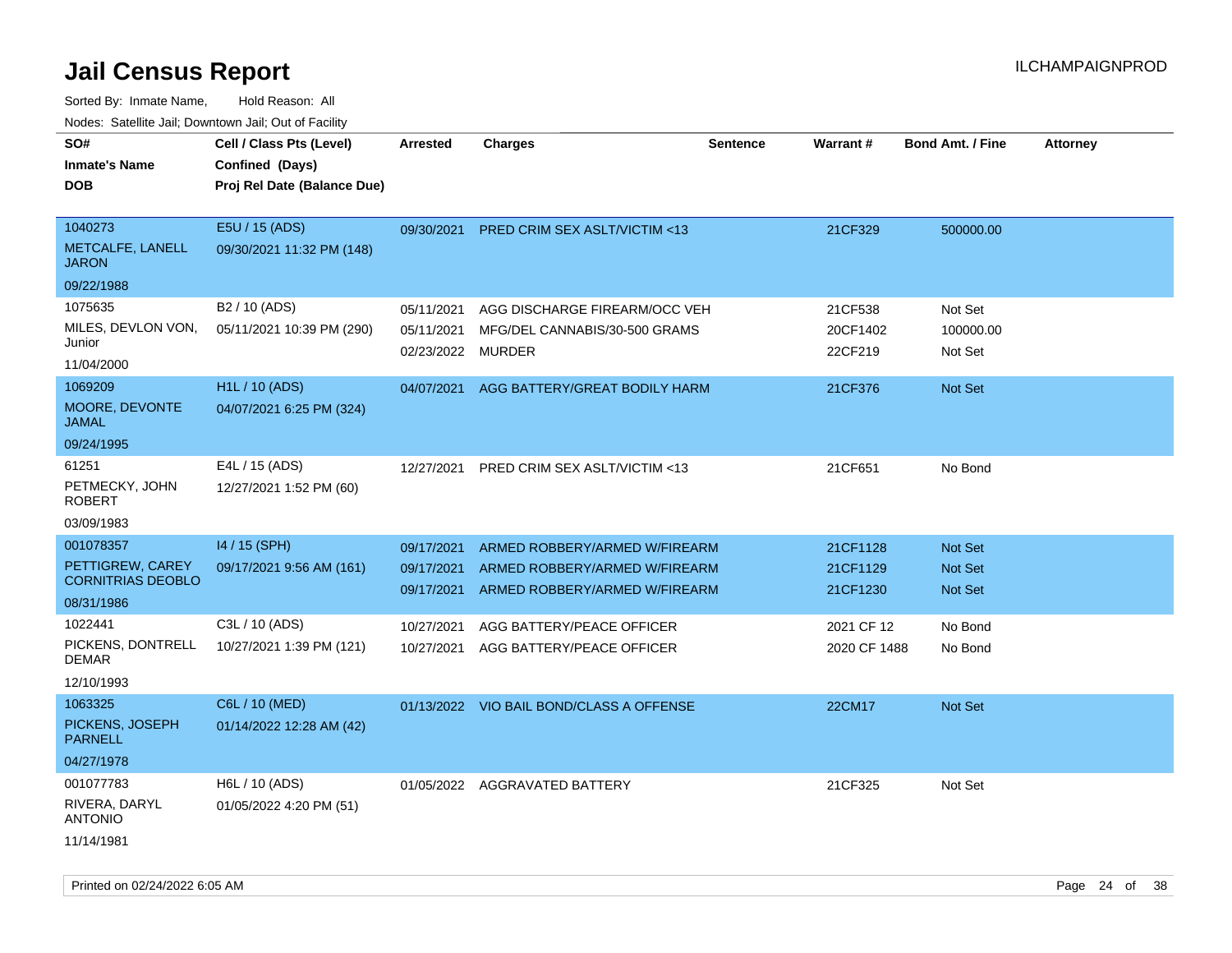Sorted By: Inmate Name, Hold Reason: All Nodes: Satellite Jail; Downtown Jail; Out of Facility

| SO#                                     | Cell / Class Pts (Level)    | <b>Arrested</b>   | <b>Charges</b>                 | <b>Sentence</b> | <b>Warrant#</b> | <b>Bond Amt. / Fine</b> | <b>Attorney</b> |
|-----------------------------------------|-----------------------------|-------------------|--------------------------------|-----------------|-----------------|-------------------------|-----------------|
| <b>Inmate's Name</b>                    | Confined (Days)             |                   |                                |                 |                 |                         |                 |
| <b>DOB</b>                              | Proj Rel Date (Balance Due) |                   |                                |                 |                 |                         |                 |
|                                         |                             |                   |                                |                 |                 |                         |                 |
| 1072114                                 | A1U / 15 (SPH)              | 01/17/2021        | ATTEMPT (FIRST DEGREE MURDER)  |                 | 2021CF65        | Not Set                 |                 |
| ROBINSON, DONNELL                       | 01/17/2021 2:40 PM (404)    | 01/17/2021        | ARMED ROBBERY/NO FIREARM       |                 | 2020CF824       | 75000.00                |                 |
| <b>LEVON</b>                            |                             | 02/17/2021        | <b>AGGRAVATED BATTERY</b>      | 4y (DOC)        |                 | 250000.00               |                 |
| 10/23/2000                              |                             |                   |                                |                 |                 |                         |                 |
| 1068592                                 | J7L / 15 (ADS)              | 11/12/2021        | <b>BURGLARY</b>                | 2y (DOC)        | 21CF1393        | Not Set                 |                 |
| ROSS, TEVONTAE<br><b>TERRANCE</b>       | 11/12/2021 8:41 AM (105)    |                   |                                |                 |                 |                         |                 |
| 12/15/1998                              |                             |                   |                                |                 |                 |                         |                 |
| 47195                                   | G8L / 5 (MIN)               | 12/27/2021        | <b>RESIDENTIAL BURGLARY</b>    |                 | 2020CF1222      | 10000.00                |                 |
| SIMMONS, JAMES<br><b>ROBERT</b>         | 12/27/2021 8:42 AM (60)     | 12/28/2021        | <b>RESIDENTIAL BURGLARY</b>    |                 | 2021CF1596      | <b>Not Set</b>          |                 |
| 03/13/1975                              |                             |                   |                                |                 |                 |                         |                 |
| 1064798                                 | B1 / 15 (ADS)               | 01/17/2022 MURDER |                                |                 | 2021CF695       | 1500000.00              |                 |
| <b>STENNIS, BRUCE</b><br><b>DEONTAY</b> | 01/17/2022 1:29 PM (39)     | 01/17/2022        | MFG/DEL 1<15 GR COCAINE/ANLG   |                 | 21CF520         | 50000.00                |                 |
| 08/12/1998                              |                             |                   |                                |                 |                 |                         |                 |
| 1068839                                 | F4L / 15 (MAX)              | 08/07/2020        | <b>HOMICIDE</b>                |                 | 2020-CF851      | 1000000.00              |                 |
| TAYLOR, LONDON<br><b>JAVON</b>          | 08/07/2020 10:30 AM (567)   |                   |                                |                 |                 |                         |                 |
| 08/16/1999                              |                             |                   |                                |                 |                 |                         |                 |
| 1056971                                 | D4 / 10 (ADS)               | 08/07/2021        | FELON POSS/USE WEAPON/FIREARM  |                 | 21CF948         | No Bond                 |                 |
| TRAVIS, DENZEL<br><b>DANTRELL</b>       | 08/07/2021 7:36 AM (202)    | 08/08/2021        | AGG BATTERY/PUBLIC PLACE       |                 | 2020CF647       | 25000.00                |                 |
| 03/21/1993                              |                             |                   |                                |                 |                 |                         |                 |
| 001078250                               | F2L / 10 (MED)              | 08/07/2021        | FELON POSS WEAPON/BODY ARMOR   |                 | 21CF950         | Not Set                 |                 |
| <b>TRAVIS, JORDAN</b><br><b>TESHAUN</b> | 08/07/2021 10:27 AM (202)   |                   |                                |                 |                 |                         |                 |
| 03/03/1996                              |                             |                   |                                |                 |                 |                         |                 |
| 56994                                   | A1L / 15 (SPH)              | 12/09/2021        | STALKING/CAUSE FEAR FOR SAFETY |                 | 21CF1514        | Not Set                 |                 |
| <b>TURNER, ROBERT</b><br>EARL, Senior   | 12/09/2021 9:23 PM (78)     | 12/13/2021        | PAROLE REVOCATION              |                 | CH2107735       | Not Set                 |                 |
| 09/07/1982                              |                             |                   |                                |                 |                 |                         |                 |

Printed on 02/24/2022 6:05 AM Page 25 of 38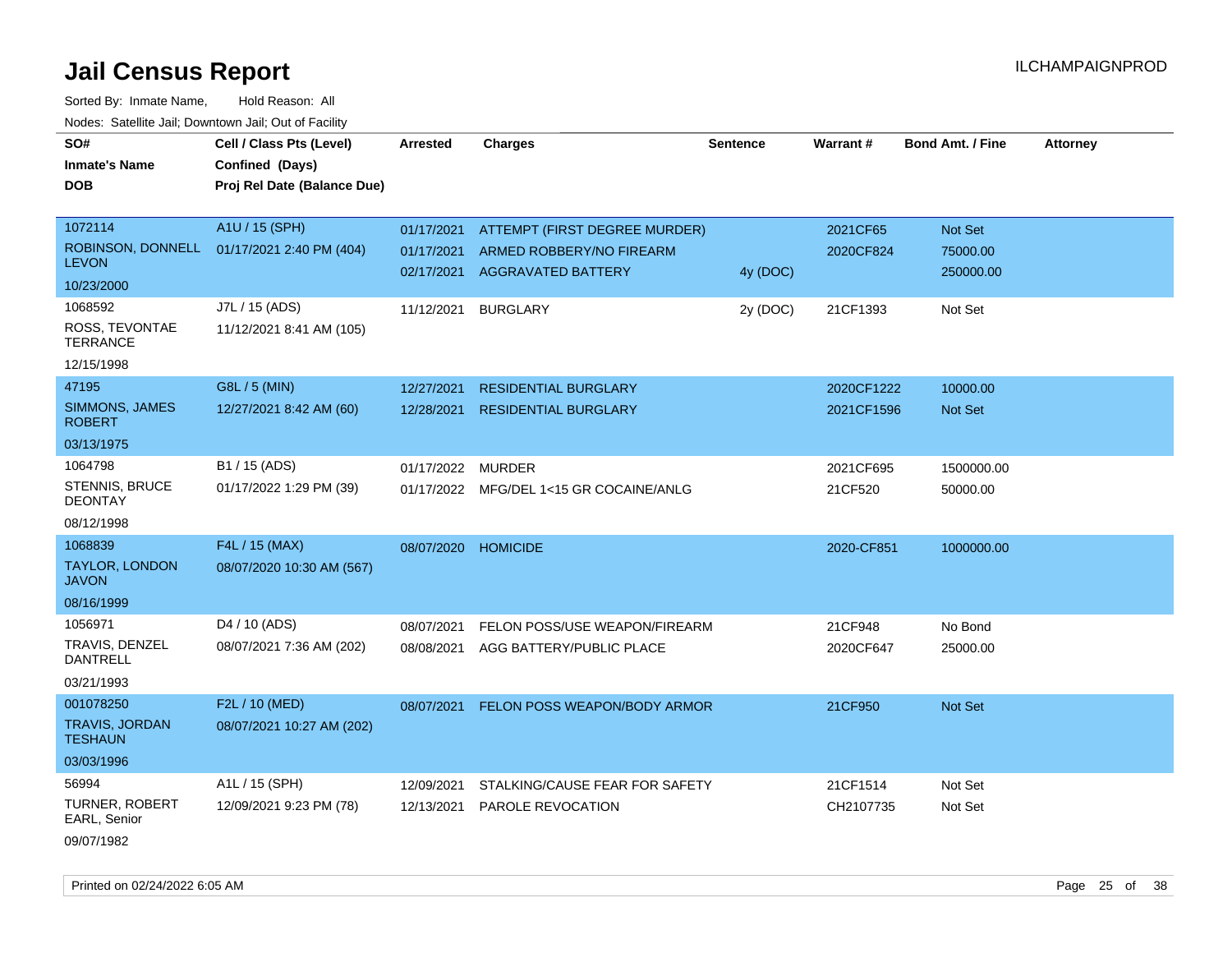| SO#<br><b>Inmate's Name</b><br><b>DOB</b> | Cell / Class Pts (Level)<br>Confined (Days)<br>Proj Rel Date (Balance Due) | <b>Arrested</b> | <b>Charges</b>                     | <b>Sentence</b> | Warrant#    | <b>Bond Amt. / Fine</b> | <b>Attorney</b> |
|-------------------------------------------|----------------------------------------------------------------------------|-----------------|------------------------------------|-----------------|-------------|-------------------------|-----------------|
|                                           |                                                                            |                 |                                    |                 |             |                         |                 |
| 30108                                     | J4L / 15 (ADS)                                                             | 07/30/2021      | <b>MURDER</b>                      |                 | 21CF902     | 2000000.00              |                 |
| VANDYKE, DARYL<br><b>ANTHONY</b>          | 07/30/2021 8:29 PM (210)                                                   |                 |                                    |                 |             |                         |                 |
| 10/04/1965                                |                                                                            |                 |                                    |                 |             |                         |                 |
| 968681                                    | D5 / 15 (ADS)                                                              | 08/27/2021      | AGG CRIM SX AB/VIC 13<18/TRUST     |                 | 2020CF499   | 250000.00               |                 |
| <b>WADE, DEMETRIUS</b><br>DARYL           | 08/27/2021 2:25 AM (182)                                                   | 08/27/2021      | INDIRECT CRIMINAL CONTEMPT         | 3y(DOC)         | 2021CC16    | No Bond                 |                 |
| 01/07/1987                                |                                                                            |                 |                                    |                 |             |                         |                 |
| 1070971                                   | H3L / 5 (ADS)                                                              | 12/07/2021      | <b>IDENTITY THEFT/&lt;\$300</b>    |                 | 20CF922     | Not Set                 |                 |
| <b>WEIR, CLINTON</b><br><b>HOWARD</b>     | 12/08/2021 3:45 AM (79)                                                    | 12/07/2021      | <b>RECKLESS DRIVING</b>            |                 | 19TR2348    | <b>Not Set</b>          |                 |
| 03/15/1983                                |                                                                            |                 |                                    |                 |             |                         |                 |
| 001078328                                 | C2L / 15 (MAX)                                                             | 08/30/2021      | FELON POSS/USE WEAPON/FIREARM      |                 | 21CF1045    | Not Set                 |                 |
| WHITE, JUSTIN<br><b>STEVEN</b>            | 08/30/2021 10:48 AM (179)                                                  |                 |                                    |                 |             |                         |                 |
| 10/25/1995                                |                                                                            |                 |                                    |                 |             |                         |                 |
| 54212                                     | E3U / 10 (ADS)                                                             | 12/21/2021      | RECEIVE/POSS/SELL STOLEN VEH       |                 | 2021CF669   | 10000.00                |                 |
| <b>WHITLOCK, GEORGE</b><br><b>ABRAM</b>   | 12/21/2021 1:20 PM (66)                                                    | 12/21/2021      | <b>VIOLATE ORDER PROTECTION</b>    |                 | 2021CM391   | 1000.00                 |                 |
| 11/10/1978                                |                                                                            | 12/21/2021      | ARMED VIOLENCE/CATEGORY I          |                 | 21CF1576    | Not Set                 |                 |
| 1058072                                   | A2U / 15 (SPH)                                                             |                 | 02/25/2021 ARMED HABITUAL CRIMINAL |                 |             | Not Set                 |                 |
| WILLIAMS, KENNETH<br><b>BERNARD</b>       | 02/25/2021 3:24 PM (365)                                                   |                 |                                    |                 |             |                         |                 |
| 10/04/1985                                |                                                                            |                 |                                    |                 |             |                         |                 |
| 9326                                      | $12/5$ (ADS)                                                               | 06/14/2021      | <b>BURGLARY</b>                    |                 | 2020-CF-625 | <b>Not Set</b>          |                 |
| YOUNG, ANTHONY<br><b>PAUL</b>             | 06/14/2021 12:07 PM (256)                                                  |                 |                                    |                 |             |                         |                 |
| 03/13/1954                                |                                                                            |                 |                                    |                 |             |                         |                 |
| <b>Total Downtown Jail: 62</b>            |                                                                            | Males: 62       | Females: 0<br>Unknown: 0           |                 |             |                         |                 |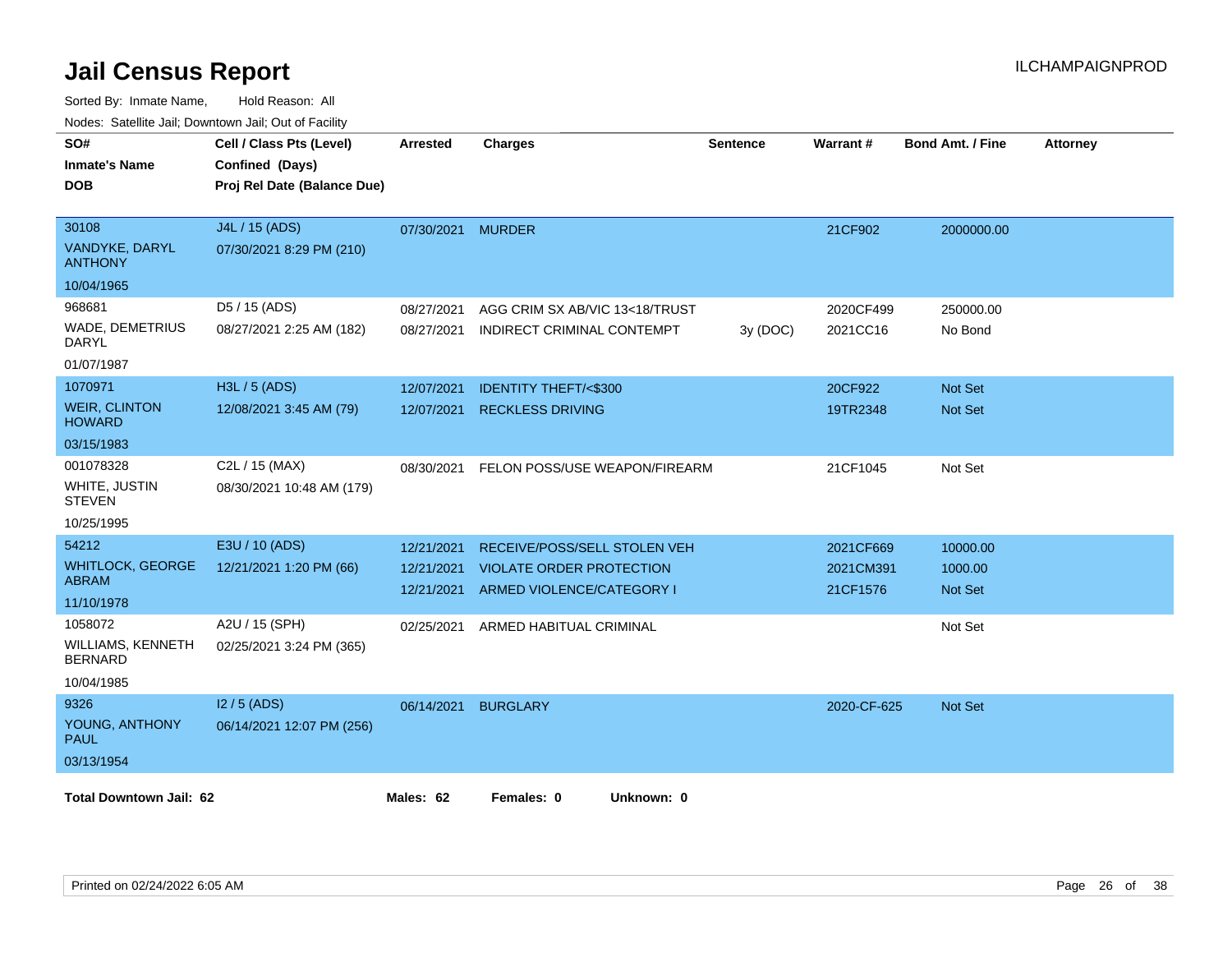Sorted By: Inmate Name, Hold Reason: All Nodes: Satellite Jail; Downtown Jail; Out of Facility

BAILEY, DANIEL SCOTT 12/23/2021 9:44 AM (64)

**Cell / Class Pts (Level) Arrested Charges Warrant # Bond Amt. / Fine Attorney**

| <b>Out of Facility</b>        |                             |                 |                                   |                 |           |                         |
|-------------------------------|-----------------------------|-----------------|-----------------------------------|-----------------|-----------|-------------------------|
| SO#                           | Cell / Class Pts (Level)    | <b>Arrested</b> | <b>Charges</b>                    | <b>Sentence</b> | Warrant#  | <b>Bond Amt. / Fine</b> |
| <b>Inmate's Name</b>          | Confined (Days)             |                 |                                   |                 |           |                         |
| <b>DOB</b>                    | Proj Rel Date (Balance Due) |                 |                                   |                 |           |                         |
|                               |                             |                 |                                   |                 |           |                         |
| 61095                         | <b>KAN</b> / 10 (ADS)       | 05/02/2021      | <b>HOME INVASION/CAUSE INJURY</b> |                 | 2021CF323 | 100000.00               |
| AMOS, DERRICK<br><b>JAMES</b> | 05/02/2021 9:02 PM (299)    |                 |                                   |                 |           |                         |
| 06/12/1985                    |                             |                 |                                   |                 |           |                         |
| 001078621                     | KAN / 10 (MED)              | 12/23/2021      | RESIDENTIAL BURGLARY              |                 | 21CF1582  | Not Set                 |

| 05/09/1999 |  |
|------------|--|
|------------|--|

| UJ/UJ/ 1 JJJ                            |                           |            |                                  |            |                |
|-----------------------------------------|---------------------------|------------|----------------------------------|------------|----------------|
| 19971                                   | <b>EHD</b>                | 11/09/2021 | DRIVING RVK/SUSP DUI/SSS 4-9     | 2021CF968  | Not Set        |
| <b>BARNESKE, RAYMOND</b><br><b>LYNN</b> | 11/09/2021 9:32 AM (108)  |            |                                  |            |                |
| 08/17/1961                              | 5/6/2022(0.00)            |            |                                  |            |                |
| 516062                                  | KAN / 15 (MAX)            | 02/22/2021 | AGG DISCH FIR/VEH/PC OFF/FRMAN   | 21CF210    | No Bond        |
| BENNETT, JOHN<br><b>MICHAEL</b>         | 02/22/2021 10:47 AM (368) | 02/22/2021 | PHONE HARASSMENT/2+              | 20CF194    | 5000.00        |
| 04/30/1986                              |                           |            |                                  |            |                |
| 33993                                   | <b>KAN</b> / 10 (MED)     | 06/14/2021 | POSSESSING A CONTROLLED SUBSTANC | 21CF657    | <b>Not Set</b> |
| <b>BOOKER, STEPHON</b>                  | 06/14/2021 7:42 PM (256)  | 06/14/2021 | AGGRAVATED DOMESTIC BATTERY      | 21CF688    | Not Set        |
| <b>MONTELL</b>                          |                           | 06/14/2021 | PAROLE REVOCATION                | CH2103612  | No Bond        |
| 06/11/1971                              |                           |            |                                  |            |                |
| 38273                                   | <b>EHD</b>                | 02/23/2022 | AGG DUI/NO VALID DL              | 2020CF1371 | Not Set        |
| BRADLEY,<br><b>CHRISTOPHER</b>          | 02/23/2022 9:14 AM (2)    |            |                                  |            |                |
| 02/24/1974                              | 4/7/2022 (0.00)           |            |                                  |            |                |
| 1074315                                 | <b>KAN</b> / 15 (MAX)     | 07/27/2021 | AGG DISCHARGE FIREARM/VEH/SCH    | 21CF927    | <b>Not Set</b> |
| <b>BRIGGS, PATRICK</b><br><b>MONTAY</b> | 08/03/2021 4:56 PM (206)  |            |                                  |            |                |

01/14/2022 PROBATION VIOLATION 21CF1445 Not Set

08/05/2001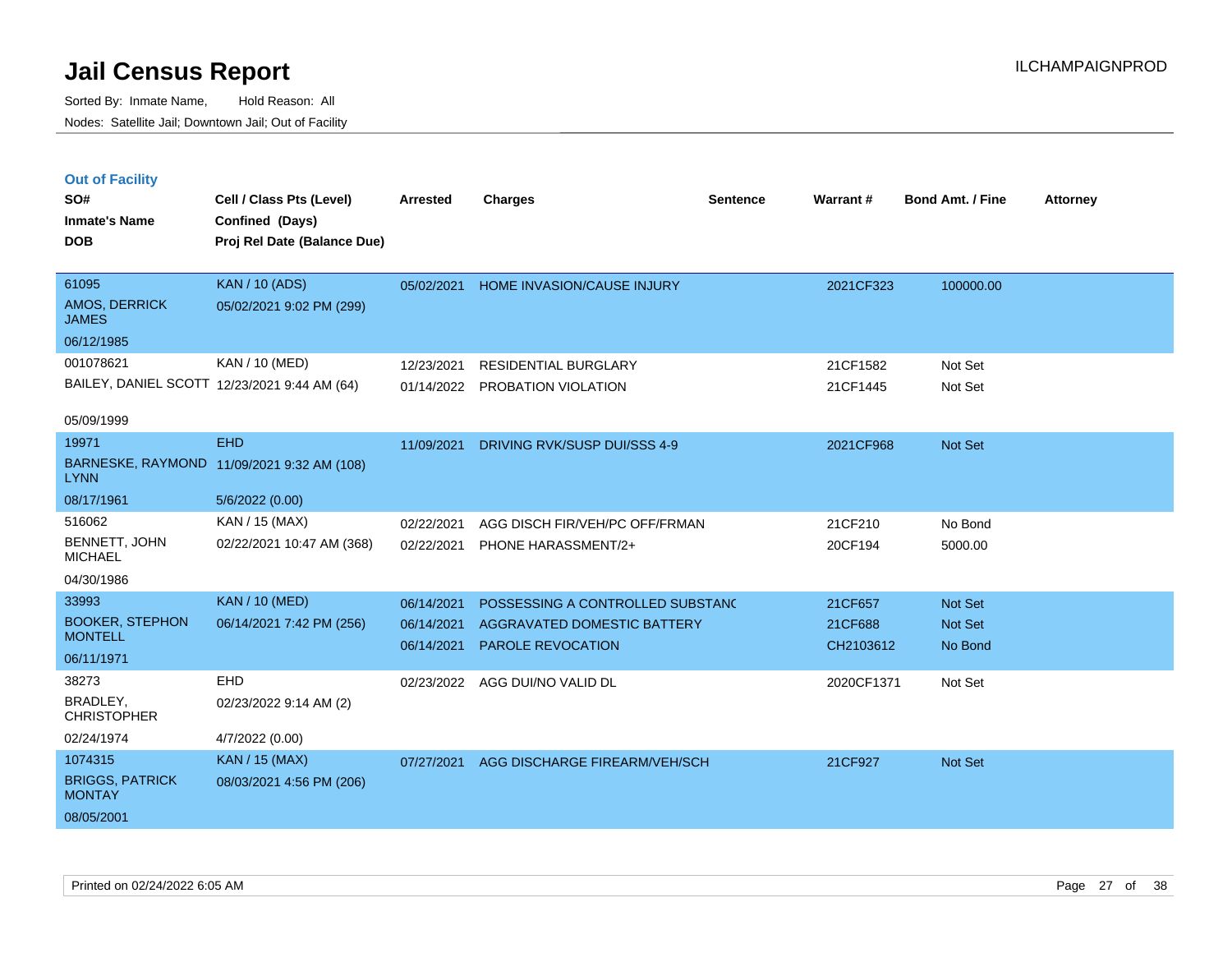| roaco. Catolino dall, Downtown dall, Out of Fability |                                             |                 |                                          |                 |            |                         |                 |
|------------------------------------------------------|---------------------------------------------|-----------------|------------------------------------------|-----------------|------------|-------------------------|-----------------|
| SO#<br><b>Inmate's Name</b>                          | Cell / Class Pts (Level)<br>Confined (Days) | <b>Arrested</b> | <b>Charges</b>                           | <b>Sentence</b> | Warrant#   | <b>Bond Amt. / Fine</b> | <b>Attorney</b> |
| <b>DOB</b>                                           | Proj Rel Date (Balance Due)                 |                 |                                          |                 |            |                         |                 |
|                                                      |                                             |                 |                                          |                 |            |                         |                 |
| 001078065                                            | <b>KAN / 10 (ADS)</b>                       | 06/17/2021      | AGG BATTERY/DISCHARGE FIREARM            |                 | 21CF704    | 1000000.00              |                 |
| <b>BROWN, CHARMAN</b><br><b>LAKEEF</b>               | 06/17/2021 12:32 PM (253)                   |                 |                                          |                 |            |                         |                 |
| 11/30/2002                                           |                                             |                 |                                          |                 |            |                         |                 |
| 1038554                                              | KAN / 15 (MAX)                              | 08/18/2021      | DELIVERY OF OR POSSESSION OF W/INT       |                 | 21CF1009   | No Bond                 |                 |
| <b>BROWN, CORRION</b><br><b>DEVONTAE</b>             | 08/18/2021 5:40 PM (191)                    | 08/18/2021      | ARMED HABITUAL CRIMINAL                  |                 | 21CF1162   | Not Set                 |                 |
| 04/19/1995                                           |                                             |                 |                                          |                 |            |                         |                 |
| 1038579                                              | <b>KAN / 15 (MAX)</b>                       | 08/18/2021      | FELON POSS/USE WEAPON/FIREARM            |                 | 21CF1010   | Not Set                 |                 |
| <b>BROWN, MARKEL</b><br><b>RIKKI</b>                 | 08/18/2021 2:05 PM (191)                    |                 |                                          |                 |            |                         |                 |
| 01/06/1995                                           |                                             |                 |                                          |                 |            |                         |                 |
| 1003006                                              | KAN / 15 (MAX)                              | 08/19/2021      | FELON POSS/USE MACHINE GUN               |                 | 21CF1011   | No Bond                 |                 |
| <b>BROWN, ROCKEITH</b><br><b>JAVONTE</b>             | 08/19/2021 12:55 AM (190)                   |                 |                                          |                 |            |                         |                 |
| 07/23/1991                                           |                                             |                 |                                          |                 |            |                         |                 |
| 1068812                                              | <b>KAN / 15 (MAX)</b>                       | 12/21/2021      | FELON POSS/USE FIREARM PRIOR             |                 | 21CF1568   | Not Set                 |                 |
| BRYANT, DANNY<br><b>EUGENE</b>                       | 12/21/2021 1:50 PM (66)                     | 12/21/2021      | AGG DISCHARGE FIREARM/OCC VEH            |                 | 21CF741    | Not Set                 |                 |
| 11/22/1989                                           |                                             |                 |                                          |                 |            |                         |                 |
| 995894                                               | KAN / 10 (ADS)                              | 12/28/2021      | FELON POSSESS WEAPON/2ND+                | 5y (DOC)        | 2020CF709  | No Bond                 |                 |
|                                                      | BUTLER, JAMES LYNN 12/28/2021 11:05 AM (59) |                 |                                          |                 |            |                         |                 |
| 12/04/1991                                           |                                             |                 |                                          |                 |            |                         |                 |
| 987334                                               | <b>KAN / 15 (MAX)</b>                       |                 |                                          |                 |            |                         |                 |
| CAIN, ISAIAH                                         | 03/10/2021 2:22 PM (352)                    |                 | 03/10/2021 ATTEMPT (FIRST DEGREE MURDER) |                 | 19CF689    | Not Set                 |                 |
| <b>DEPRIEST</b>                                      |                                             |                 |                                          |                 |            |                         |                 |
| 12/23/1990                                           |                                             |                 |                                          |                 |            |                         |                 |
| 992962                                               | KAN / 15 (ADS)                              | 05/25/2021      | MURDER/INTENT TO KILL/INJURE             |                 | 2018CF1045 | 1000000.00              |                 |
| CAMPBELL, KEITH<br><b>KNAQEEB</b>                    | 05/25/2021 1:19 PM (276)                    |                 |                                          |                 |            |                         |                 |
| 07/22/1991                                           |                                             |                 |                                          |                 |            |                         |                 |
|                                                      |                                             |                 |                                          |                 |            |                         |                 |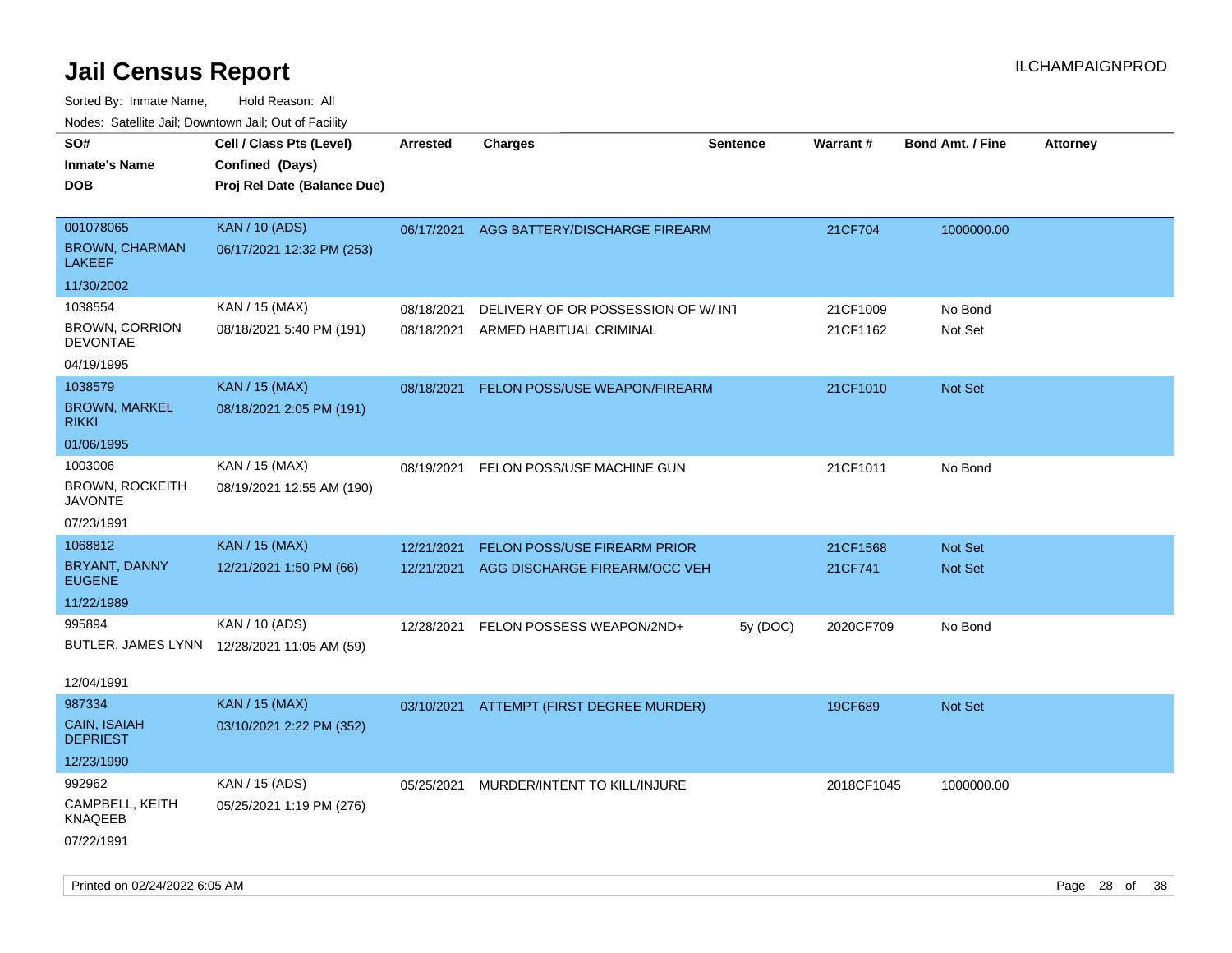Sorted By: Inmate Name, Hold Reason: All

Nodes: Satellite Jail; Downtown Jail; Out of Facility

| SO#<br><b>Inmate's Name</b><br><b>DOB</b>                             | Cell / Class Pts (Level)<br>Confined (Days)<br>Proj Rel Date (Balance Due) | <b>Arrested</b>                        | <b>Charges</b>                                                                                   | Sentence | Warrant#                             | <b>Bond Amt. / Fine</b>       | <b>Attorney</b> |
|-----------------------------------------------------------------------|----------------------------------------------------------------------------|----------------------------------------|--------------------------------------------------------------------------------------------------|----------|--------------------------------------|-------------------------------|-----------------|
| 001078576<br>CARTER, DEMONDRE<br><b>DAVON</b><br>05/27/2001           | <b>KAN / 15 (MAX)</b><br>11/09/2021 6:01 PM (108)                          | 11/09/2021                             | UNLAWFUL USE OF A WEAPON                                                                         |          | 21CF1383                             | <b>Not Set</b>                |                 |
| 1064992<br>CARTER, KEJUAN<br><b>JAVONTE</b><br>06/27/1998             | KAN / 15 (MAX)<br>09/20/2021 11:42 PM (158)                                | 09/20/2021                             | ARMED VIOLENCE/CATEGORY I                                                                        |          | 21CF1137                             | Not Set                       |                 |
| 001078729<br><b>CARTER, TROY</b><br><b>DEMON</b><br>01/02/2004        | <b>KAN / 15 (ADS)</b><br>01/02/2022 10:29 AM (54)                          |                                        | 01/02/2022 MURDER/INTENT TO KILL/INJURE                                                          |          | 20CF396                              | 1000000.00                    |                 |
| 001078461<br>COLE, ERIC JOSE<br>01/24/2002                            | KAN / 10 (MED)<br>10/08/2021 12:25 AM (140)                                | 10/07/2021<br>10/07/2021<br>10/08/2021 | AGG UNLAWFUL USE WEAPON/PERSON<br>AGG DOMESTIC BATTERY/STRANGLE<br>HARASS WITNESS/FAMILY MBR/REP |          | 2021CF1209<br>2021CF1208<br>21CF1218 | No Bond<br>Not Set<br>Not Set |                 |
| 1048488<br><b>COLSON, WAYNE</b><br><b>ARTHUR, Third</b><br>10/14/1995 | <b>KAN / 10 (ADS)</b><br>12/30/2021 8:27 AM (57)                           | 12/30/2021                             | ARMED VIOLENCE/CATEGORY I                                                                        |          | 2022CF4                              | <b>Not Set</b>                |                 |
| 57733<br>CRAIG, ANTOINE<br><b>DARRELL</b><br>10/09/1982               | KAN / 15 (SPH)<br>02/25/2020 4:08 PM (731)                                 | 02/25/2020<br>02/25/2020               | FELON POSS/USE WEAPON/FIREARM<br><b>HOMICIDE</b>                                                 |          | 19CF-1827<br>2020-CF250              | 80000.00<br>2000000.00        |                 |
| 001077939<br><b>CROSS, PATRICK</b><br><b>DONTRELLE</b><br>11/07/2001  | <b>KAN / 10 (MED)</b><br>05/10/2021 7:31 PM (291)                          | 05/10/2021<br>06/02/2021               | FIREARM/FOID INVALID/NOT ELIG<br>POSS STOLEN VEHICLE > \$25,000                                  |          | 21CF526<br>21CF612                   | No Bond<br>Not Set            |                 |
| 1061304<br>DORRIS, KEMION<br><b>DAETOCE</b><br>11/19/1997             | KAN / 15 (MAX)<br>10/11/2021 7:30 PM (137)                                 | 10/11/2021<br>10/11/2021<br>10/11/2021 | ARMED HABITUAL CRIMINAL<br>ARMED HABITUAL CRIMINAL<br><b>HOME INVASION/FIREARM</b>               |          | 21CF1226<br>21CF1227<br>21CF1228     | No Bond<br>No Bond<br>No Bond |                 |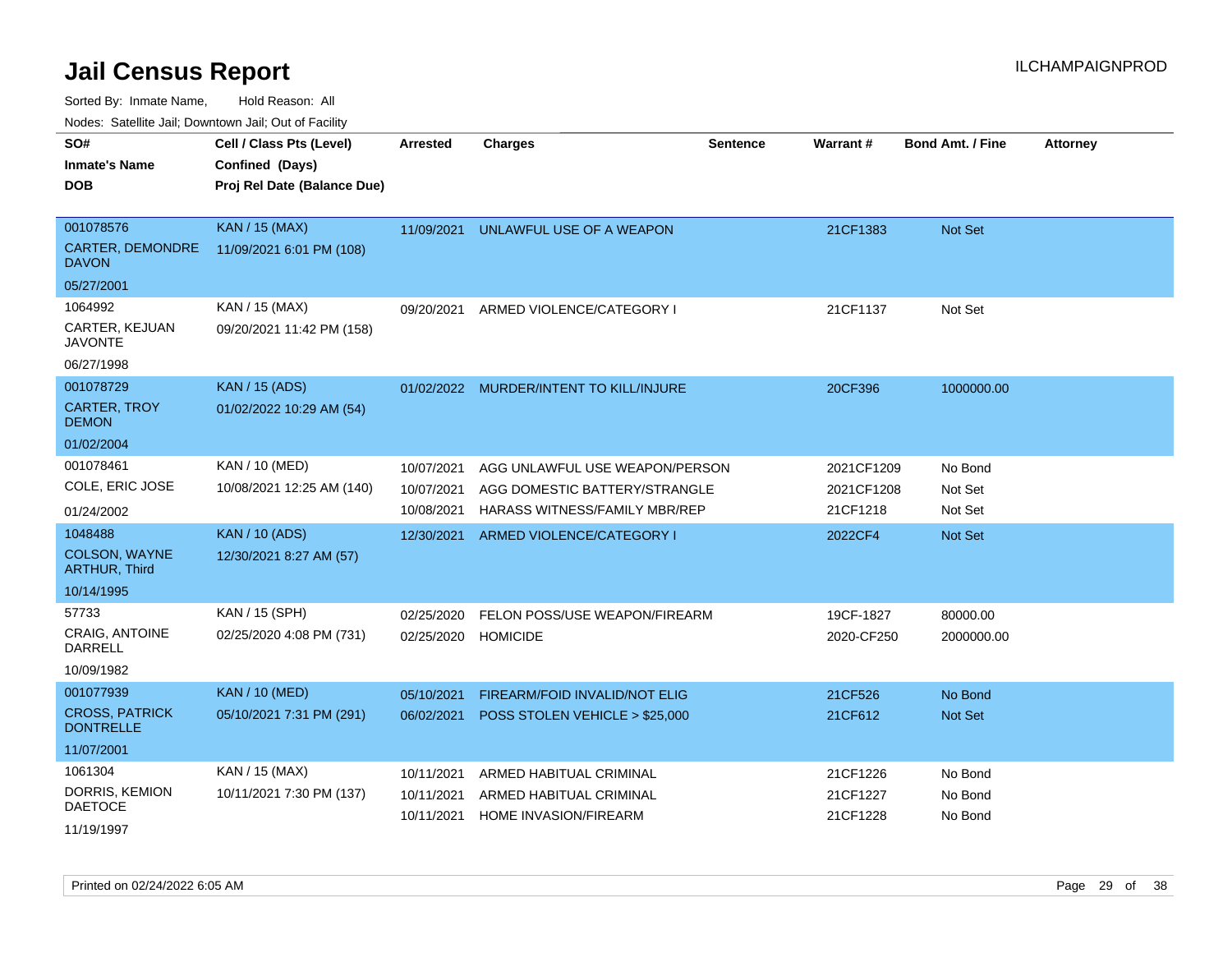| SO#<br>Inmate's Name<br>DOB                                            | Cell / Class Pts (Level)<br>Confined (Days)<br>Proj Rel Date (Balance Due) | <b>Arrested</b>                        | <b>Charges</b>                                                                                       | <b>Sentence</b> | Warrant#                          | <b>Bond Amt. / Fine</b>                  | <b>Attorney</b> |
|------------------------------------------------------------------------|----------------------------------------------------------------------------|----------------------------------------|------------------------------------------------------------------------------------------------------|-----------------|-----------------------------------|------------------------------------------|-----------------|
| 1059194<br><b>ELAM, NICKOLAS</b><br><b>VONTRELL</b>                    | <b>EHD</b><br>02/08/2022 10:13 AM (17)                                     | 02/08/2022                             | DRIVING ON SUSPENDED LICENSE                                                                         |                 | 2019TR10596                       | <b>Not Set</b>                           |                 |
| 10/23/1990<br>001077363<br>GARY, DAKOTA<br><b>TREVON</b><br>12/31/2001 | 3/9/2022 (0.00)<br>KAN / 25 (SPH)<br>10/30/2020 10:41 AM (483)             | 10/30/2020                             | <b>HOME INVASION/FIREARM</b>                                                                         | 10y (DOC)       | 20CF1202                          | 500000.00                                |                 |
| 1013012<br><b>GARY, XAVIER LAMAR</b>                                   | <b>KAN / 15 (MAX)</b><br>07/08/2021 9:24 AM (232)                          | 07/08/2021<br>07/08/2021<br>07/08/2021 | <b>FELON POSS/USE FIREARM PRIOR</b><br>ATTEMPT (FIRST DEGREE MURDER)<br>FELON POSS/USE FIREARM PRIOR |                 | 21CF798<br>2021CF790<br>2020CF650 | <b>Not Set</b><br>1000000.00<br>25000.00 |                 |
| 12/14/1991<br>952666<br>Junior<br>12/07/1986                           | EHD<br>GILL, MICHAEL LAMAR, 01/25/2022 10:05 AM (31)<br>3/10/2022 (0.00)   | 01/25/2022                             | DRIVING ON REVOKED LICENSE                                                                           |                 | 2021TR175                         | Not Set                                  |                 |
| 1065946<br>GODBOLT, DESMOND<br><b>DEVONTAE</b><br>11/15/1997           | <b>KAN / 10 (MED)</b><br>09/04/2021 1:17 AM (174)                          | 09/04/2021<br>09/04/2021               | AGG BATTERY/DISCHARGE FIREARM<br><b>RESIST/OBSTRUCTING A PEACE OFFICEF</b>                           |                 | 21CF1057<br>21CM407               | 750000.00<br>Not Set                     |                 |
| 1070118<br>GRAHAM, CORTEZ<br>LAMON<br>03/31/1976                       | KAN / 15 (MAX)<br>08/31/2021 9:32 PM (178)                                 | 08/31/2021<br>09/02/2021               | AGGRAVATED DOMESTIC BATTERY<br><b>PROBATION VIOLATION</b>                                            |                 | 21CF1049<br>21CF55                | No Bond<br>Not Set                       |                 |
| 1076506<br>06/21/2003                                                  | <b>KAN</b> / 15 (MAX)<br>GRAY, JAMARH EMERE 09/17/2021 10:41 AM (161)      | 09/17/2021<br>09/20/2021               | AGG UUW/PERSON/CM THREAT VIOL<br><b>DOMESTIC BATTERY</b>                                             |                 | 21CF1131<br>21CM430               | <b>Not Set</b><br>Not Set                |                 |
| 1055117<br>GREAM, JOHN<br>ROBERT LEE<br>08/23/1996                     | <b>EHD</b><br>02/15/2022 10:44 AM (10)<br>6/13/2022 (0.00)                 |                                        | 02/15/2022 AGG BATTERY/PUBLIC PLACE                                                                  |                 | 2021CM47                          | Not Set                                  |                 |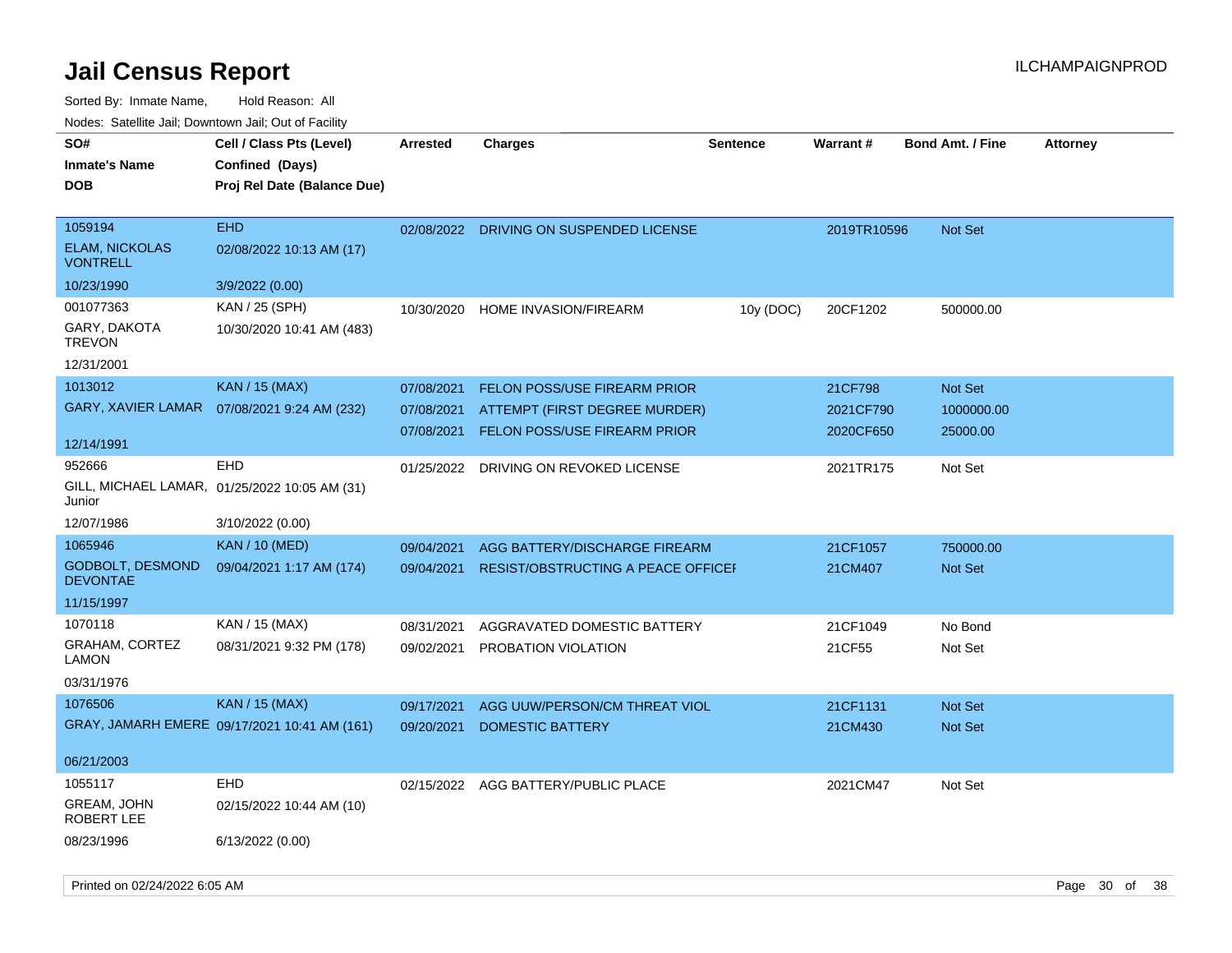| roaco. Calcinio dan, Domnomi dan, Cal or Fability       |                             |                      |                                        |                      |            |                         |                 |
|---------------------------------------------------------|-----------------------------|----------------------|----------------------------------------|----------------------|------------|-------------------------|-----------------|
| SO#                                                     | Cell / Class Pts (Level)    | Arrested             | <b>Charges</b>                         | <b>Sentence</b>      | Warrant#   | <b>Bond Amt. / Fine</b> | <b>Attorney</b> |
| <b>Inmate's Name</b>                                    | Confined (Days)             |                      |                                        |                      |            |                         |                 |
| <b>DOB</b>                                              | Proj Rel Date (Balance Due) |                      |                                        |                      |            |                         |                 |
|                                                         |                             |                      |                                        |                      |            |                         |                 |
| 1037683                                                 | <b>EHD</b>                  |                      | 02/23/2022 AGG DUI/LIC SUSP OR REVOKED |                      | 2020CF350  | Not Set                 |                 |
| <b>HARRISON, HAROLD</b><br><b>RAY</b>                   | 02/23/2022 10:01 AM (2)     | 02/23/2022 AGG DUI/3 |                                        |                      | 2020CF1351 | Not Set                 |                 |
| 11/30/1963                                              | 5/22/2022 (0.00)            |                      |                                        |                      |            |                         |                 |
| 1045186                                                 | KAN / 15 (MAX)              | 08/16/2021           | ARMED VIOLENCE/CATEGORY I              |                      | 21CF934    | 1000000.00              |                 |
| HOLBROOK, JOHNNIE                                       | 08/16/2021 11:07 AM (193)   | 08/16/2021           | FELON POSS/USE WEAPON/FIREARM          |                      | 19CF968    | Not Set                 |                 |
| <b>MATHIS</b>                                           |                             | 08/16/2021           | AGG FLEEING POLICE/21 MPH OVER         |                      | 21CF988    | Not Set                 |                 |
| 07/19/1996                                              |                             | 08/16/2021           | FELON POSS/USE WEAPON/FIREARM          |                      | 21CF989    | Not Set                 |                 |
| 972300                                                  | <b>KAN / 10 (MED)</b>       | 12/22/2021           | <b>RESIDENTIAL BURGLARY</b>            |                      | 18CF1691   | 25000.00                |                 |
| <b>HOLT, MICHAEL</b><br><b>TERRELL</b>                  | 12/22/2021 8:36 AM (65)     | 12/22/2021           | AGG CRIM SEX ABUSE/VICTIM <9           |                      | 19CF1277   | 250000.00               |                 |
| 12/25/1989                                              |                             |                      |                                        |                      |            |                         |                 |
| 001078146                                               | KAN / 15 (MAX)              | 07/09/2021           | AGG BATTERY/DISCHARGE FIREARM          |                      | 21CF795    | 1000000.00              |                 |
| HUNT, TEIGAN<br><b>JAZAIREO</b>                         | 07/09/2021 12:41 PM (231)   | 07/09/2021           | ARMED ROBBERY/ARMED W/FIREARM          |                      | 21CF806    | Not Set                 |                 |
| 05/14/2003                                              |                             |                      |                                        |                      |            |                         |                 |
| 989743                                                  | <b>KAN / 15 (ADS)</b>       | 04/13/2021           | AGGRAVATED DOMESTIC BATTERY            |                      | 21CF399    | Not Set                 |                 |
| <b>JACKSON, STEVE</b><br><b>ALLEN</b>                   | 04/13/2021 2:45 AM (318)    |                      |                                        |                      |            |                         |                 |
| 06/04/1991                                              |                             |                      |                                        |                      |            |                         |                 |
| 001078788<br>JOHNSON, BRENTON Z 01/21/2022 8:33 PM (35) | KAN / 5 (ADS)               | 01/21/2022           | AGGRAVATED BATTERY                     |                      | 22CF93     | Not Set                 |                 |
| 08/07/1987                                              |                             |                      |                                        |                      |            |                         |                 |
| 001078401                                               | <b>KAN / 10 (ADS)</b>       | 09/19/2021           | UNLAWFUL VEHICULAR INVASION            | 3y/6m (DOC) 21CF1134 |            | <b>Not Set</b>          |                 |
| <b>KNIGHT, ERIC</b>                                     | 09/19/2021 7:32 PM (159)    |                      |                                        |                      |            |                         |                 |
| 07/11/1991                                              |                             |                      |                                        |                      |            |                         |                 |
| 1064445                                                 | KAN / 15 (MAX)              | 04/23/2021           | FELON POSS/USE FIREARM/PAROLE          |                      | 21CF899    | Not Set                 |                 |
| LARUE, TERENCE<br><b>TRAMEL</b>                         | 04/23/2021 11:18 AM (308)   | 04/23/2021           | AGG DISCHARGE FIREARM/OCC VEH          |                      | 2021CF295  | 500000.00               |                 |
|                                                         |                             | 04/23/2021           | POSSESS 15<100 GRAMS COCAINE           |                      | 19CF1052   | 10000.00                |                 |
| 12/23/1998                                              |                             |                      |                                        |                      |            |                         |                 |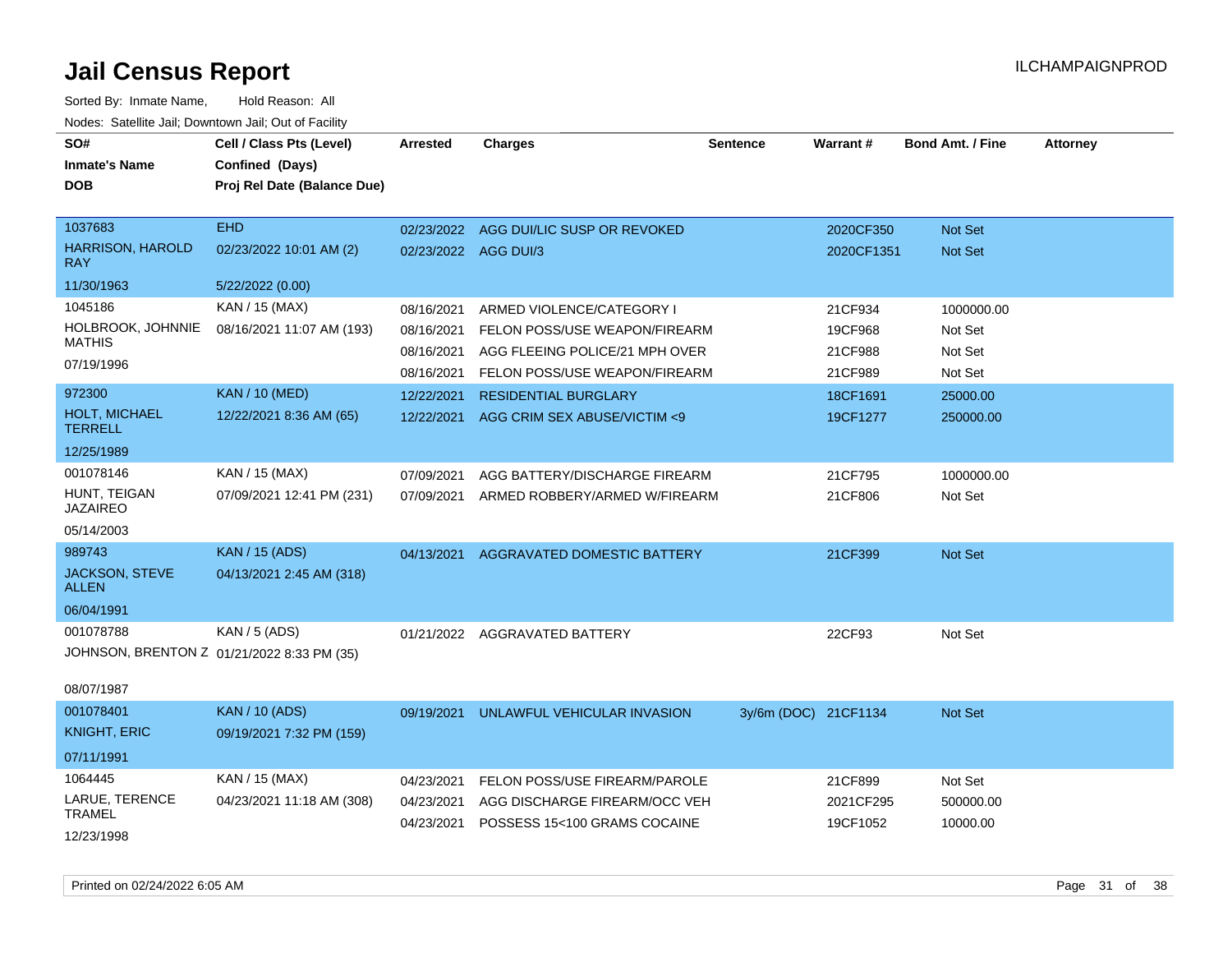| rouco. Calcillo Jali, Downtown Jali, Out of Facility |                 |                              |                                                                               |                                                                                                                                               |                         |                 |
|------------------------------------------------------|-----------------|------------------------------|-------------------------------------------------------------------------------|-----------------------------------------------------------------------------------------------------------------------------------------------|-------------------------|-----------------|
| Cell / Class Pts (Level)                             | <b>Arrested</b> | <b>Charges</b>               | <b>Sentence</b>                                                               |                                                                                                                                               | <b>Bond Amt. / Fine</b> | <b>Attorney</b> |
| Confined (Days)                                      |                 |                              |                                                                               |                                                                                                                                               |                         |                 |
| Proj Rel Date (Balance Due)                          |                 |                              |                                                                               |                                                                                                                                               |                         |                 |
|                                                      |                 |                              |                                                                               |                                                                                                                                               |                         |                 |
| <b>KAN / 15 (ADS)</b>                                | 08/03/2021      |                              |                                                                               | 21CF928                                                                                                                                       | No Bond                 |                 |
| 08/03/2021 6:29 PM (206)                             |                 |                              |                                                                               |                                                                                                                                               |                         |                 |
|                                                      |                 |                              |                                                                               |                                                                                                                                               |                         |                 |
| KAN / 15 (MAX)                                       | 10/10/2021      |                              |                                                                               | 21CF1221                                                                                                                                      | Not Set                 |                 |
| 10/10/2021 1:23 PM (138)                             |                 |                              |                                                                               |                                                                                                                                               |                         |                 |
|                                                      |                 |                              |                                                                               |                                                                                                                                               |                         |                 |
| <b>KAN / 10 (MED)</b>                                | 02/02/2021      | ARMED HABITUAL CRIMINAL      |                                                                               | 2021CF141                                                                                                                                     | 500000.00               |                 |
| 02/02/2021 2:11 PM (388)                             | 02/22/2021      | DRIVING ON REVOKED LICENSE   |                                                                               | 21TR426                                                                                                                                       | 5000.00                 |                 |
|                                                      |                 |                              |                                                                               |                                                                                                                                               |                         |                 |
| EHD                                                  |                 |                              |                                                                               | 2020CF986                                                                                                                                     | Not Set                 |                 |
| 02/01/2022 9:32 AM (24)                              |                 |                              |                                                                               |                                                                                                                                               |                         |                 |
| 5/1/2022 (0.00)                                      |                 |                              |                                                                               |                                                                                                                                               |                         |                 |
| <b>KAN / 10 (MED)</b>                                |                 |                              |                                                                               | 21CF1330                                                                                                                                      | 750000.00               |                 |
| 11/09/2021 12:41 PM (108)                            |                 |                              |                                                                               |                                                                                                                                               |                         |                 |
|                                                      |                 |                              |                                                                               |                                                                                                                                               |                         |                 |
|                                                      |                 |                              |                                                                               |                                                                                                                                               |                         |                 |
| KAN / 15 (ADS)                                       |                 |                              |                                                                               | 21CF392                                                                                                                                       | Not Set                 |                 |
| 04/11/2021 12:46 AM (320)                            |                 |                              |                                                                               |                                                                                                                                               |                         |                 |
|                                                      |                 |                              |                                                                               |                                                                                                                                               |                         |                 |
| <b>KAN / 15 (MAX)</b>                                | 10/06/2020      | MURDER/INTENT TO KILL/INJURE |                                                                               | 2020CF146                                                                                                                                     | 2000000.00              |                 |
| 10/06/2020 12:49 PM (507)                            | 10/06/2020      |                              |                                                                               |                                                                                                                                               | 50000.00                |                 |
|                                                      |                 |                              |                                                                               |                                                                                                                                               |                         |                 |
| KAN / 10 (MED)                                       | 12/23/2021      |                              |                                                                               | 21CF1581                                                                                                                                      | Not Set                 |                 |
| 12/23/2021 4:27 PM (64)                              |                 |                              |                                                                               |                                                                                                                                               |                         |                 |
|                                                      |                 |                              |                                                                               |                                                                                                                                               |                         |                 |
|                                                      |                 |                              | MURDER/INTENT TO KILL/INJURE<br>02/01/2022 AGG DUI/3<br>11/09/2021 GUNRUNNING | AGG DISCHARGE FIREARM/OCC VEH<br>04/10/2021 ATTEMPT (FIRST DEGREE MURDER)<br>AGG FLEEING POLICE/21 MPH OVER<br>AGG DISCH FIREARM/1ST AID PERS | Warrant#<br>2019CF1171  |                 |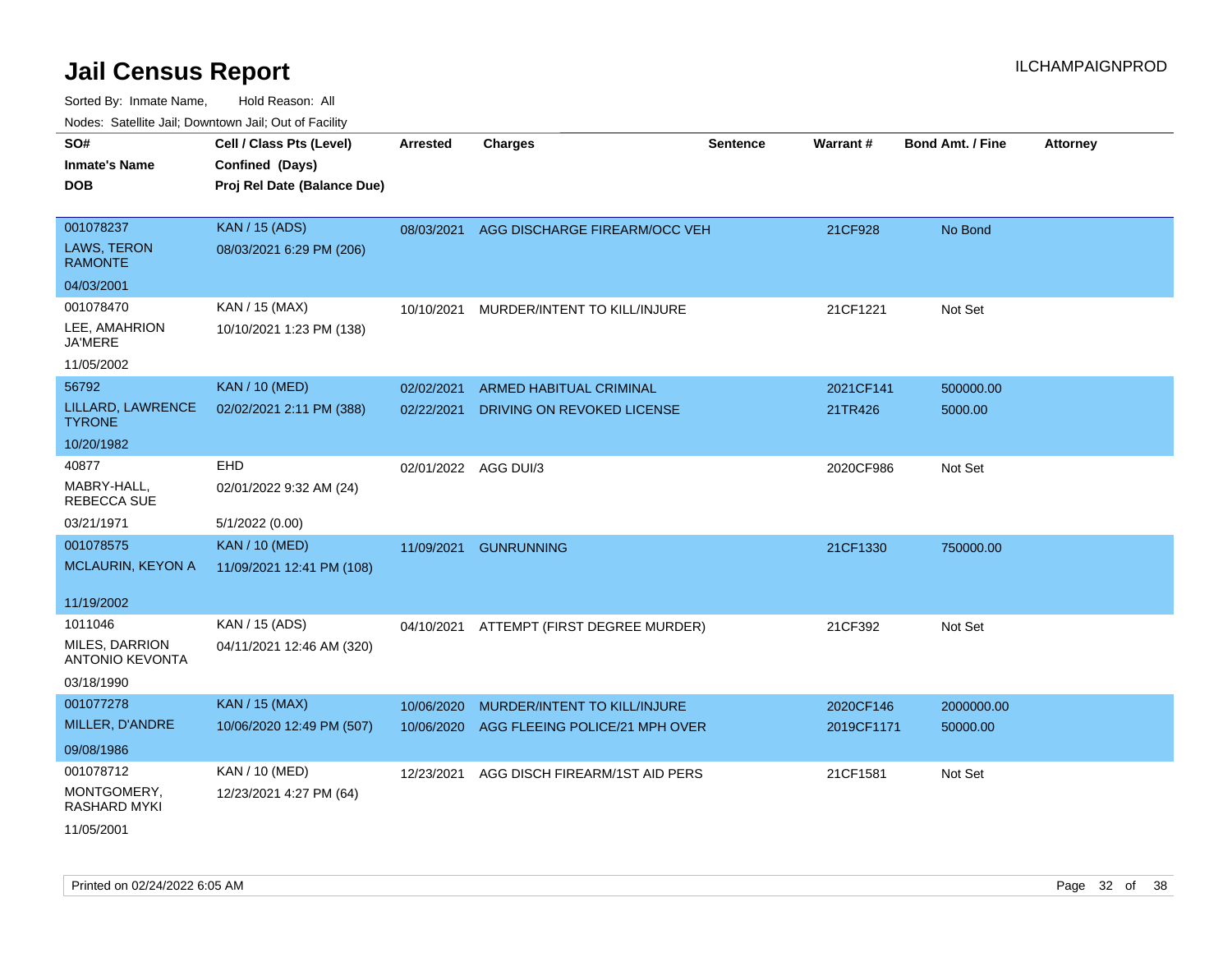| ivuuto. Galeinle Jan, Downlown Jan, Oul of Facility |                                               |                    |                                          |                 |                 |                         |                 |
|-----------------------------------------------------|-----------------------------------------------|--------------------|------------------------------------------|-----------------|-----------------|-------------------------|-----------------|
| SO#                                                 | Cell / Class Pts (Level)                      | Arrested           | <b>Charges</b>                           | <b>Sentence</b> | <b>Warrant#</b> | <b>Bond Amt. / Fine</b> | <b>Attorney</b> |
| <b>Inmate's Name</b>                                | Confined (Days)                               |                    |                                          |                 |                 |                         |                 |
| <b>DOB</b>                                          | Proj Rel Date (Balance Due)                   |                    |                                          |                 |                 |                         |                 |
|                                                     |                                               |                    |                                          |                 |                 |                         |                 |
| 1026477                                             | <b>KAN / 15 (ADS)</b>                         | 09/21/2021         | AGG DISCHARGE FIREARM/OCC VEH            |                 | 21CF1138        | Not Set                 |                 |
| NEWBILL, DEVONTRE<br><b>LAMONT</b>                  | 09/21/2021 2:27 AM (157)                      | 09/22/2021         | <b>PROBATION VIOLATION</b>               |                 | 20CF577         | <b>Not Set</b>          |                 |
| 11/22/1993                                          |                                               |                    |                                          |                 |                 |                         |                 |
| 1072907                                             | <b>KAN</b>                                    | 07/14/2021         | CRIMINAL DAMAGE <\$500/SCHOOL            |                 | 2021CF840       | 5000.00                 |                 |
|                                                     | NIKOLAEV, YEVGENIY 07/14/2021 10:10 PM (226)  | 07/14/2021         | ATTEMPT (FIRST DEGREE MURDER)            |                 | 2021-CF-832     | 2000000.00              |                 |
|                                                     |                                               |                    |                                          |                 |                 |                         |                 |
| 10/06/1983                                          |                                               |                    |                                          |                 |                 |                         |                 |
| 001078558                                           | <b>KAN / 10 (MED)</b>                         | 11/03/2021         | UNLAWFUL USE OF A WEAPON                 |                 | 21CF1352        | Not Set                 |                 |
| PARRISH, DOMINIC<br><b>WALTER</b>                   | 11/03/2021 1:25 PM (114)                      |                    |                                          |                 |                 |                         |                 |
| 08/23/2001                                          |                                               |                    |                                          |                 |                 |                         |                 |
| 001078063                                           | KAN / 15 (MAX)                                | 06/15/2021         | AGG CRIM SEX ASSAULT/WEAPON              |                 | 2021CF678       | 1000000.00              |                 |
|                                                     | PERRY, ROBERT Junior 06/15/2021 4:37 PM (255) | 06/15/2021         | <b>ROBBERY</b>                           |                 | 2021CF159       | 25000.00                |                 |
|                                                     |                                               |                    |                                          |                 |                 |                         |                 |
| 12/21/1990                                          |                                               |                    |                                          |                 |                 |                         |                 |
| 1008308                                             | <b>KAN / 10 (ADS)</b>                         | 01/30/2022 ASSAULT |                                          |                 | 19CM364         | 4000.00                 |                 |
| PETTIGREW, MARIO<br><b>TRAVINIO</b>                 | 01/30/2022 6:15 AM (26)                       |                    | 01/30/2022 AGG BTRY/GREAT BOD HARM/60+   |                 | 22CF131         | No Bond                 |                 |
| 08/11/1992                                          |                                               |                    |                                          |                 |                 |                         |                 |
| 37559                                               | <b>EHD</b>                                    |                    | 01/12/2022 DRIVING ON REVOKED LICENSE    |                 | 2021TR2685      | Not Set                 |                 |
| PICKENS, DAVID<br><b>EUGENE</b>                     | 01/12/2022 10:16 AM (44)                      |                    |                                          |                 |                 |                         |                 |
| 02/01/1973                                          | 3/12/2022 (0.00)                              |                    |                                          |                 |                 |                         |                 |
| 001078799                                           | <b>KAN / 10 (MED)</b>                         |                    | 01/27/2022 FIREARM/FOID INVALID/NOT ELIG |                 | 22CF116         | Not Set                 |                 |
| PURNELL, MARKISE<br><b>MONROE</b>                   | 01/27/2022 9:50 AM (29)                       |                    |                                          |                 |                 |                         |                 |
| 07/13/2002                                          |                                               |                    |                                          |                 |                 |                         |                 |
| 001077614                                           | KAN / 15 (MAX)                                |                    | 01/17/2021 ATTEMPT (FIRST DEGREE MURDER) |                 | 21CF66          | Not Set                 |                 |
| <b>DEVON</b>                                        | ROBINSON, DONTRELL 01/17/2021 3:08 PM (404)   |                    |                                          |                 |                 |                         |                 |
| 09/22/2002                                          |                                               |                    |                                          |                 |                 |                         |                 |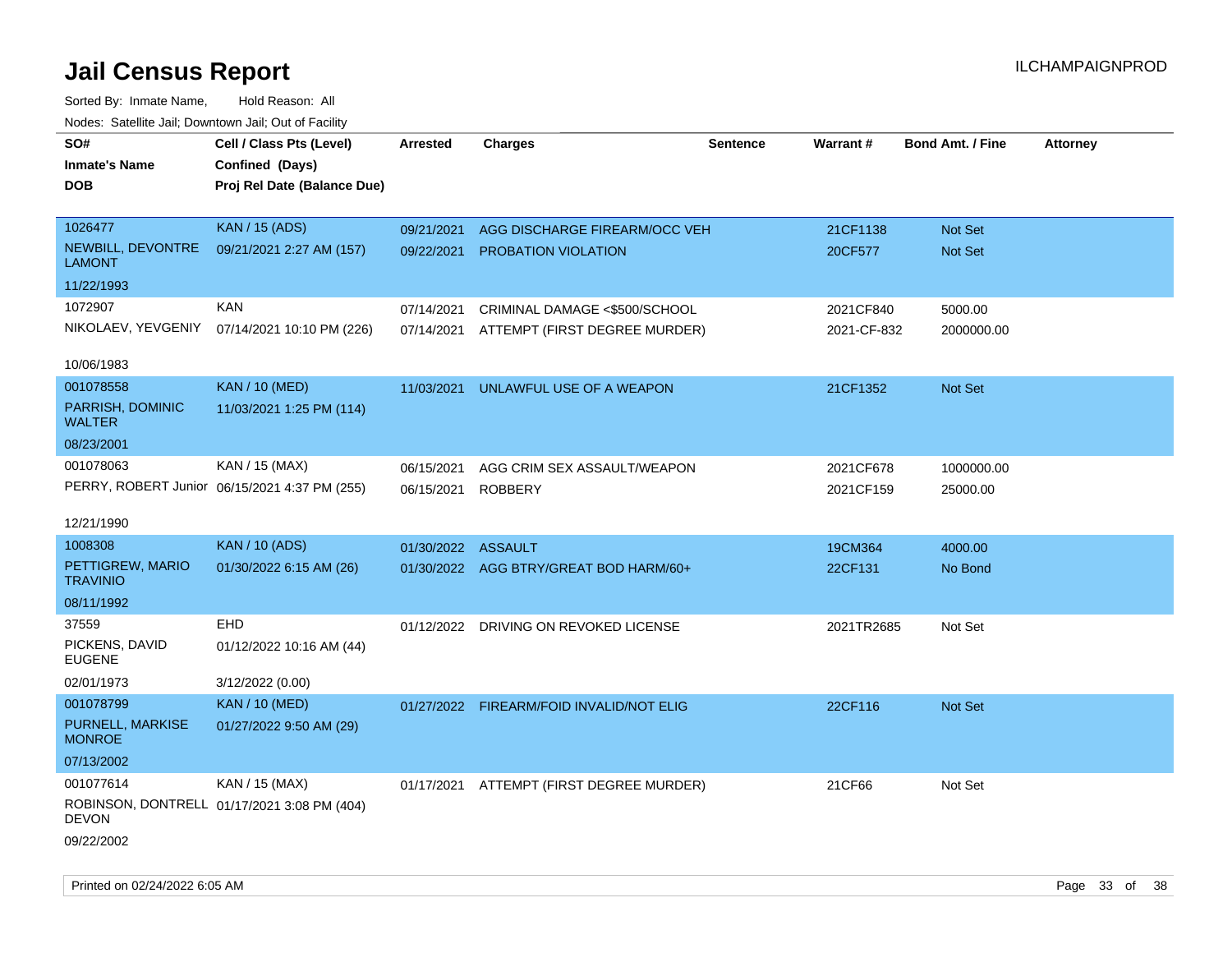| SO#<br><b>Inmate's Name</b><br><b>DOB</b>                         | Cell / Class Pts (Level)<br>Confined (Days)<br>Proj Rel Date (Balance Due) | <b>Arrested</b>                                                    | <b>Charges</b>                                                                                                                                     | <b>Sentence</b> | Warrant #                                                           | Bond Amt. / Fine                                             | <b>Attorney</b> |
|-------------------------------------------------------------------|----------------------------------------------------------------------------|--------------------------------------------------------------------|----------------------------------------------------------------------------------------------------------------------------------------------------|-----------------|---------------------------------------------------------------------|--------------------------------------------------------------|-----------------|
| 1061216<br><b>RUNGE, ANDRE</b><br><b>MARSEAN</b><br>12/05/1997    | <b>KAN / 10 (MED)</b><br>06/22/2021 4:42 PM (248)                          | 06/22/2021                                                         | <b>HOME INVASION/FIREARM</b>                                                                                                                       |                 | 21CF727                                                             | Not Set                                                      |                 |
| 650295<br>SANDAGE, JERALD<br><b>EUGENE</b><br>06/07/1971          | <b>PIA / 50 (MAX)</b><br>04/22/2020 6:30 AM (674)                          | 04/22/2020<br>04/22/2020<br>04/22/2020<br>04/22/2020<br>04/22/2020 | <b>CRIMINAL SEXUAL ASSAULT</b><br><b>CRIMINAL SEXUAL ASSAULT</b><br><b>CRIMINAL SEXUAL ABUSE</b><br>CRIMINAL SEXUAL ASSAULT<br>OFFICIAL MISCONDUCT |                 | 2020-CF407<br>2020-CF408<br>2020-CF409<br>2020-CF410<br>2019-CF1811 | 750000.00<br>750000.00<br>750000.00<br>750000.00<br>25000.00 |                 |
| 59178<br><b>SANDERS, MICHAEL</b><br><b>JEAN</b><br>12/22/1967     | <b>KAN / 15 (MAX)</b><br>12/13/2021 4:17 PM (74)                           | 12/13/2021                                                         | AGG DISCHARGE FIREARM/OCC VEH                                                                                                                      |                 | 21CF1274                                                            | 1500000.00                                                   |                 |
| 001078704<br>SHORTER, JAQUAN<br><b>MAURICE</b><br>10/08/1998      | KAN / 15 (MAX)<br>12/23/2021 1:23 AM (64)                                  | 12/21/2021                                                         | MURDER/INTENT TO KILL/INJURE                                                                                                                       |                 | 21CF1575                                                            | Not Set                                                      |                 |
| 1062194<br>SIMMONS, MICHAEL<br><b>JAMAL</b><br>11/03/1997         | <b>KAN / 15 (MAX)</b><br>02/27/2020 1:11 PM (729)                          | 02/27/2020<br>09/23/2020                                           | MURDER/OTHER FORCIBLE FELONY<br>AGG BATTERY/DISCHARGE FIREARM                                                                                      |                 | 20CF-247<br>20CF1061                                                | 1000000.00<br><b>Not Set</b>                                 |                 |
| 19495<br>SIMPSON, BRADLEY<br><b>FARRELL</b><br>05/16/1960         | <b>EHD</b><br>01/26/2022 9:07 AM (30)<br>2/24/2022 (0.00)                  | 01/26/2022                                                         | DRIVING RVK/SUSP DUI/SSS 3RD                                                                                                                       |                 | 2021CF740                                                           | Not Set                                                      |                 |
| 001078115<br><b>SMITH, JAMES</b><br>NASHAUN, Junior<br>09/18/2000 | <b>KAN / 15 (MAX)</b><br>07/01/2021 2:44 PM (239)                          | 07/01/2021                                                         | ARMED VIOLENCE/CATEGORY I                                                                                                                          | 5y (DOC)        | 21CF772                                                             | <b>Not Set</b>                                               |                 |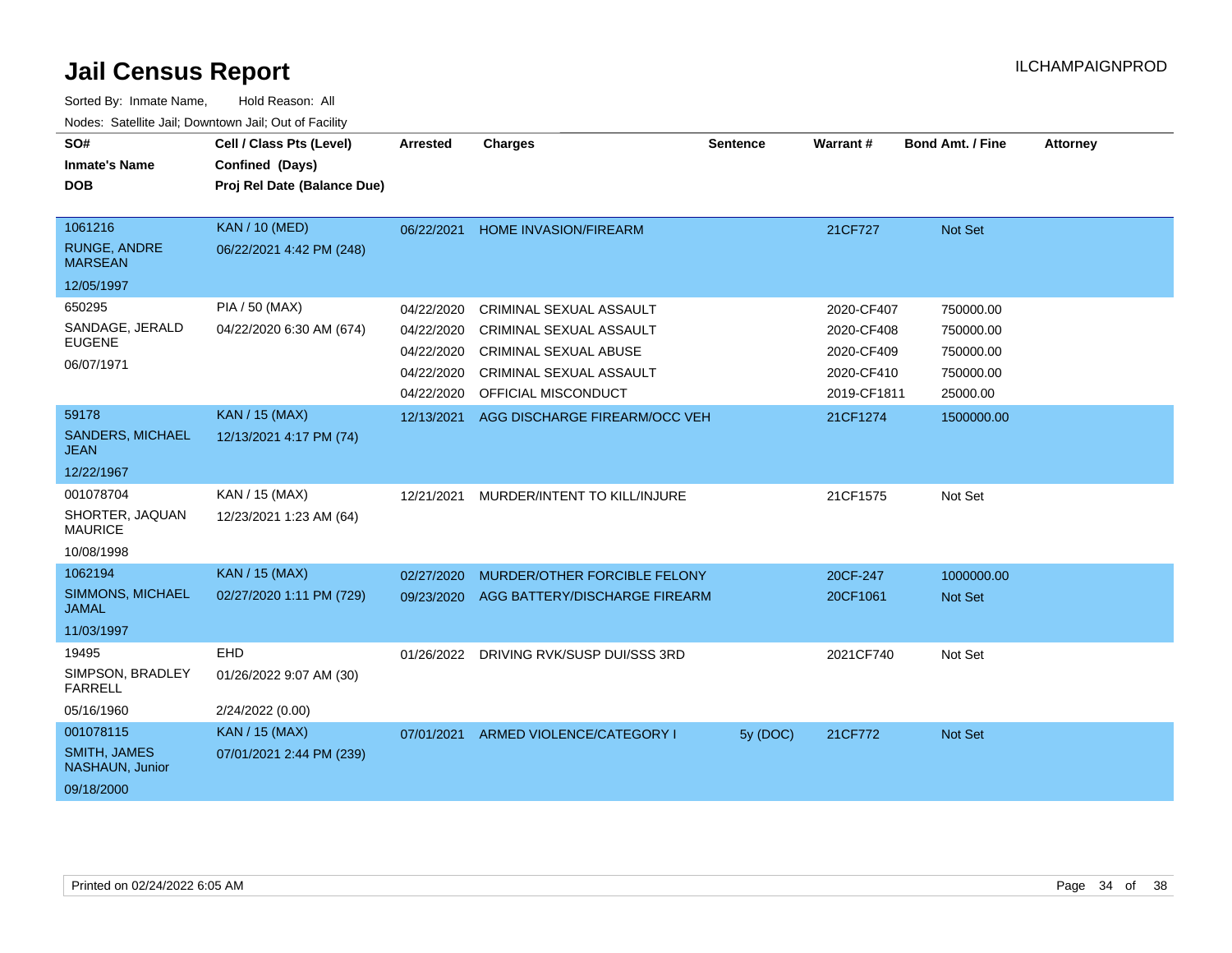| SO#                           | Cell / Class Pts (Level)                      | <b>Arrested</b> | <b>Charges</b>                            | <b>Sentence</b> | Warrant#   | Bond Amt. / Fine | <b>Attorney</b> |
|-------------------------------|-----------------------------------------------|-----------------|-------------------------------------------|-----------------|------------|------------------|-----------------|
| <b>Inmate's Name</b>          | Confined (Days)                               |                 |                                           |                 |            |                  |                 |
| <b>DOB</b>                    | Proj Rel Date (Balance Due)                   |                 |                                           |                 |            |                  |                 |
|                               |                                               |                 |                                           |                 |            |                  |                 |
| 001077868                     | <b>KAN / 15 (MAX)</b>                         | 04/21/2021      | ARMED ROBBERY/ARMED W/FIREARM             |                 | 21CF445    | Not Set          |                 |
| SPEARMENT,<br><b>KENTRELL</b> | 04/21/2021 9:48 PM (310)                      |                 | 08/19/2021 FLEEING/ATTEMPT ELUDE OFFICER  |                 | 2021TR1053 | 1000.00          |                 |
| 01/21/2002                    |                                               |                 |                                           |                 |            |                  |                 |
| 11979                         | <b>EHD</b>                                    |                 | 01/11/2022 AGG FLEEING POLICE/21 MPH OVER |                 | 2021CF629  | Not Set          |                 |
| STARK, JACK LYNN              | 01/11/2022 10:13 AM (45)                      |                 |                                           |                 |            |                  |                 |
| 12/31/1955                    | 4/9/2022 (0.00)                               |                 |                                           |                 |            |                  |                 |
| 001077854                     | <b>EHD</b>                                    | 09/15/2021      | DRIVING RVK/SUSP DUI/SSS 4-9              |                 | 2021CF306  | Not Set          |                 |
| STUKINS, DANNY RAY            | 09/15/2021 10:17 AM (163)                     |                 |                                           |                 |            |                  |                 |
|                               |                                               |                 |                                           |                 |            |                  |                 |
| 07/05/1985                    | 3/13/2022 (0.00)                              |                 |                                           |                 |            |                  |                 |
| 65920                         | KAN / 15 (MAX)                                | 12/21/2021      | ARMED ROBBERY/ARMED W/FIREARM             |                 | 21CF1543   | 100000.00        |                 |
| TAPSCOTT.<br><b>CORNELIUS</b> | 12/21/2021 10:57 PM (66)                      |                 |                                           |                 |            |                  |                 |
| 07/14/1985                    |                                               |                 |                                           |                 |            |                  |                 |
| 1046632                       | <b>KAN / 15 (MAX)</b>                         |                 | 09/14/2021 ARMED VIOLENCE/CATEGORY II     |                 | 21CF912    | 750000.00        |                 |
|                               | TATE, JAVON MARQUIS 09/14/2021 12:10 PM (164) |                 |                                           |                 |            |                  |                 |
| 08/10/1996                    |                                               |                 |                                           |                 |            |                  |                 |
| 1033031                       | KAN / 15 (MAX)                                | 08/19/2020      | *AGG BATTERY W/FIREARM/PERSON             |                 | 2020-CF923 | 500000.00        |                 |
| TOMS, ANDREW<br><b>CHUCKY</b> | 08/19/2020 5:59 PM (555)                      |                 |                                           |                 |            |                  |                 |
| 09/28/1978                    |                                               |                 |                                           |                 |            |                  |                 |
| 1004142                       | <b>KAN / 15 (MAX)</b>                         | 10/27/2021      | POSSESSION OF METH/15<100GRAMS            |                 | 2021CF1298 | 1500000.00       |                 |
| TOY, KAYON LARENZ             | 10/22/2021 1:01 PM (126)                      |                 |                                           |                 |            |                  |                 |
|                               |                                               |                 |                                           |                 |            |                  |                 |
| 09/12/1991                    |                                               |                 |                                           |                 |            |                  |                 |
| 001078386                     | KAN / 10 (MED)                                | 09/14/2021      | POSSESSION OF STOLEN FIREARM              |                 | 2021CF1099 | 250000.00        |                 |
| TURNER, AMARIO                | 09/14/2021 11:42 PM (164)                     |                 |                                           |                 |            |                  |                 |
| 09/23/2002                    |                                               |                 |                                           |                 |            |                  |                 |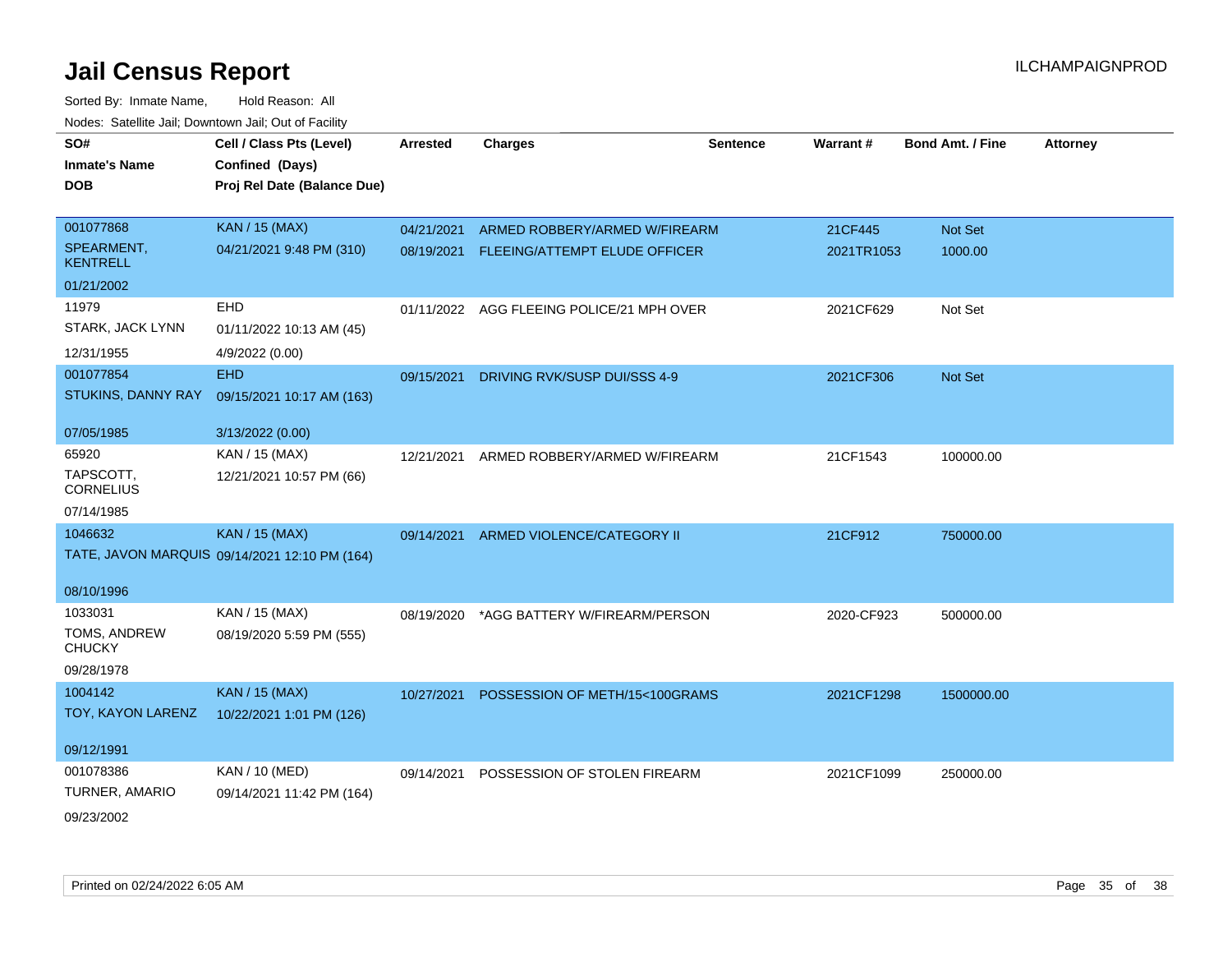Sorted By: Inmate Name, Hold Reason: All

Nodes: Satellite Jail; Downtown Jail; Out of Facility

| SO#<br><b>Inmate's Name</b><br><b>DOB</b>           | Cell / Class Pts (Level)<br>Confined (Days)<br>Proj Rel Date (Balance Due) | <b>Arrested</b> | <b>Charges</b>                        | <b>Sentence</b> | <b>Warrant#</b> | <b>Bond Amt. / Fine</b> | <b>Attorney</b> |
|-----------------------------------------------------|----------------------------------------------------------------------------|-----------------|---------------------------------------|-----------------|-----------------|-------------------------|-----------------|
| 1011886<br><b>TURNER, SHAWNTAY</b><br><b>EUGENE</b> | <b>EHD</b><br>01/12/2022 9:25 AM (44)                                      |                 | 01/12/2022 AGG FLEEING/2+ CON DEVICES |                 | 2021CF378       | Not Set                 |                 |
| 01/09/1992                                          | 3/11/2022 (0.00)                                                           |                 |                                       |                 |                 |                         |                 |
| 961786                                              | KAN / 15 (ADS)                                                             | 01/24/2022      | ARMED HABITUAL CRIMINAL               |                 | 22CF104         | Not Set                 |                 |
| WARREN, DESIE<br>ARNEZ                              | 01/24/2022 7:23 AM (32)                                                    |                 |                                       |                 |                 |                         |                 |
| 04/28/1988                                          |                                                                            |                 |                                       |                 |                 |                         |                 |
| 1062558                                             | <b>KAN / 10 (MED)</b>                                                      | 10/02/2021      | FELON POSS/USE WEAPON/FIREARM         |                 | 21CF1185        | <b>Not Set</b>          |                 |
| <b>WELLS, JIAMANTE</b><br><b>AMORE</b>              | 10/02/2021 8:29 PM (146)                                                   |                 |                                       |                 |                 |                         |                 |
| 09/02/1995                                          |                                                                            |                 |                                       |                 |                 |                         |                 |
| 1002033                                             | KAN / 15 (MAX)                                                             | 09/08/2021      | DRIVING ON SUSPENDED LICENSE          |                 | 2019-TR-11944   | 5000.00                 |                 |
| <b>WEST, ANTONIO</b>                                | 09/08/2021 11:01 PM (170)                                                  | 09/08/2021      | ARMED ROBBERY/ARMED W/FIREARM         |                 | 2020-CF-1406    | 500000.00               |                 |
| <b>DEONTA</b>                                       |                                                                            | 09/08/2021      | AGG UNLAWFUL USE OF WEAPON/VEH        |                 | 2021-CF-AWOW    | Not Set                 |                 |
| 04/15/1992                                          |                                                                            | 09/08/2021      | OBSTRCT JUSTICE/LEAVE STATE           |                 | 2021-CF-AWOW    | Not Set                 |                 |
|                                                     |                                                                            | 09/08/2021      | ARMED VIOLENCE/CATEGORY I             |                 | 2021-CF-AWOW    | Not Set                 |                 |
| 1022068<br><b>WILKINS, MICHAEL</b><br><b>CARL</b>   | <b>KAN / 15 (ADS)</b><br>10/10/2021 5:07 AM (138)                          | 10/10/2021      | FELON POSS/USE WEAPON/FIREARM         |                 | 21CF1212        | Not Set                 |                 |
| 07/10/1992                                          |                                                                            |                 |                                       |                 |                 |                         |                 |
| 001078709<br>WILLIAMS, DAVID LEE                    | KAN / 15 (MAX)<br>12/22/2021 11:00 AM (65)                                 | 12/22/2021      | ARMED VIOLENCE/CATEGORY I             |                 | 21CF1586        | Not Set                 |                 |
| 12/18/1989                                          |                                                                            |                 |                                       |                 |                 |                         |                 |
| 28328                                               | <b>EHD</b>                                                                 |                 | 02/02/2022 AGG DUI/NO VALID DL        |                 | 2021CF19        | <b>Not Set</b>          |                 |
| <b>WILLIAMS, DERRICK</b>                            | 02/02/2022 9:39 AM (23)                                                    |                 |                                       |                 |                 |                         |                 |
| 05/10/1965                                          | 3/2/2022 (0.00)                                                            |                 |                                       |                 |                 |                         |                 |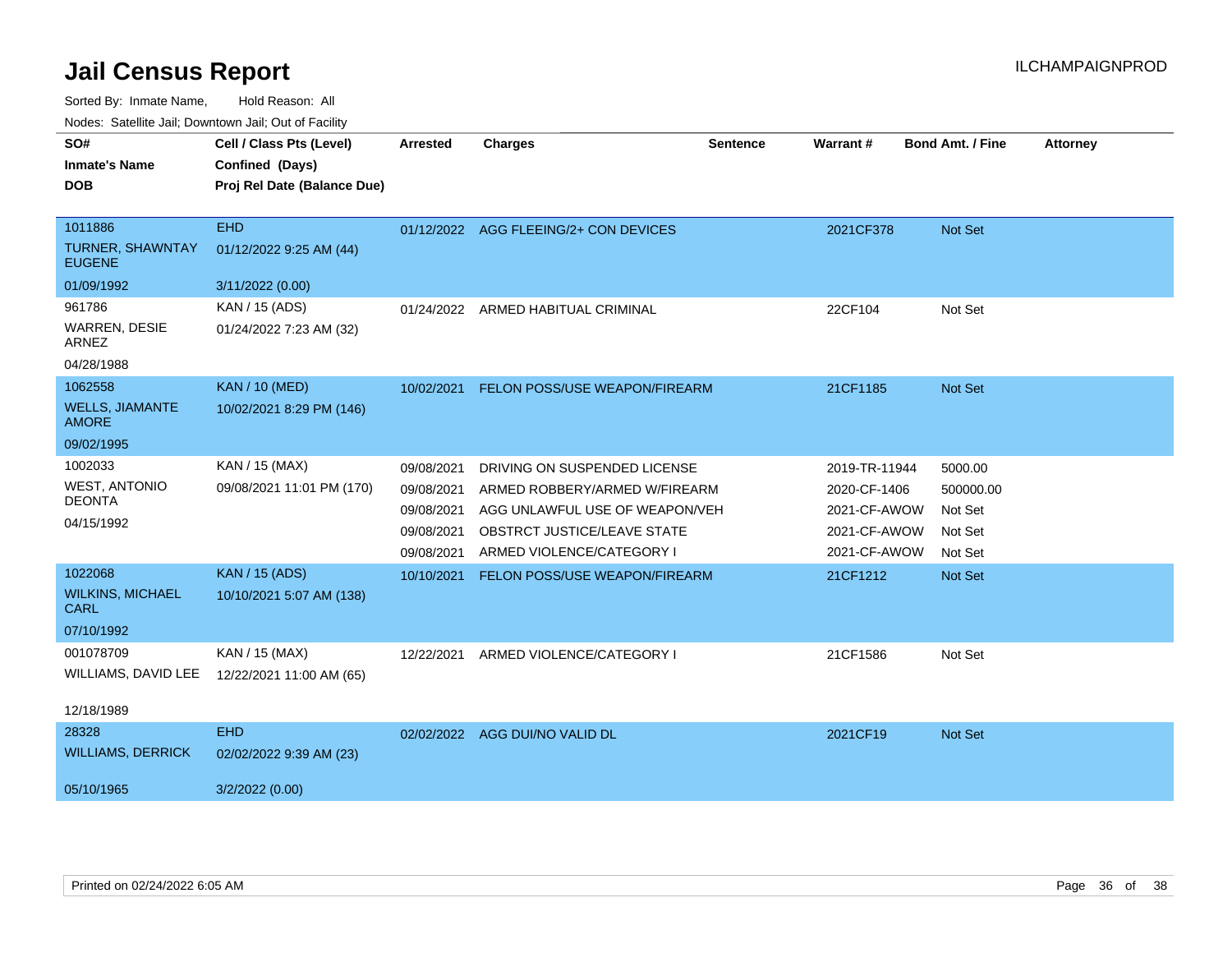| SO#<br><b>Inmate's Name</b><br><b>DOB</b>                                      | Cell / Class Pts (Level)<br>Confined (Days)<br>Proj Rel Date (Balance Due) | <b>Arrested</b>                                                    | <b>Charges</b>                                                                                                                                          | <b>Sentence</b> | Warrant#                                                  | <b>Bond Amt. / Fine</b>                                | <b>Attorney</b> |
|--------------------------------------------------------------------------------|----------------------------------------------------------------------------|--------------------------------------------------------------------|---------------------------------------------------------------------------------------------------------------------------------------------------------|-----------------|-----------------------------------------------------------|--------------------------------------------------------|-----------------|
| 539662<br><b>WILLIAMS, JAVONTAE</b><br><b>DEMAR</b><br>07/28/1991<br>1049234   | <b>KAN / 10 (MED)</b><br>08/14/2021 1:28 AM (195)<br>KAN / 10 (MED)        | 08/14/2021<br>08/14/2021<br>08/14/2021<br>08/14/2021<br>01/22/2022 | <b>AGGRAVATED BATTERY</b><br><b>AGGRAVATED DOMESTIC BATTERY</b><br>DOM BTRY/CONTACT/1-2 PRECONV<br><b>CITY OV ARREST</b><br>AGGRAVATED DOMESTIC BATTERY |                 | 21CF979<br>2020CF1098<br>2021CF770<br>2017OV893<br>22CF94 | No Bond<br>25000.00<br>250000.00<br>1000.00<br>Not Set |                 |
| <b>WILLIAMS, KHAMRON</b><br><b>MARCELL</b><br>08/15/1995                       | 01/22/2022 9:30 AM (34)                                                    |                                                                    |                                                                                                                                                         |                 |                                                           |                                                        |                 |
| 537798<br><b>WILLIAMS, LATOYA</b><br><b>ANGIELINE</b>                          | <b>EHD</b><br>02/16/2022 9:17 AM (9)                                       | 02/16/2022                                                         | DRIVING ON REVOKED LICENSE                                                                                                                              |                 | 2020TR8435                                                | Not Set                                                |                 |
| 04/17/1983<br>1037579<br><b>WILLIAMS, STEVEN</b><br>PATRICK, Second            | 2/25/2022 (0.00)<br>KAN / 10 (MED)<br>08/17/2021 8:16 PM (192)             | 08/17/2021                                                         | FELON POSS/USE WEAPON/FIREARM                                                                                                                           |                 | 2019CF73                                                  | No Bond                                                |                 |
| 11/25/1994<br>001078711<br><b>WILLIS, RANDY</b><br><b>RAMEEL</b><br>09/10/2003 | <b>KAN / 10 (MED)</b><br>12/22/2021 4:15 PM (65)                           | 12/22/2021                                                         | AGG DISCHARGE FIREARM/OCC BLDG                                                                                                                          |                 | 21CF1585                                                  | Not Set                                                |                 |
| 545746<br><b>WOODS, MICHAEL</b><br><b>LACKENDRICK</b><br>10/06/1996            | KAN / 15 (ADS)<br>08/07/2021 8:40 AM (202)                                 | 08/07/2021<br>08/07/2021<br>08/07/2021                             | FELON POSS/USE WEAPON/FIREARM<br><b>BURGLARY</b><br>WARRANT OUT OF COUNTY                                                                               |                 | 21CF949<br>2020CF597<br>2020TR9119                        | Not Set<br>50000.00<br>5000.00                         |                 |
| 001078539<br><b>WRIGHT, AMARION</b><br><b>MALIK</b><br>10/31/2002              | <b>KAN / 15 (MAX)</b><br>10/27/2021 7:31 AM (121)                          | 10/27/2021                                                         | <b>AGG DISCHARGE FIREARM</b>                                                                                                                            |                 | 21CF1296                                                  | 750000.00                                              |                 |
| <b>Total Out of Facility: 84</b>                                               |                                                                            | Males: 82                                                          | Females: 2<br>Unknown: 0                                                                                                                                |                 |                                                           |                                                        |                 |